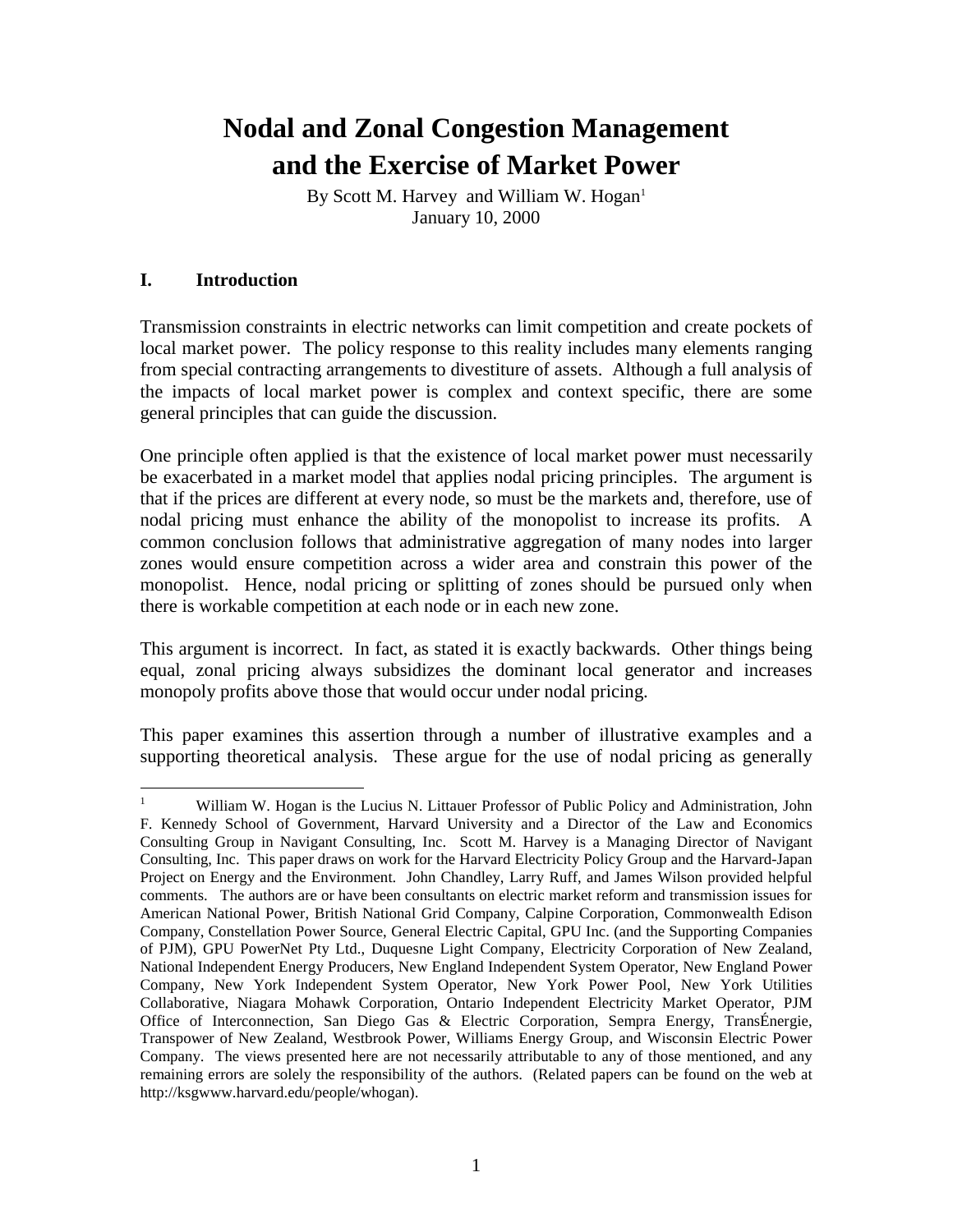preferred in the presence of local market power. To be sure, nodal pricing will not eliminate the market power and additional approaches to market power mitigation would be indicated. The scope and effectiveness of these additional measures would be enhanced through application in combination with nodal pricing.

For some readers the arguments may seem obvious, in which case the benefit of this analysis is only to expand on the obvious.<sup>2</sup> However, the persistence of the argument that market power dictates a need for zonal aggregation motivates the detailed demonstration that this is both wrong and creates a set of new problems that could be avoided with nodal pricing or splitting congested zones.

## **II. Zones, Nodes and Workable Competition**

The argument that market power is enhanced under nodal pricing is found in many places. For example, the design of the California market appears to have been motivated in part by a concern over the exercise of local market power. Recall that in California the market is divided into a number of zones that aggregate locations where there is expected to be little or no transmission congestion or constraints.

Zones are defined as areas where congestion is infrequent and can be easily priced on an average cost basis. By definition, congestion within zones is infrequent and possibly difficult to predict. Therefore, financial rights will be difficult to auction and to resell in a secondary market. Congestion between zones is defined to be frequent with large impacts. Therefore, marginal cost pricing promotes its efficient use. Marginal Cost of transmission is the value that market participants place on congested transmission. Marginal Cost is based on scheduling and bidding information for hourly consumption in the relevant forward or spot market. Marginal cost pricing provides the economic incentives that promote the allocation of the limited transmission capacity to the most cost-effective users.<sup>3</sup>

The interest in efficient markets and the view that markets provide superior tools for responding to marginal cost pricing signals gives rise to the California policy of splitting zones whenever there is any significant degree of congestion.

The marginal cost of using a congested interzonal interface is defined as the incremental value of that interface to the marginal user. This marginal

 $\frac{1}{2}$  This is another example of the perverse incentive effects of price averaging; see Federal Energy Regulatory Commission, "Regional Transmission Organizations," Final Rule, Washington DC, December 20, 1999, p. 642.

<sup>3</sup> Ziad Alaywan, "Facilitating the Congestion Management Market in California," California Independent System Operator, April 1999, p. 4.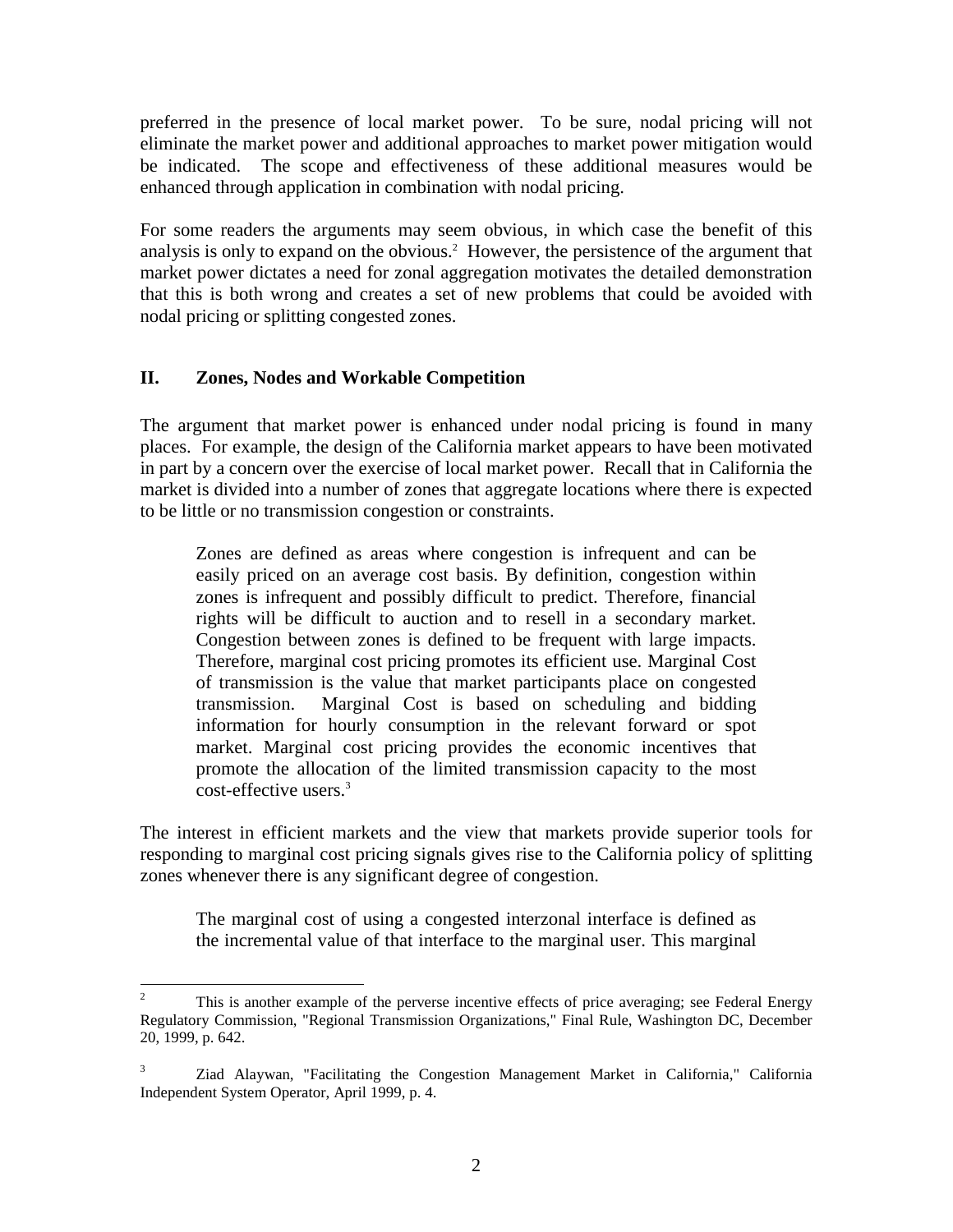cost is paid by all [Scheduling Coordinators] that want to use a congested interzonal interface. Intrazonal congestion pricing sets the congestion pricing per unit of energy to the average cost of relieving congestion within the zone. California ISO's Congestion Management process can define new zones if intrazonal congestion becomes frequent and inefficiently priced at average cost. Likewise, zones will be combined if interzonal congestion becomes infrequent and inefficiently priced at marginal cost.<sup>4</sup>

Intrazonal congestion is expected to be infrequent and have small impact. If intrazonal congestion occurs frequently with large impact, a new zone will be created. The ability to create new zones when intrazonal congestion reaches a limit means that any pricing inefficiency caused by as-bid pricing and not paying for counterflow schedules will be small and self-correcting (through new zone creation and marginal cost between the new zones). $5$ 

The current threshold for congestion induced zone splitting in California is called the 5% criterion, the details of which are not important here. However, this policy of using markets and sending marginal cost pricing signals to deal with transmission constraints is itself constrained by a concern over the effect of local market power. In particular, the separation of a constrained zone into its components is limited by a requirement that the resulting zones be workably competitive.

Besides the 5% criterion that was used to form congestion Zones, another criterion was further used to determine if a Zone would be *Active* or *Inactive*. If workable competition is present on both sides of the Inter-Zonal Interface the Zone is active, otherwise inactive.<sup>6</sup>

The absence of effective competition within the Inactive Zones gives market power to the few owners of generating units within these Zones that could theoretically drive the corresponding zonal price arbitrarily high should there be Congestion Management on the inactive interface.<sup>7</sup>

The limitation is clear, and the appeal to the perverse effects of local market power is

 $\frac{1}{4}$  Ziad Alaywan, "Facilitating the Congestion Management Market in California," California Independent System Operator, April 1999, p. 4.

<sup>5</sup> Ziad Alaywan, "Facilitating the Congestion Management Market in California," California Independent System Operator, April 1999, p. 7.

<sup>6</sup> California Independent System Operator, "Report to the Federal Energy Regulatory Commission: Studies Conducted Pursuant to the October 30, 1997 Order," December 1, 1999, p. 14.

<sup>7</sup> California Independent System Operator, "Report to the Federal Energy Regulatory Commission: Studies Conducted Pursuant to the October 30, 1997 Order," December 1, 1999, p. 17.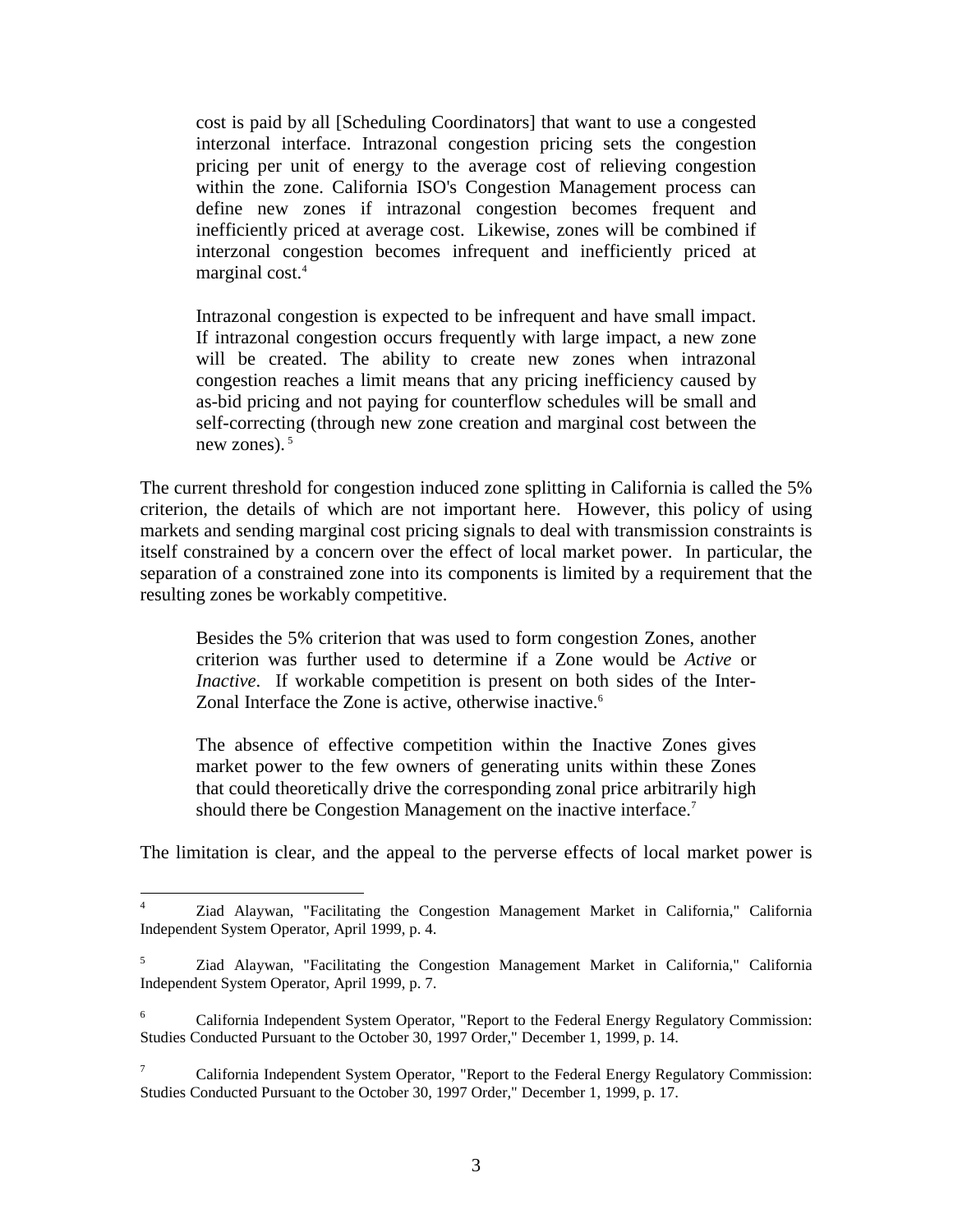taken for granted. The underlying arguments are seldom exposed. It would seem natural that the motivation is to avoid subsidies for local monopolists and any associated market inefficiencies. This is the focus of the discussion below. First, however, note that there are other effects of zonal aggregation related to equity concerns or the peculiar features of the California market. In actually animating the California policy, these may be more important than any economic arguments about the incentive effects in the market itself.

In the case of the equity motivation, for instance, it is would seem clear that the zonal model would have the effect of averaging prices across a larger region and, at least, would reduce prices in the high price region. This would be especially important in San Francisco, which is well known as an inactive zone where local market power is a concern. As we shall see, even this price moderation prediction is not necessarily true. Nevertheless, if this is the argument for zonal aggregation then it would be useful to examine the costs of this cost allocation policy in terms of the incentive effects and the subsidy to local monopolists.

Furthermore, it is important to make a distinction between real expansion of the transmission network and zonal aggregation. Real expansion of the network removes transmission constraints and expands competition. By contrast, administrative aggregation into a zone does nothing by itself to eliminate the transmission constraints. The incentive and market effects of real grid expansion are quite different from those of administrative cost reallocation.

At a minimum, therefore, it would be useful to understand better the market incentive effects of zonal aggregation in the face of local market power. If aggregation is important for other reasons, it would help to understand the costs of aggregation when there is market power. More likely, however, the motivation for aggregation into administrative zones is driven by an implicit assumption that this helps mitigate the power of the monopolist to extract greater rents.

When a transmission path within a zone is regularly congested, there are good reasons to create a new zone. This transforms an zonal interface into an inter-zonal interface: doing so allows congestion over this interface to be handled using market processes based on adjustment bids (as opposed to the ISO's procedures for handling intra-zonal congestion). However, creating a new zone can lead to highly concentrated ownership of generation units in the markets within each zone, which enhances the ability of generation units owners to set high zonal prices. In light of this tradeoff, it is not the case that creating more zones always or typically enhances the efficiency of the overall market. Recognizing this tradeoff, the ISO Tariff calls for the creation of new zones only if generation markets on both sides of the interface in question are 'workably competitive.'8

 $\overline{a}$ 

<sup>8</sup> Frank A. Wolak, Chairman, Market Surveillance Committee of California Independent System Operator, "Report of Redesign of California Real-Time Energy and Ancillary Services Markets," October 18, 1999, p. 16.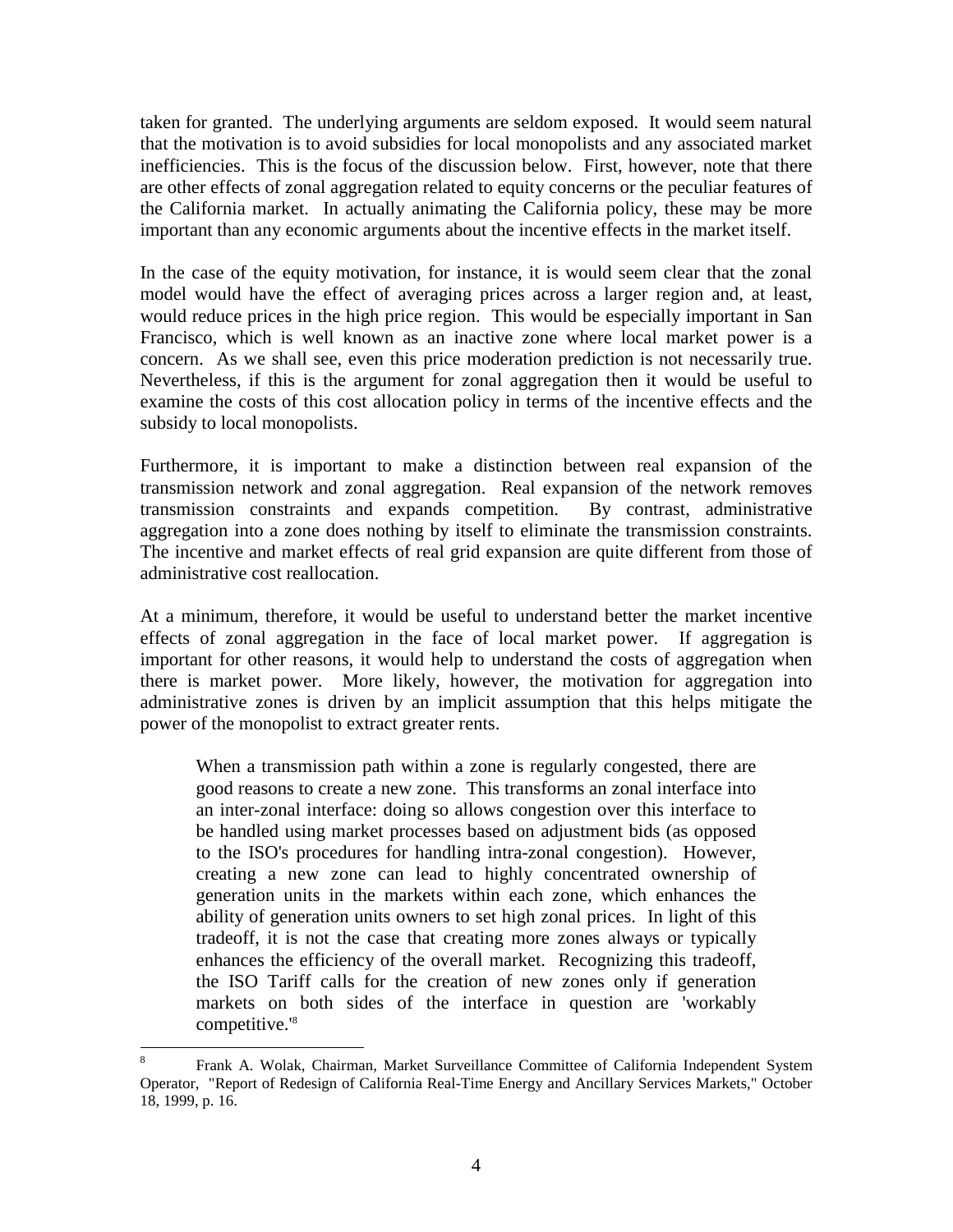This is not an isolated or unusual argument,<sup>9</sup> but it is especially pervasive and important in the California context. As we shall see, there are several issues here. First, there is the effect on the monopolist and its ability to increase its profits and set high zonal prices. These are different effects, and we shall see that the zonal aggregation always increases the ability to extract higher profits, and under reasonable assumptions zonal aggregation also enhances the ability of the monopolist to set higher prices. The efficiency effects of zonal aggregation are more complex, but dynamic efficiency is almost surely impaired by zonal aggregation and, again under a set of reasonable conditions, we find that zonal aggregation would reduce static efficiency. The somewhat counterintuitive combination of higher monopoly profits and greater static efficiency under the zonal model is not ruled out here, but the analysis shows the particular supply and demand conditions that would be necessary for this outcome.

If we are interested in markets and efficiency, therefore, the weight of the argument is that zonal aggregation enhances market power. For supporting a market, zone splitting and nodal pricing would be necessary to move in the direction of getting the prices right.

…the success of the California market design requires aligning as closely as possible the generator's financial incentives for supplying energy in real-time with the ISO's desire to maintain system reliability at least cost.<sup>10</sup>

Finally, the choice between zonal and nodal approaches should be addressed as part of a package of other mitigation measures to reduce market power. One without the other would misguide the comparison. As we shall see, the scope of possible mitigation measures is actually expanded by getting the prices right.

## **III. The Setting**

If a generator has locational market power, it will be able to profitably raise the price at which it offers power to the market above the competitive level whether congestion is managed using zonal pricing, inter-zonal pricing or nodal pricing. If locational market power exists, zonal pricing is not superior to nodal pricing or inter-zonal pricing in limiting the exercise of that market power. Splitting a zone into two or more zones when zonal congestion exists can lead to a more efficient outcome and better discipline the exercise of market power, if it exists, than relying on zonal congestion management systems.<sup>11</sup>

<sup>-&</sup>lt;br>9 For example, see Alex Henney, "Contrasts in restructuring Wholesale Electric Markets: England/Wales, California and the PJM," The Electricity Journal, August/September 1998, p. 35.

<sup>&</sup>lt;sup>10</sup> Frank A. Wolak, Chairman, Market Surveillance Committee of California Independent System Operator, "Report of Redesign of California Real-Time Energy and Ancillary Services Markets," October 18, 1999, p. 17.

 $11$  In the radial framework used to explain zonal principles, the problems of loop flow do not arise. Here we treat splitting a zone with two locations and nodal pricing as equivalent. If the zonal assumption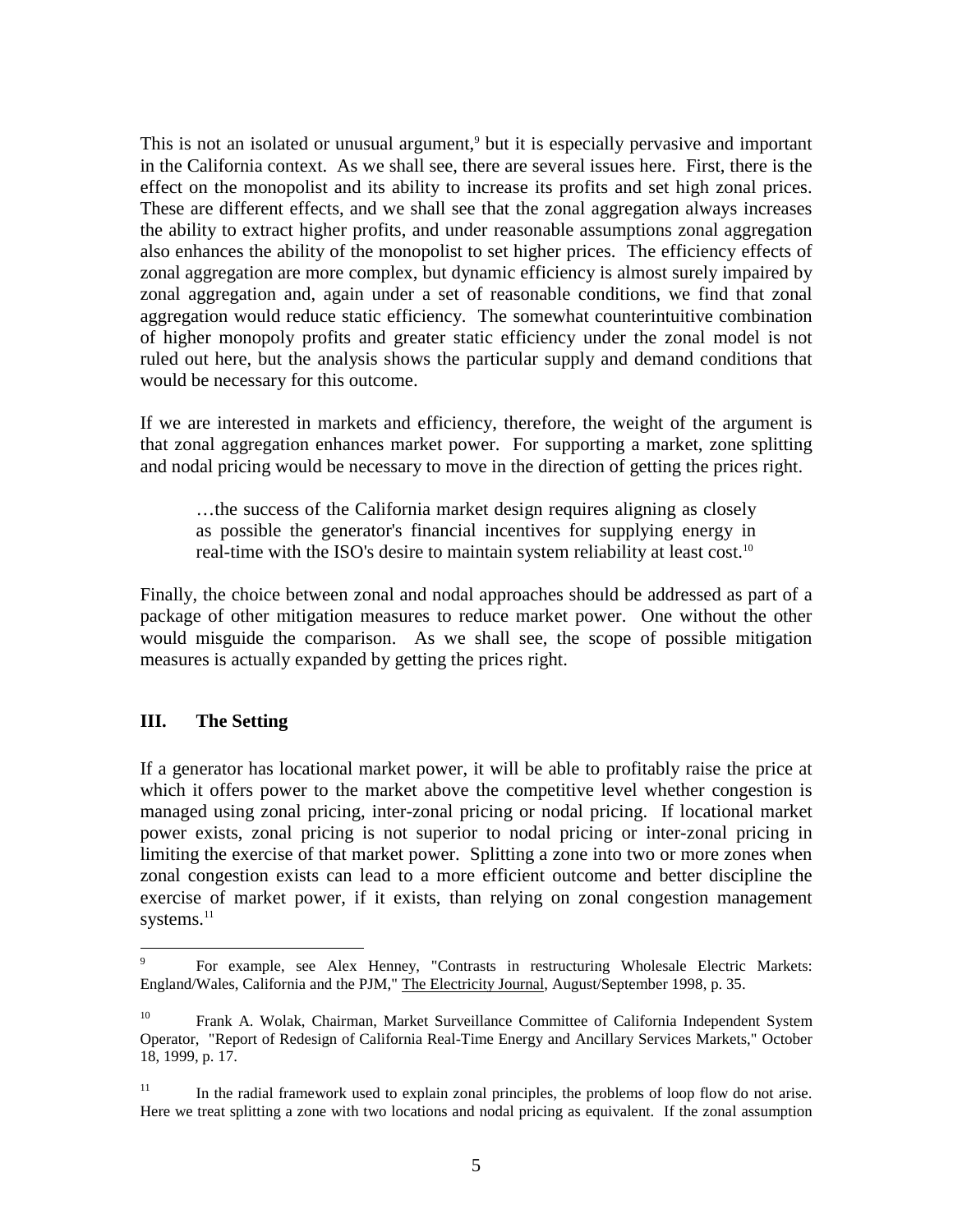Moreover, in a considerable variety of circumstances nodal pricing and inter-zonal pricing would be far more effective in limiting the exercise of market power than would be zonal pricing. Of course, zonal pricing combined with effective market power mitigation could result in a more efficient outcome than nodal or inter-zonal pricing without effective market power mitigation, but that difference would be due to the difference in mitigation, not a difference in the pricing systems. On an apples to apples basis, nodal pricing and inter-zonal pricing can result in either the same or a more competitive outcome than zonal congestion pricing, if market power is either present and mitigated or unmitigated. The appropriate comparison is between zonal and nodal or inter-zonal pricing with unmitigated market power and between zonal and nodal or interzonal pricing with mitigated market power.<sup>12</sup>

There are at least four reasons why nodal pricing is often superior to zonal pricing from a competitive standpoint when the potential for the exercise of locational market power exists. The first three reasons are also reasons for the superiority of inter-zonal congestion management over zonal congestion management in these circumstances. First, zonal pricing can create market power in the hypothetical zonal dispatch that does not exist in the actual power market under either nodal or inter-zonal pricing. Second, zonal pricing can create market power in the zonal redispatch that does not exist in the actual power market under either nodal or inter-zonal pricing. Third, by reducing the response of demand in the constrained region to the exercise of locational market power, zonal pricing can make profitable the exercise of market power that would be unprofitable under either nodal or inter-zonal pricing. Fourth, the zonal pricing and redispatch mechanism can reduce the supply elasticity of energy across open interfaces, making profitable the exercise of market power that would be unprofitable under nodal pricing.

Nodal pricing is also superior to zonal pricing when the potential for the exercise of locational market power exists, because nodal pricing permits the use of financial instruments such as Contracts For Differences (CFDs), Transmission Congestion Contracts (TCCs) and price contingent TCCs as mechanisms to mitigate the locational market power. These financial instruments are not available as mitigation mechanisms for zonal congestion pricing, precisely because financial commitments under zonal pricing are not location specific and thus cannot provide the seller with the financial

 $\overline{a}$ 

of a radial network does not apply, the equivalence may not hold and there would be further problems associated with zonal aggregation.

<sup>&</sup>lt;sup>12</sup> Some of the peculiar features of the California market, such as individual load balancing requirements, can complicate the application of market power mitigation strategies such as call contracts. These load balancing requirements, however, are not maintained during intra-zonal congestion management and need not stand in the way of using call contracts to manage inter-zonal congestion. Since these features tend to increase transaction costs and reduce the efficiency of the market, the policy of resisting zonal separation in the presence of local market power should be addressed on its own merits, rather than used to incur additional costs to protect inefficient market designs.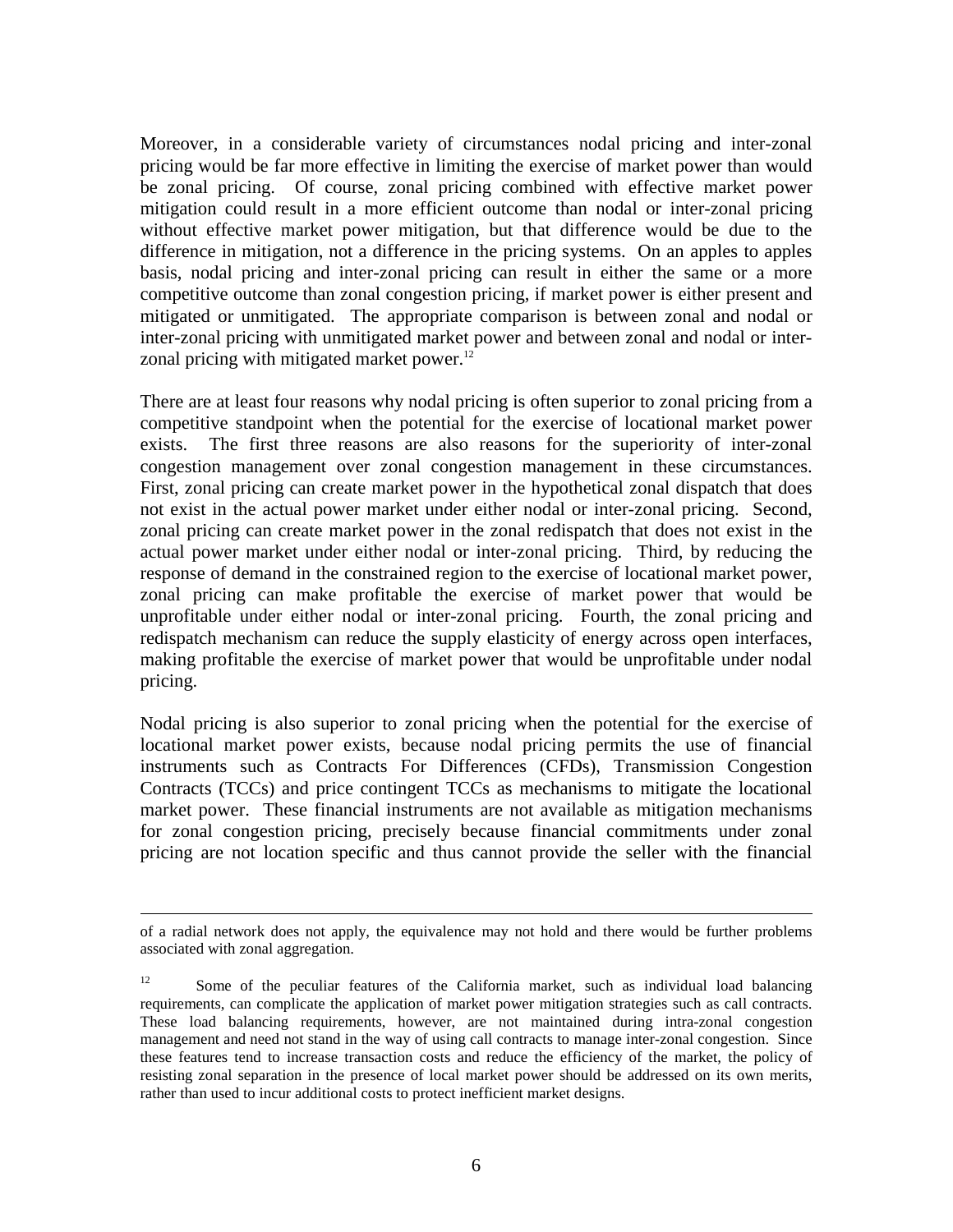incentive to supply power at the location required to mitigate market power.<sup>13</sup>

These properties of nodal and zonal pricing are illustrated below first through a simple example with a flat supply curve at each of two radially connected locations that compose a zone. The example is then modified to include an upward sloping supply curve for energy at each of the two locations. Next, the example is extended to include both upward sloping supply curves and downward sloping demand curves. Finally, the example is extended to a transmission system with three locations and three lines (i.e. a network with parallel flows). These examples were selected to encompass the kinds of issues expected in realistic markets. In all of these examples, it is seen that nodal pricing, or splitting zones to reflect congestion, results in an outcome that is at least as efficient and competitive as under zonal pricing with zonal congestion management, and that there are circumstances in which zonal congestion pricing can result in less efficient and competitive outcomes than would prevail under nodal pricing, or if the zone were split.

In an appendix, we take up the problem of characterizing the market outcomes in the presence of local market power. The basic conclusion supports the implications of the examples. The use of zonal pricing subsidizes the monopolist, and creates incentive problems that will create pressure for other interventions in the market. Although it may be possible to design examples where zonal pricing both subsidizes the monopolist and improves static efficiency, the long-run effects and the weight of the argument point to the preference for nodal pricing and its accompanying tools as a better way to mitigate market power.

## **IV. Flat Supply and Inelastic Demand**

Consider a market with two radially connected nodes, Node 1 and Node 2. It is assumed that there is a price inelastic demand of 8000 MW at node 1 and 2000 MW at node 2. There is also 10,500 MW of generation at node 1 with an incremental cost of \$20, and 2000 MW of generation at node 2 with an incremental cost of \$30. We begin by solving for the competitive equilibrium under nodal and single zone pricing if all of the generation is owned by entities with insignificant ownership positions. The nodal case also illustrates the effects of splitting a zone and using inter-zonal pricing to manage congestion. We will then show how this equilibrium changes under both nodal (or interzonal) and zonal congestion pricing if the generation at node 2 is owned by a single entity and is not subject to any form of market power mitigation. Finally, we will describe the equilibrium under nodal and zonal pricing if the generation at node 2 is subject to a market power mitigation contract.

<sup>13</sup> 13 The potential for the mitigation of locational market power through financial instruments is not the focus of this note but is briefly discussed below. The advantages of market power mitigation through financial instruments under nodal pricing include: 1) insulating the broad market from the impact of flawed regulatory measures of the incremental cost of the generators subject to mitigation; 2) preserving market incentives for load management, conservation and distributed generation to compete with the generators subject to mitigation; and 3) providing a price signal and price incentives for transmission projects that would compete with the generation subject to mitigation.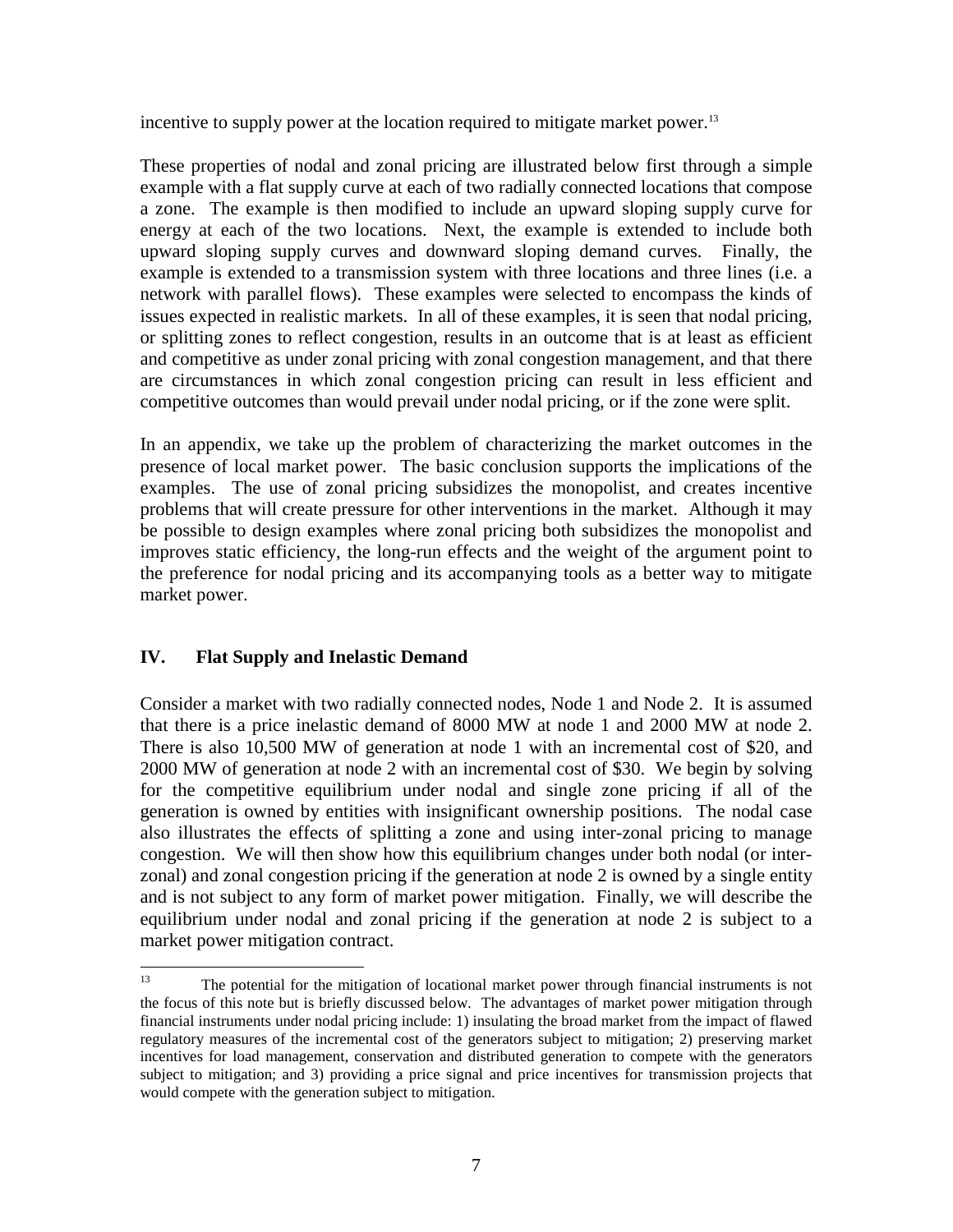#### A. Competitive Market Equilibrium

#### 1. Nodal Congestion Pricing

In a pricing system based on least-cost dispatch and nodal pricing, price taking generators at nodes 1 and 2 would find it profitable to offer their supply into the market at incremental cost.<sup>14</sup> Based on these bids, the least-cost dispatch and competitive equilibrium would be to dispatch the low cost generation at node 1 to meet the load at nodes 1 and 2 until the transmission constraint between node 1 and 2 became binding. The remaining load at node 2 would be met with the higher cost generation located at Node 2. The total as bid cost of meeting load would be \$210,000 and the price of power would be \$20 at node 1 and \$30 at node 2, see Figure 1. 15

Nodal Pricing

Figure 1



The system operator's congestion pricing would collect \$10,000 of congestion rents that could directly or indirectly offset the transmission cost of service.<sup>16</sup> Total net payments by loads would be \$210,000, see Table 2. Although the load at both nodes 1 and 2 has

 $14$ The least-cost dispatch with nodal pricing corresponds to the competitive equilibrium.

<sup>&</sup>lt;sup>15</sup>  $$20 * 9000\text{MW}$  at node  $1 + $30 * 1000\text{MW}$  at node  $2 = $210,000$ .

<sup>&</sup>lt;sup>16</sup> The gross payments by load would be \$220,000 (8000MW  $*$  \$20 + 2000MW $*$ \$30) see Table 2. The congestion rents would be the difference between the gross payments by load (\$220,000) and payments to generators  $$210,000 (9000MW * 20 + 1000MW * 30)$ . In this simple example, the congestion rents are equal to the power transferred from node 1 to node 2 times the difference in prices between nodes 2 and node 1.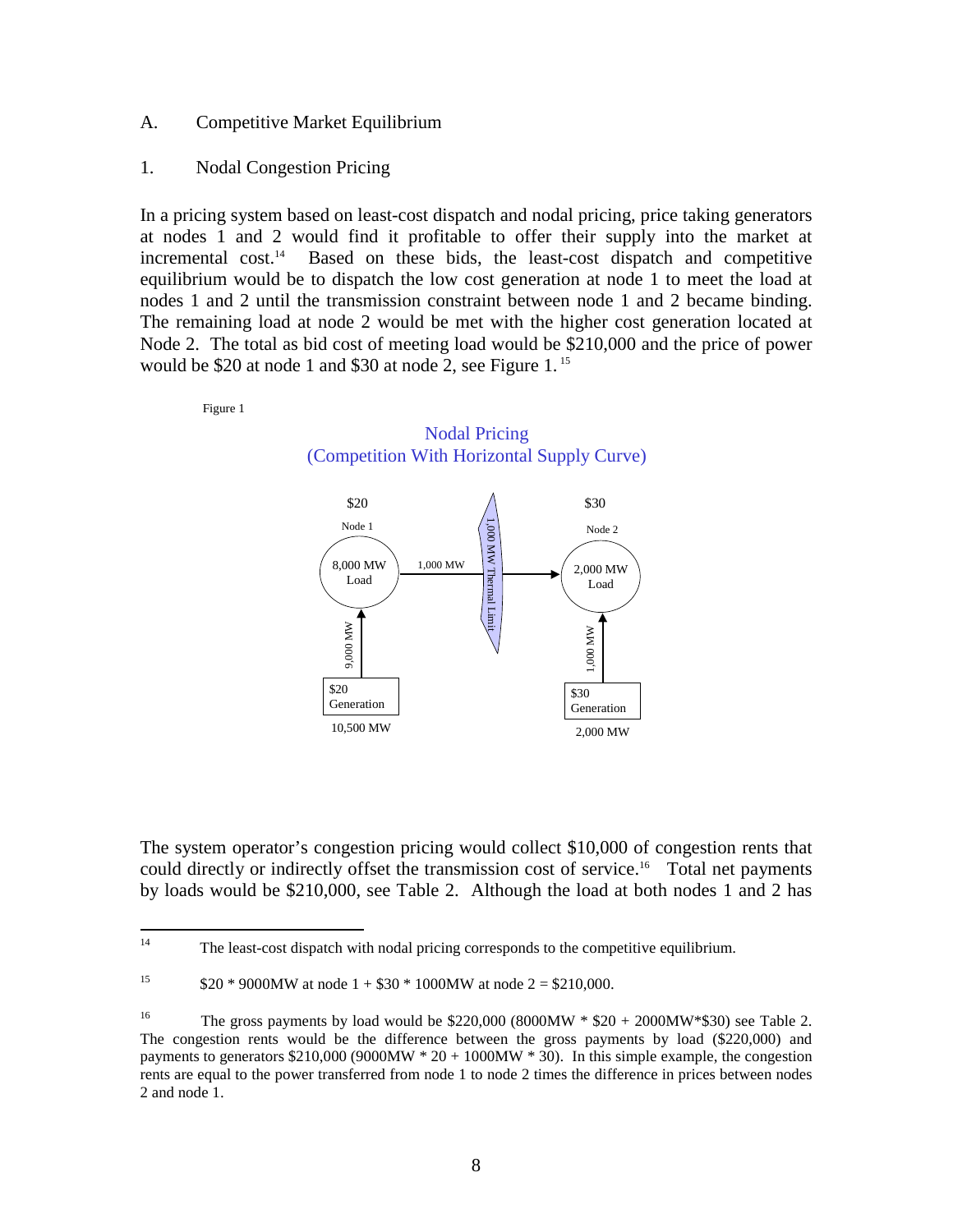been assumed for the purpose of the example to be completely price inelastic, it should be noted that with nodal pricing, the prices at each location reflect the incremental cost of power at that location and therefore provide generators with efficient locational incentives, provide loads with efficient substitution incentives, and the price differential between nodes 1 and 2 provides a price signal and incentive for incremental transmission expansion projects.

Table 2

|                             |       | <b>Nodal Pricing</b> | <b>Zonal Pricing</b> |                 |
|-----------------------------|-------|----------------------|----------------------|-----------------|
|                             | Price | <b>Payments</b>      | Price                | <b>Payments</b> |
| Node 1                      | \$20  | \$160,000            | \$20                 | \$160,000       |
| Node 2                      | \$30  | \$60,000             | \$20                 | \$40,000        |
| Total                       |       | \$220,000            |                      | \$200,000       |
|                             |       |                      |                      |                 |
| -Congestion Rent Credits    |       | $-$10,000$           |                      |                 |
| Constrained On/Off Payments |       |                      |                      | \$10,000        |
| Net Payments                |       | \$210,000            |                      | \$210,000       |

#### Cost To Load Competition With Horizontal Supply Curve

The description of nodal pricing in Figure 1 and Table 2 also describes the operation of an inter-zonal congestion pricing system if node 1 and node 2 are zones.

## 2. Zonal Congestion Pricing

In a pricing system based on least-cost dispatch and zonal congestion management for a zone that includes nodes 1 and 2, competitive generators would again find it profitable to offer their output into the market at incremental cost. Based on these bids, the least cost zonal dispatch and competitive equilibrium would be to dispatch the low cost generation at node 1 to meet the entire load in the zone and the zonal price would be \$20. This generation schedule, however, would violate the transmission limit between nodes 1 and 2, requiring use of the system operator's zonal congestion management scheme, see Figure 3.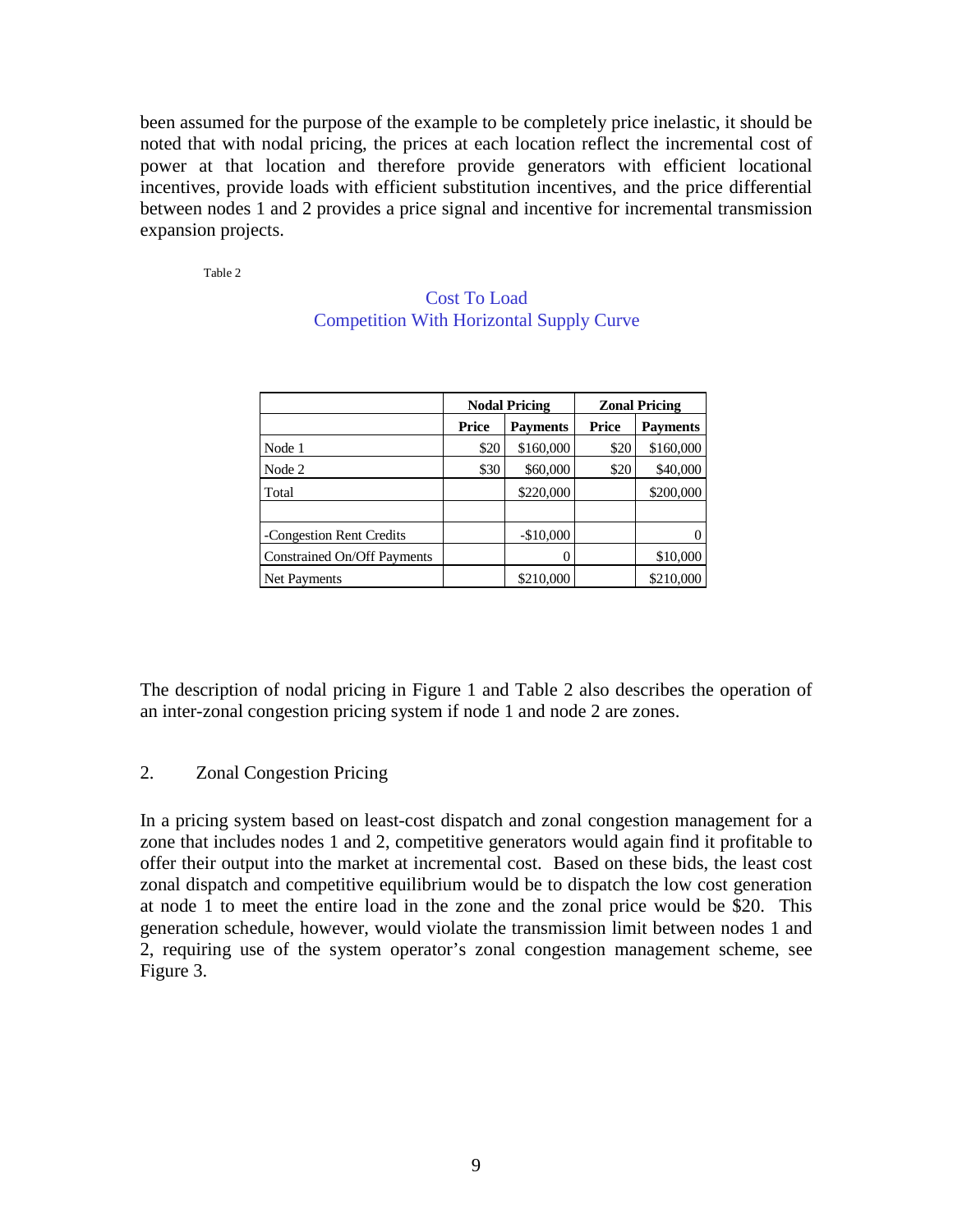

#### Unconstrained Zonal Dispatch Competitive Market With Horizontal Supply Curve

Again assuming competition, under a California/UK style intra-zonal congestion management system with constrained on and off payments, the generators at node 1 would not require any constrained off payments to reduce their output because the zonal price would equal their incremental generating costs. The system operator would also need to constrain on 1000MW of generation at node 2 at a price of \$30.<sup>16.1</sup> The resulting dispatch would be the same as shown in Figure 1. The total cost as bid of meeting load would again be \$210,000 (the same units are meeting load with the same as bid cost as under nodal pricing). Under zonal pricing, however, the zonal price would be \$20 for customers located at both node 1 and node 2. Loads would also pay the cost of the constrained on payments in the form of uplift (uplift  $= $1/MW$ , \$10,000/10,000MW) and no congestion rents would be collected for crediting against the transmission cost of service. The net total payments by load would therefore total \$210,000 as shown in Table 2, which is identical to the net total payments under nodal pricing.

In such a competitive market, the only difference between nodal and zonal congestion pricing is in the incidence of the congestion costs. Under nodal pricing, the higher cost of meeting load at node 2 is borne by loads located at node 2, while under zonal congestion pricing the higher cost of meeting load at node 2 is shared by all of the loads in the zone.

 $16.1$ Thus, the system operator would incur out of merit redispatch costs of  $$10,000 = ($30 - $20)$  \* 1000.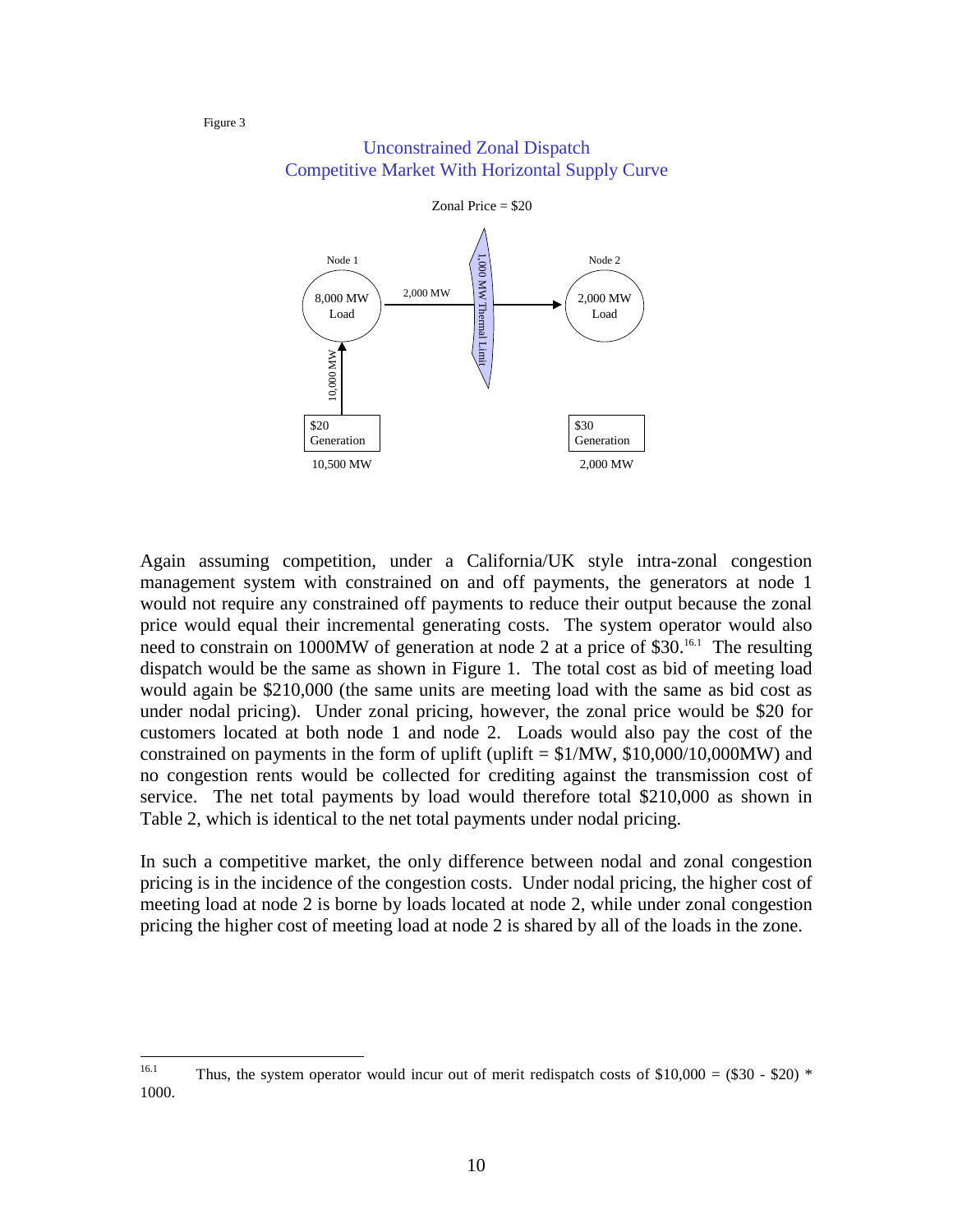#### B. Unmitigated Market Power

We now reanalyze the same electric system, but assume that the generation at node 2 is owned by a single entity that bids the output of these generators into the market at a price of \$1000. This might occur because of a cap on bids or prices. In any event, some such limit must be assumed for the example with perfectly inelastic demand to avoid the outcome of infinitely high prices. See the appendix for an analysis with some demand elasticity and no price caps.

#### 1. Nodal Congestion Pricing

In a pricing system based on least-cost dispatch and nodal pricing, competitive generators at node 1 would still find it profitable to offer their generation into the spot market at their incremental cost. The generator at node 2 is now assumed, however, to bid its output into the market at \$1000/MW which is far above its costs. Based on these bids, the least-cost dispatch would be to dispatch the low cost generation at node 1 to meet the load at nodes 1 and 2 until the transmission constraint between node 1 and 2 became binding. The remaining load would be met with the higher cost generation at Node 2. The total as bid cost of meeting load would now be  $$1,180,000<sup>17</sup>$  and the price of power would be \$20 at node 1 and \$1000 at node 2, see Figure 4.



The system operator's congestion pricing would collect \$980,000 of congestion rents that

 $17\,$  $$20 * 9,000 \text{ MW} + $1,000 * 1,000 \text{ MW} = $1,180,000.$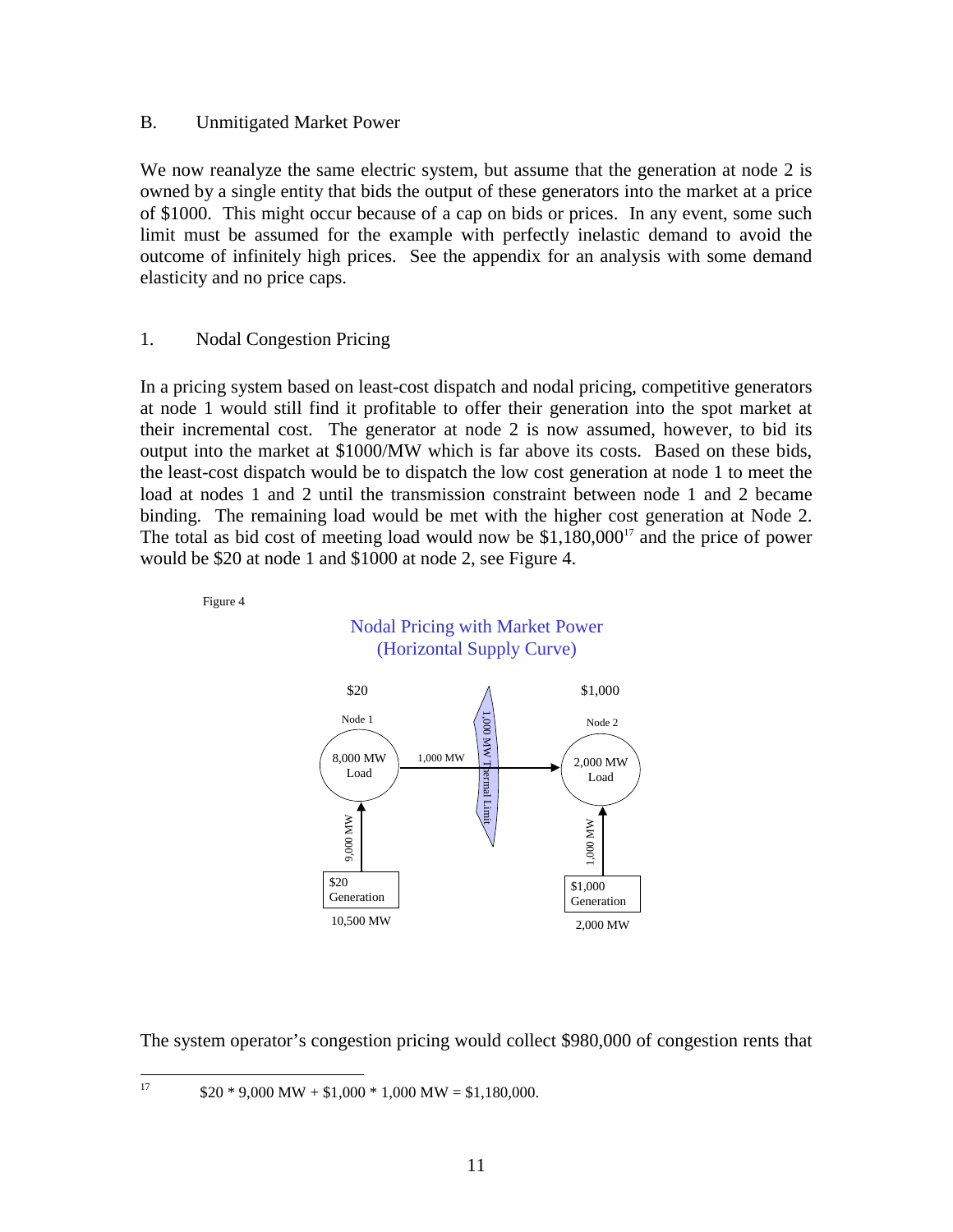would be used to directly or indirectly offset the transmission cost of service. <sup>18</sup> Net total payments by loads would therefore be \$1,180,000, of which \$1,000,000 would go to the generator with market power at node 2, see Table 5. As before, although the load at both nodes 1 and 2 has been assumed for the purpose of the example to be completely price inelastic, under nodal pricing the prices paid by loads and to generators at each location reflect the incremental "as bid" cost of meeting load at that location and therefore provide new generators with efficient locational incentives, provide loads with efficient substitution incentives, and the price differential provides a price signal and incentive for incremental transmission expansion projects.

Table 5

|                                |         | <b>Nodal Pricing</b> | <b>Zonal Pricing</b> |                 |
|--------------------------------|---------|----------------------|----------------------|-----------------|
|                                | Price   | <b>Payments</b>      | Price                | <b>Payments</b> |
| Node 1                         | \$20    | \$160,000            | \$20                 | \$160,000       |
| Node 2                         | \$1,000 | \$2,000,000          | \$20                 | \$40,000        |
| Total                          |         | \$2,160,000          |                      | \$200,000       |
|                                |         |                      |                      |                 |
| <b>Congestion Rent Credits</b> |         | \$980,000            |                      |                 |
| Constrained On/Off Payments    |         |                      |                      | \$980,000       |
| Net Payments                   |         | \$1,180,000          |                      | \$1,180,000     |

## Cost To Load Horizontal Supply Curve and Market Power

As before, node 1 and node 2 could also be thought of as zones, and the example then illustrates the operation of inter-zonal congestion pricing when there is not workable competition in one of the zones.

#### 2. Zonal Congestion Pricing

In a pricing system based on least-cost dispatch and zonal pricing for a zone that includes nodes 1 and 2, competitive generators located at node 1 would again find it profitable to bid their energy into the market at their incremental cost. Based on these bids, the least cost unconstrained dispatch and competitive equilibrium would be to dispatch the low cost generation at node 1 to meet the entire load in the zone and the zonal price would be \$20, just as in Figure 3. This generation schedule, however, would violate the

<sup>18</sup> The congestion rents are again equal to the difference between the gross payments by load  $(8000\text{MW} * $20\text{/MW} + 2000\text{MW} * $1000\text{/MW} = $2,160,000)$  and total payments to generators  $(9000MW * $20 + 1000MW * $1000 = $1,180,000).$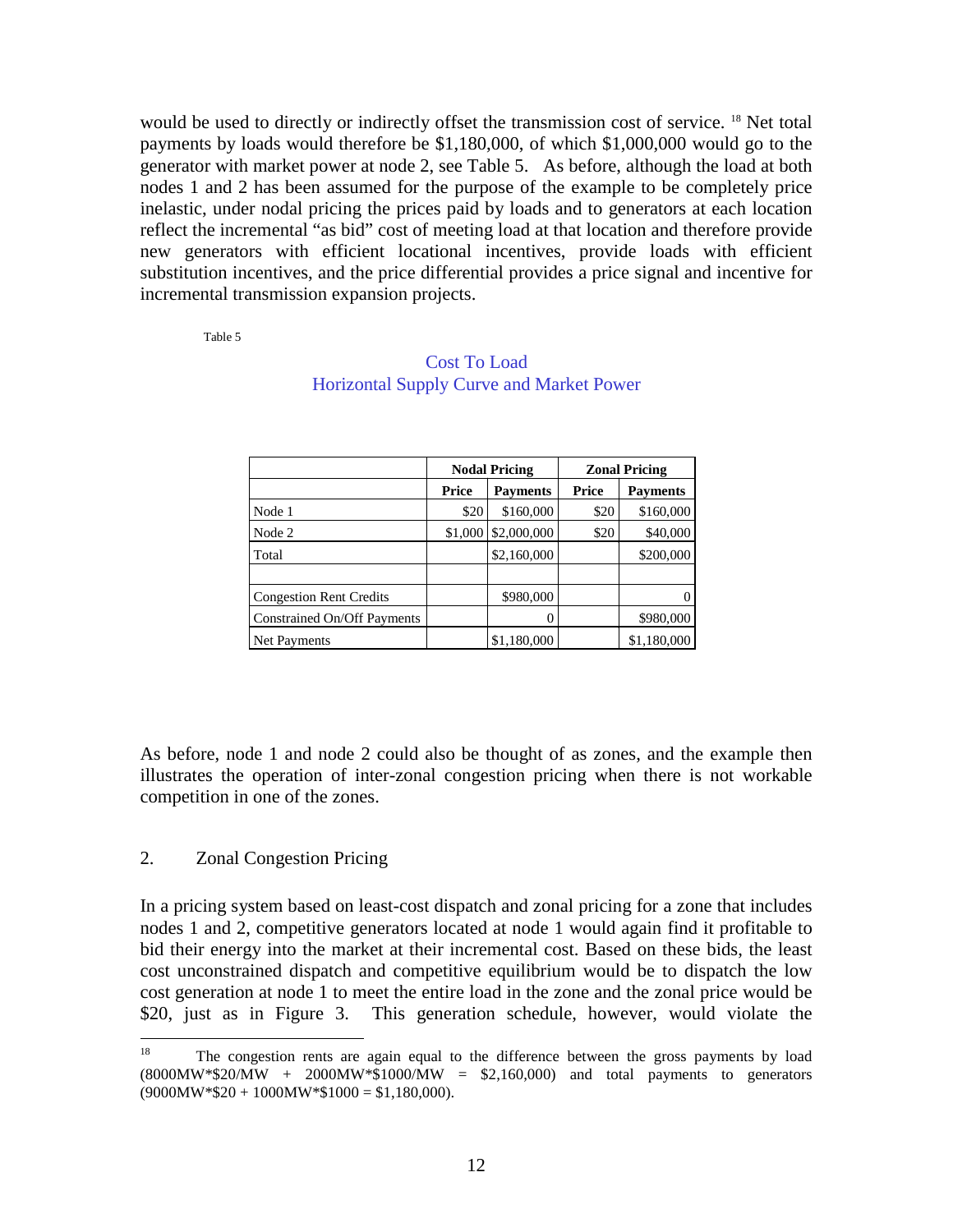transmission limit between nodes 1 and 2, requiring use of the system operator's zonal congestion management scheme. Again assuming competition, the generators at node 1 would not require any constrained off payments because the zonal price would equal their incremental running cost, but the system operator would need to constrain on 1000MW of generation at node 2 at a price of \$1000/MWh. The resulting dispatch would be the same as shown in Figure 4 but the zonal price of power would be \$20 every where. Because of the very large constrained on payments to the generator with market power, the total as bid cost of meeting load would be \$1,180,000. The as bid cost of meeting load is the same under nodal and zonal congestion pricing because the same resources are dispatched to meet load and they have the same bidding incentives. Under zonal congestion pricing the zonal price would be \$20 for customers located at both node 1 and node 2, but there would also be constrained on payments of \$98/MW (\$980,000/10,000MW) and no congestion rents would be collected for crediting against the transmission cost of service. The net total payments by load would total \$1,180,000 as shown in Table 5, which is identical to the total net payments under nodal pricing.

It is noteworthy that although demand is inelastic by assumption, load throughout the zone would have an incentive to reduce consumption under zonal pricing because the total cost of power would be \$118/MW, but only consumption reductions by loads at node 2 would actually reduce energy purchases from the firm with market power.

#### 3. Comparison

In this simple example, the generator at node 2 possesses market power and is able to exercise that market power under either zonal, inter-zonal or nodal congestion pricing. Moreover, the total cost of power to load is the same under nodal, inter-zonal and zonal congestion pricing.

The reason why nodal (or inter-zonal) congestion pricing cannot make things worse from a competition standpoint than they would be under zonal congestion pricing when locational market power exists, is that the system operator must pay the monopoly price for the required quantity of power at node 2 under any market based pricing system. This outcome is a consequence of the transmission constraint, not the pricing system. In this regard it is important not to confuse a shift in the incidence of market power with mitigation of market power. In the example portrayed in Figure 4 and Table 5, the price charged for power to loads at node 2 is markedly lower under zonal congestion pricing (\$20 plus \$98 uplift) than under nodal congestion pricing (\$1000). This is not a benefit of zonal congestion pricing, however, because a correspondingly higher price is charged to the loads at node 1 under zonal congestion pricing (\$118 under zonal congestion pricing vs. \$20 under nodal pricing). Loads located at node 2 might prefer zonal congestion pricing because much of the cost of the exercise of market power would be shifted onto consumers at node 1, but this shift in incidence does not mitigate the market power, and can, as shown below in the context of downward sloping demand curves, exacerbate market power.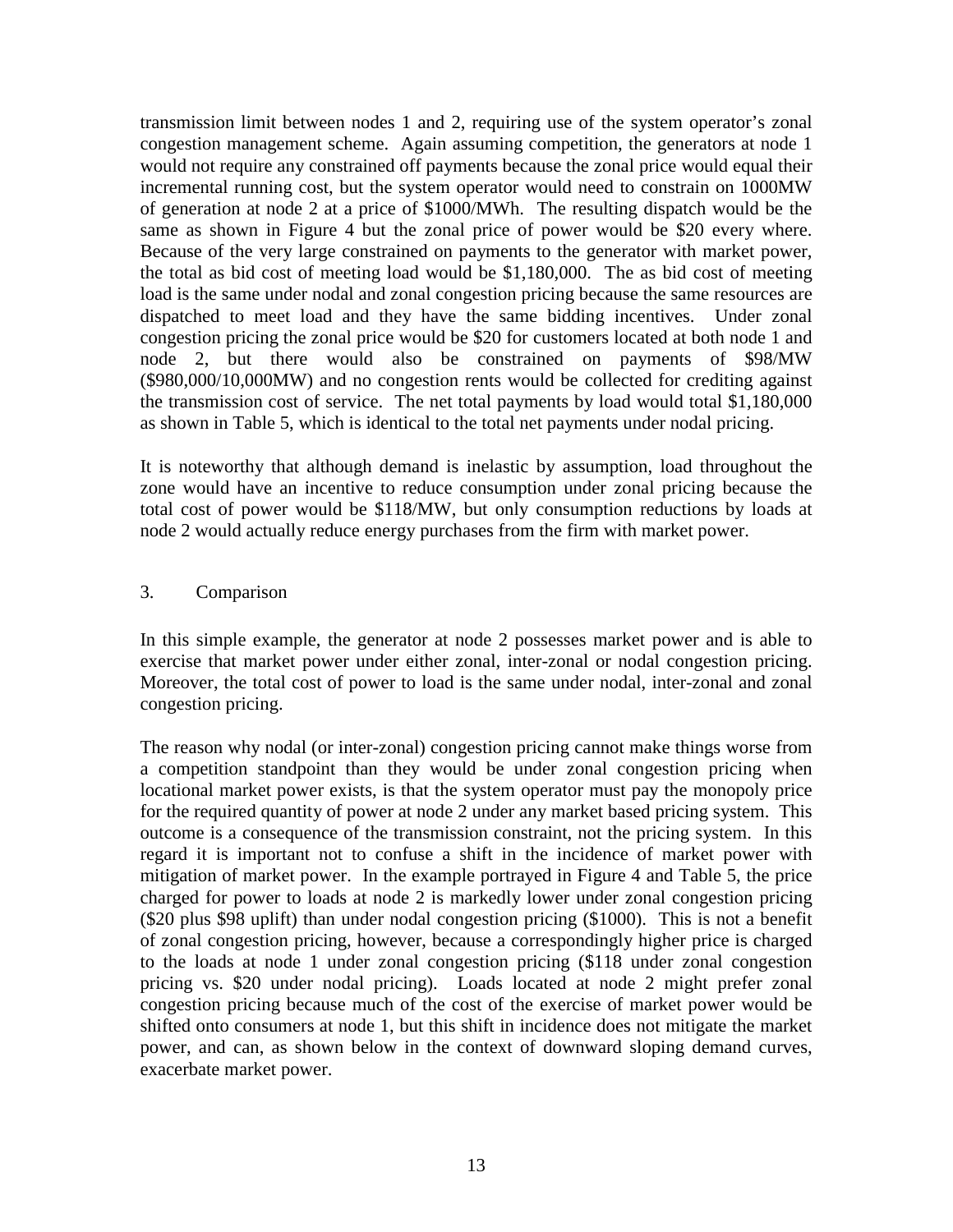It is also important not to confuse the competitive impact of nodal, inter-zonal and zonal congestion pricing with the impact of binding transmission constraints and the extent of the market. Thus, the market for energy at node 2 would be more competitive under either pricing system if load at node 2 were only 750 MW, as then the transmission constraint would not be binding and load at node 2 could be met entirely with generation at node 1, see Figure 6. The relevant market would then be zonal, and a monopoly generator located at node 2 would lack market power at node 2 under either nodal, interzonal/or zonal congestion pricing systems, because there would be no congestion. This hypothetical merely shows that zonal congestion pricing works when one does not use it, not that zonal congestion pricing is efficient or procompetitive.

Figure 6





The issue in choosing between nodal (or inter-zonal) and zonal congestion pricing, is not whether a broader market reduces the scope for the exercise of market power, but whether market power is reduced by calculating prices as if the market is broad when it is not (i.e., using zonal pricing when intra-zonal congestion exists). As discussed above, the answer to this second question is "no".

Even for the simple example discussed above, zonal congestion pricing can lead to less efficient outcomes than nodal or inter-zonal congestion pricing in some circumstances in which locational market power exists and congestion is present. This potential exists because zonal congestion pricing rules can create market power in the hypothetical unconstrained dispatch and zonal redispatch that does not exist in the real power market and dispatch. That is, zonal congestion pricing in essence gives rise to multiple steps in the price determination process in which market power may be exercised. The step common to nodal and zonal congestion pricing is the determination of the cost of meeting load based on the actual transmission constraints. The potential for the exercise of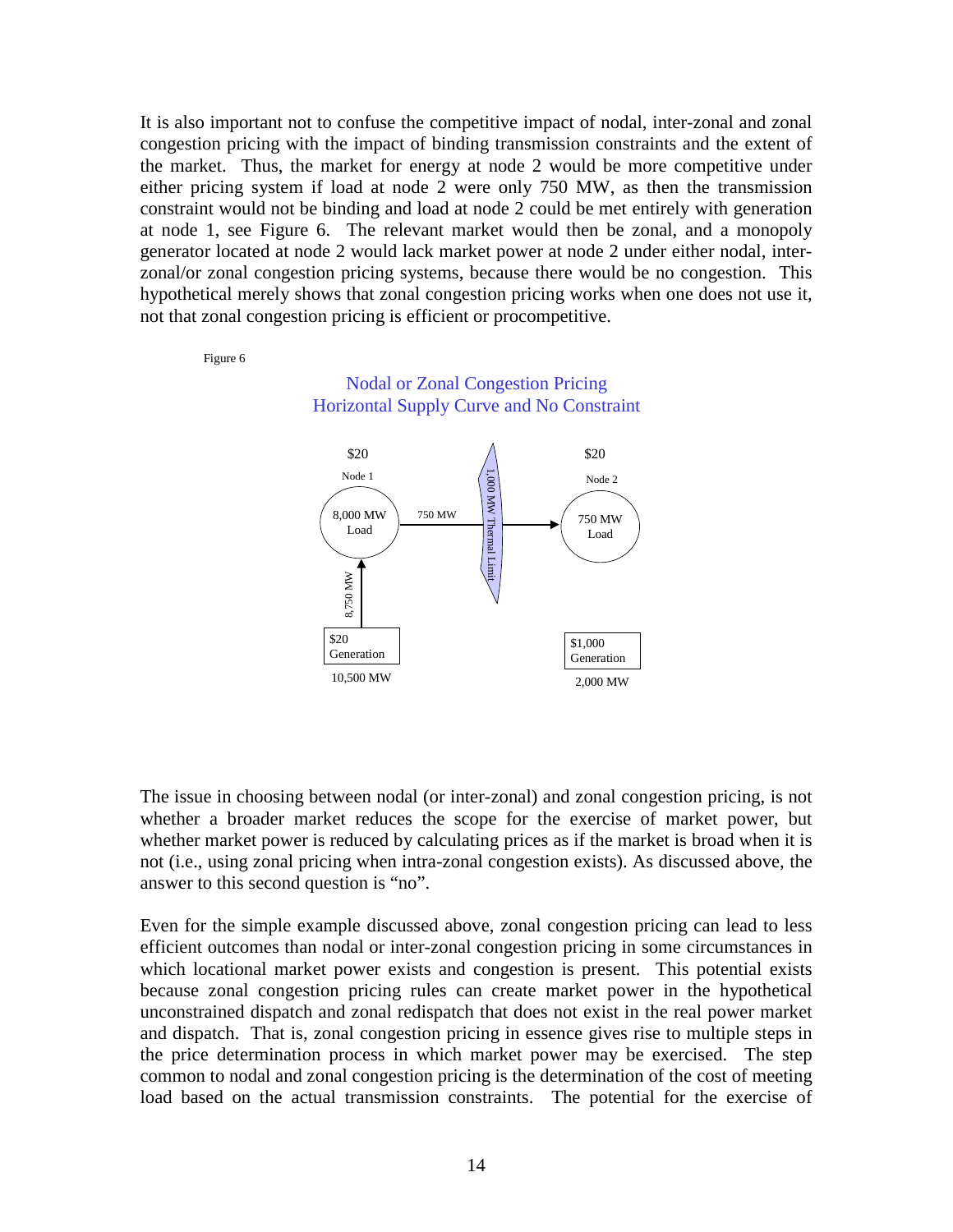locational market power in this step is the same between zonal and nodal congestion pricing systems, because both systems ultimately must respect the real limits of the transmission grid.19 Zonal congestion pricing systems, however, also include some kind of hypothetical unconstrained dispatch step, and a redispatch step, and it is possible for market power to exist in these steps that would not exist in the actual power market and dispatch.

The possibility that zonal pricing will give rise to market power in the hypothetical zonal dispatch step can be illustrated with the simple example discussed above by considering the case in which 1000MW of the \$20 generation located at node 1 is owned by a single entity. Under nodal (or inter-zonal) congestion pricing, the ownership and bidding strategy of this generation would be irrelevant in the hour considered whether the generation at node 2 were competitive (Figure 1) or monopolistic (Figure 4 ), because there would be more than enough competitively bid generation at node 1 (9500MW) to meet load at node 1 and supply 1000MW of energy to node 2. Under zonal congestion pricing, however, common ownership of 1000MW of generation at node 1 could allow that generation owner to exercise market power in the hypothetical dispatch, as illustrated below.

Consider first the case in which the generation market at node 2 is competitive and energy is bid into the market at node 2 for \$30/MW. If 1000MW of generation located at node 1 were owned by a single entity, that owner could bid that capacity into the market at \$29/MW as shown in Figure 7, raising the zonal price in the hypothetical zonal dispatch to \$29/MW plus uplift.

<sup>19</sup> The potential for the exercise of market power would of course be increased by the application of restrictions on transmission flows beyond those required to maintain reliability.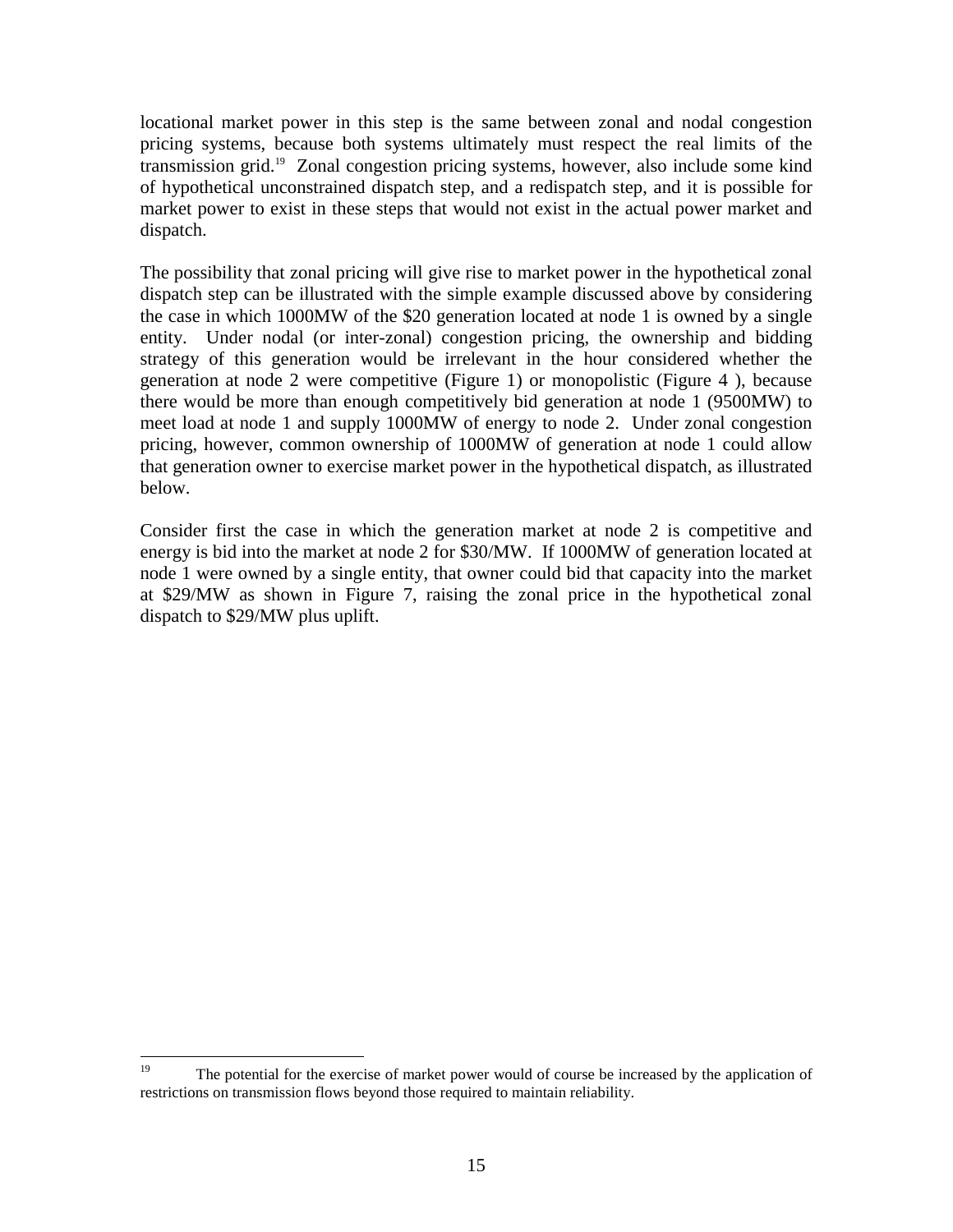Figure 7





The total net cost to loads would in these circumstances be materially higher under zonal pricing than under nodal pricing (see Table  $8)^{20}$  because the zonal pricing would have created market power (in the unconstrained zonal dispatch step) that would not otherwise exist.

 $20\,$ 20 The constrained on and off payments shown in Table 28 are \$10/MW because the generation located at node 1 would submit real time decremental bids of \$20/MW while the generation located at node 2 would submit incremental bids of \$30.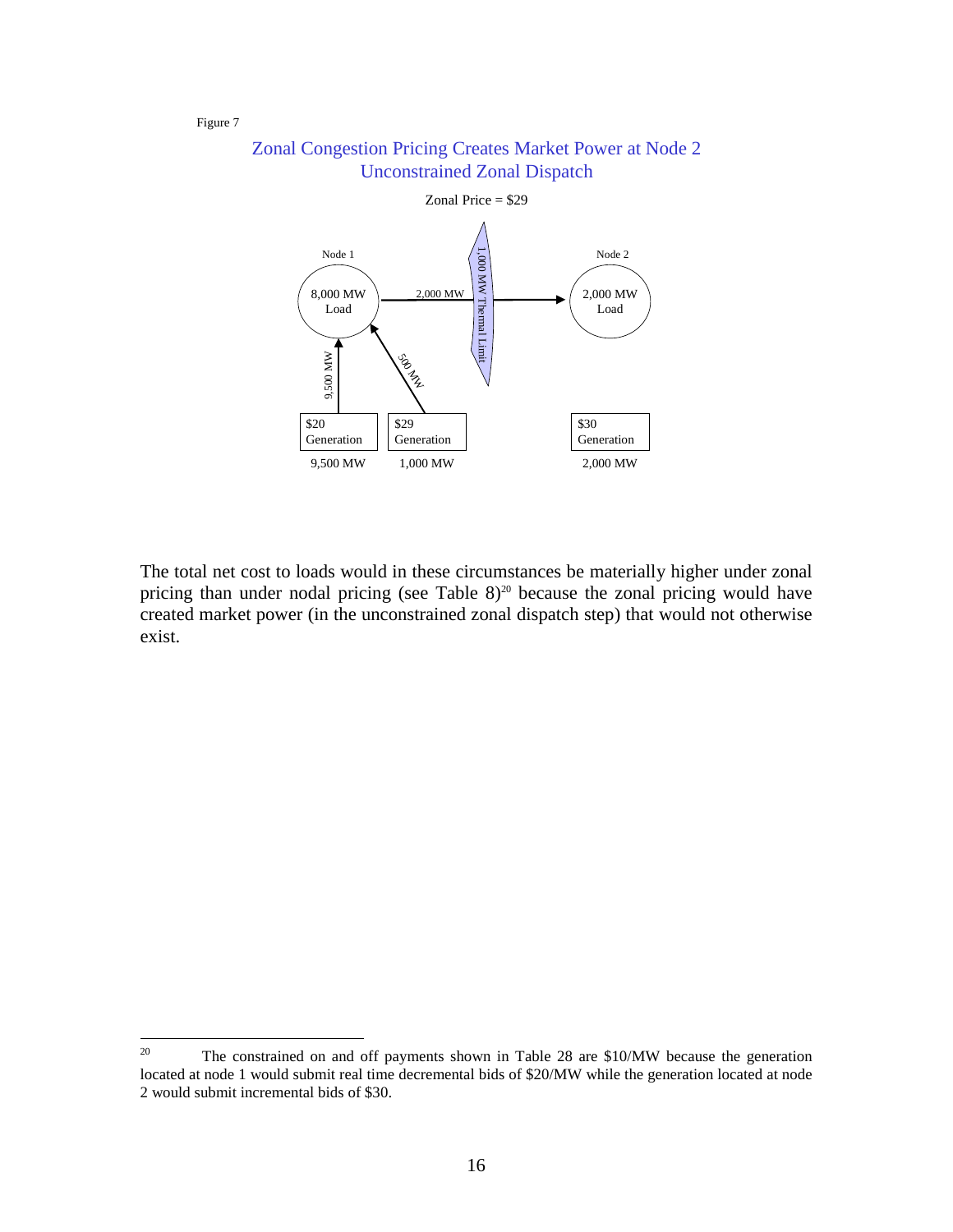|                                |       | <b>Nodal Pricing</b> | <b>Zonal Pricing</b> |                 |
|--------------------------------|-------|----------------------|----------------------|-----------------|
|                                | Price | <b>Payments</b>      | Price                | <b>Payments</b> |
| Node 1                         | \$20  | \$160,000            | \$29                 | \$232,000       |
| Node 2                         | \$30  | \$60,000             | \$29                 | \$58,000        |
| Total                          |       | \$220,000            |                      | \$290,000       |
|                                |       |                      |                      |                 |
| <b>Congestion Rent Credits</b> |       | \$10,000             |                      |                 |
| Constrained On/Off Payments    |       |                      |                      | \$10,000        |
| Net Payments                   |       | \$210,000            |                      | \$300,000       |

## Cost To Load Market Power At Node 1 In Hypothetical Dispatch

Table 8

The impact under zonal congestion pricing of common ownership of 1000MW of the generation located at Node 1 would be even more extreme if the generation market at node 2 were non-competitive and the generation at node 2 were offered into the market at \$1000/MW. In such a situation, the 1000MW of commonly owned generation at node 1 could be offered into the market at \$999/MW, raising the zonal market price determined by the hypothetical zonal dispatch to \$999/MW plus uplift, see Figure 9.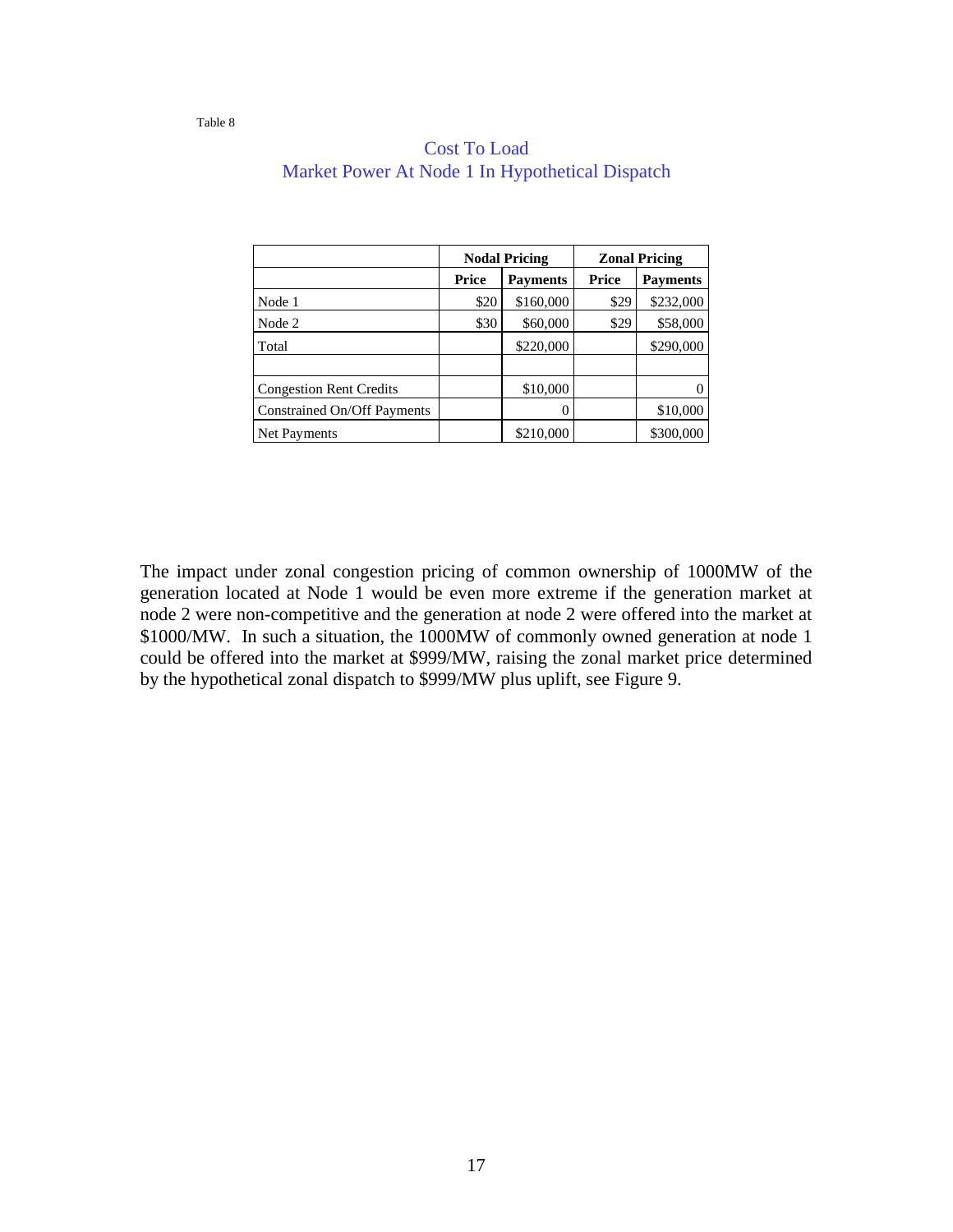

## Zonal Congestion Pricing Exacerbates Market Power at Node 2

Figure 9

In this case, the total net cost to load would be far higher under zonal congestion pricing than under nodal or inter-zonal congestion pricing, because the zonal congestion pricing would greatly exacerbate the impact of the market power at node 2, creating market power in the hypothetical zonal dispatch that would not exist in the real power market.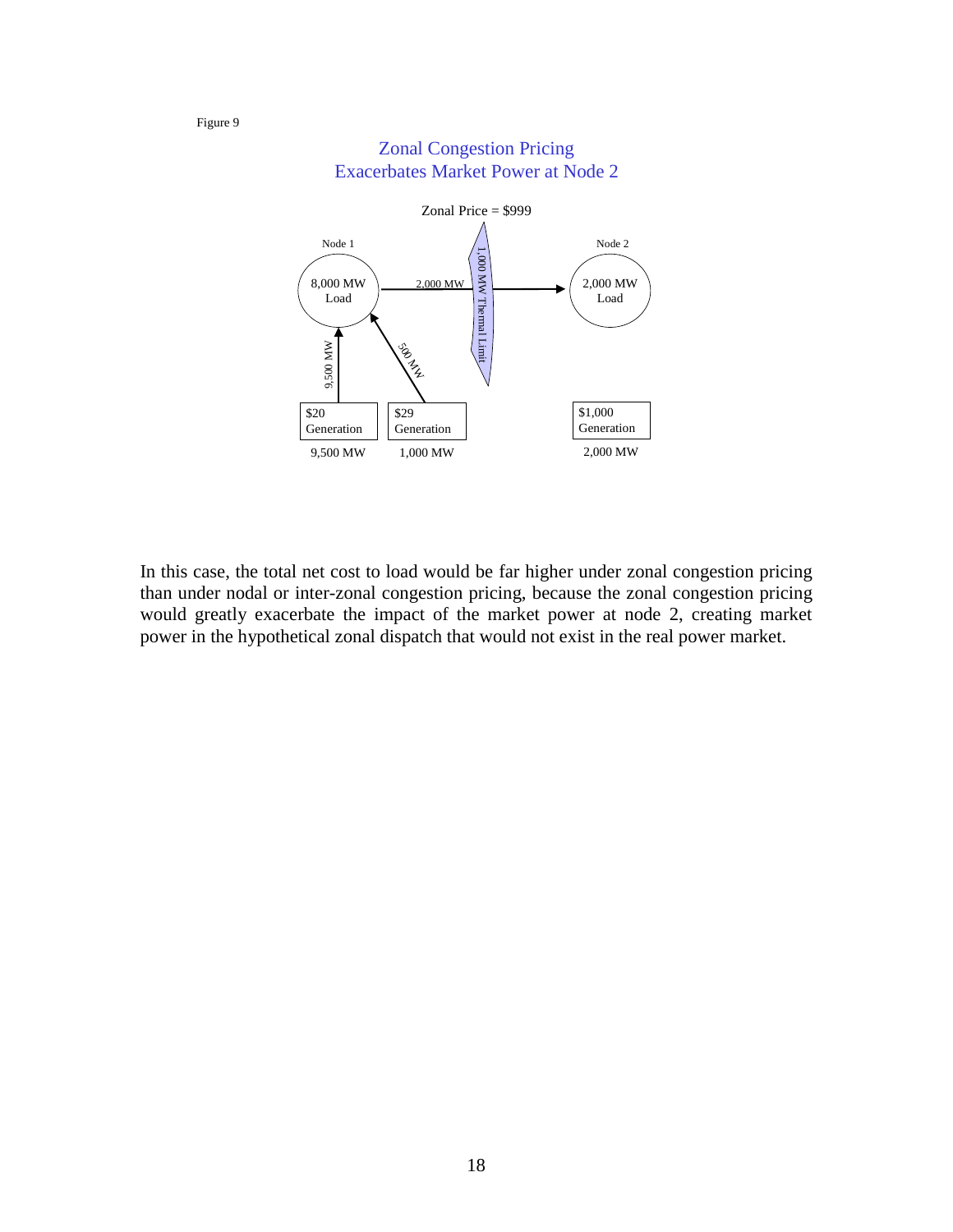|                             |         | <b>Nodal Pricing</b> | <b>Zonal Pricing</b> |                 |
|-----------------------------|---------|----------------------|----------------------|-----------------|
|                             | Price   | <b>Payments</b>      | Price                | <b>Payments</b> |
| Node 1                      | \$20    | \$160,000            | \$999                | \$7,992,000     |
| Node 2                      | \$1,000 | \$2,000,000          | \$999                | \$1,998,000     |
| Total                       |         | \$2,160,000          |                      | \$9,990,000     |
|                             |         |                      |                      |                 |
| - Congestion Rent Credits   |         | \$980,000            |                      |                 |
| Constrained On/Off Payments |         |                      |                      | \$980,000       |
| Net Payments                |         | \$1,180,000          |                      | \$10,970,000    |

## Cost To Load Market Power At Node 2

Not only would all loads in the zone pay a zonal price of \$999/MW, but loads would pay an additional  $$98/MW$  in constrained on and off payments.<sup>21</sup>

In fact, zonal congestion pricing could exacerbate the impact of the exercise of market power at node 2 through its impact on the hypothetical dispatch even if the generator at node 2 were the only entity in the market with market power. This is seen in Figures 11 and 12. In these figures it is assumed that there is only 9500 MW of generation at Node 1, and 2000 MW of commonly owned generation at node 2. The commonly owned generation at node 2 would be able to exercise its locational market power under nodal (or inter-zonal) congestion pricing, raising the price at Node 2 to \$1000/MW, while the price at Node 1 would remain at \$20/MW, as shown in Figure 11.

 $21$ Generators at node 1 would require constrained off payments of \$979/MW (\$999-\$20), on 1000 MW of generation reflecting their margin on sales at the zonal price, while generators at node 2 would require \$1 of constrained on payments on 1000 MW of generation.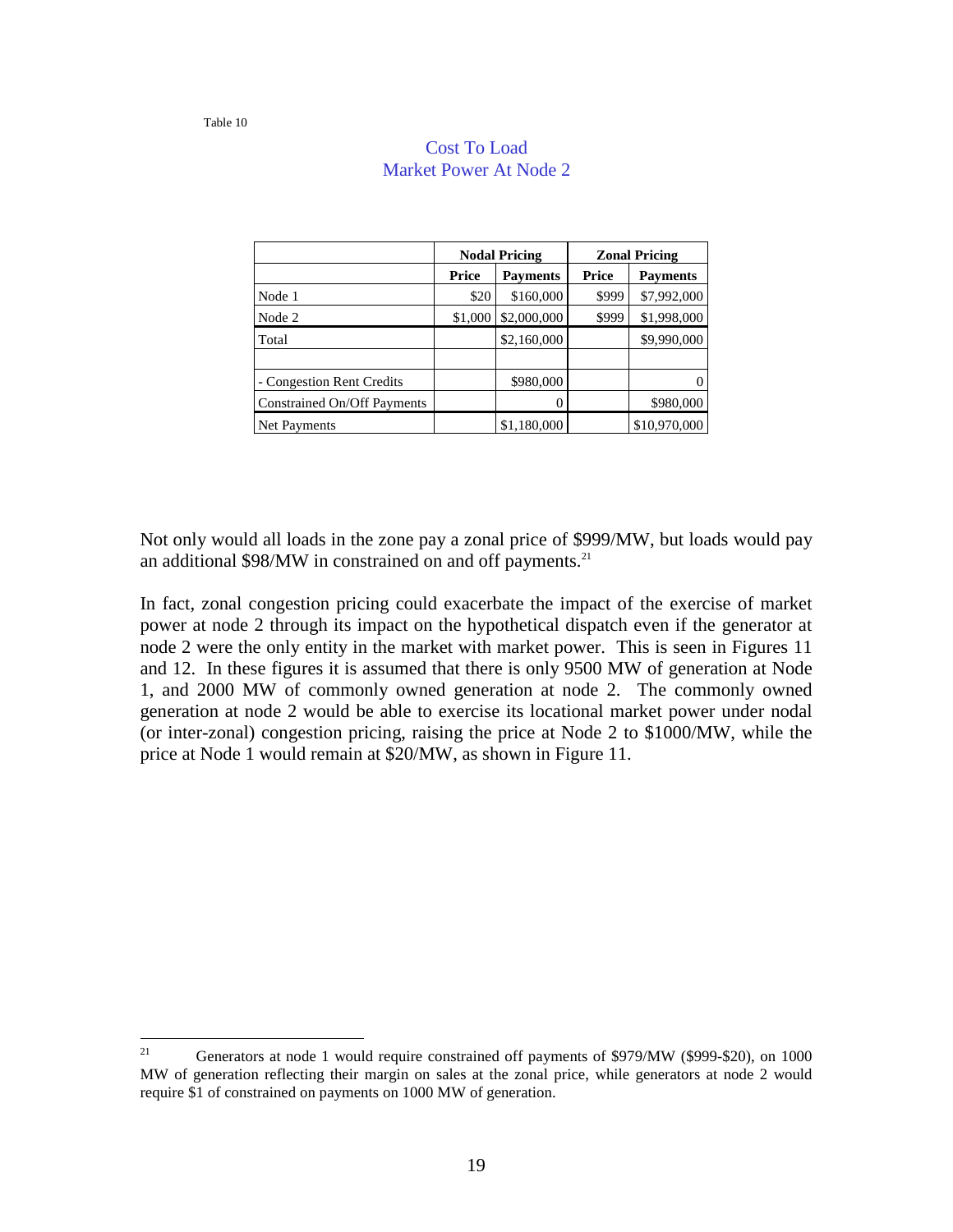Figure 11



Under zonal congestion pricing, however, the hypothetical zonal price would be determined by the generation at Node 2, and the exercise of market power by the entity owning generation at node 2 would raise the zonal price for load at both nodes to \$1000/MW, plus uplift.

Figure 12



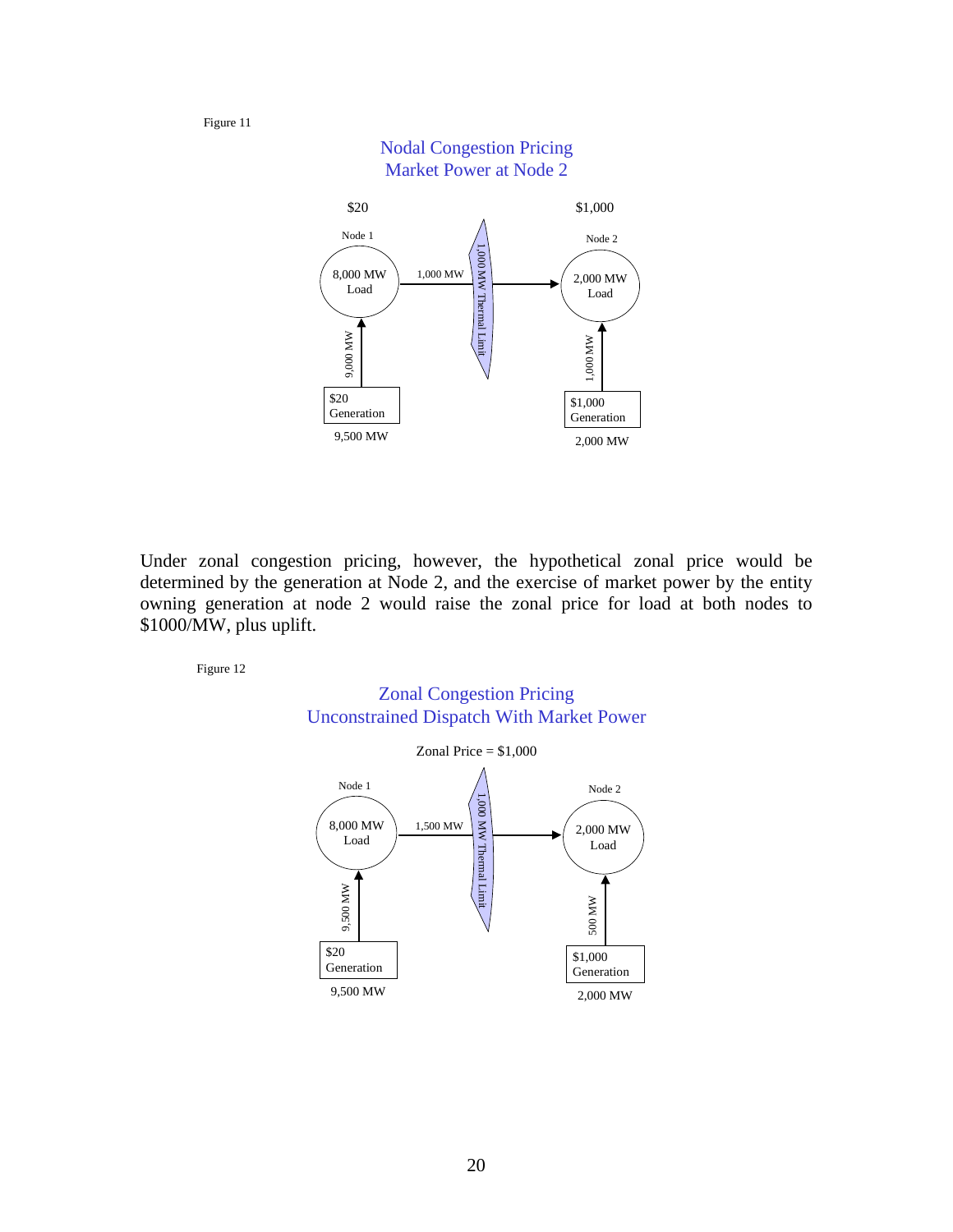Zonal transmission pricing can also give rise to market power in the zonal redispatch in circumstances in which no entity has market power in the actual power market. This can be illustrated by modifying the example portrayed in Figure 6 by assuming that the generator at node 2 has an incremental generating cost of \$20 rather than \$30. As discussed above, the generator at node 2 could not raise the price at node 2 above \$20 under either a zonal or nodal pricing system because at any price above \$20, its output would be displaced by imports.

Under a nodal pricing system, if the generator at node 2 bid its output into the market at any price below \$20, it would be dispatched for 1750 MW and its bid would set the price at node 2. This would be unprofitable, because the price at node 2 would be less than the generator's incremental costs.<sup>22</sup> Regardless, the generator at node 2 would not be scheduled to generate more than 1750 MW because the system operator would take account of the 1000MW limit on the line 2-1 in its dispatch.

Under a zonal pricing system, however, there is a potential for the generator at node 2 to exercise market power in the zonal redispatch.<sup>23</sup> If this generator were to bid its output into the zonal market at less than \$20/MW, the unit would be scheduled to generate 2000 MW in the zonal dispatch as shown in Figure 31, and the zonal price would be \$20/MW (set by generators at node 1). This generation schedule, however, would violate the transmission limit between nodes 1 and 2, requiring use of the system operator's zonal congestion management scheme.

 $\overline{a}$ 

 $22$  Because the generator at node 2 would be the only seller at node 2, if its incremental generating costs were less than \$20/MW it would still not find it profitable to offer its output into the market at any price less than \$20/MW so as to avoid depressing the price at node 2 below \$20

<sup>&</sup>lt;sup>23</sup> Frank A. Wolak, Chairman, Market Surveillance Committee of California Independent System Operator, "Report of Redesign of California Real-Time Energy and Ancillary Services Markets," October 18, 1999, p. 104.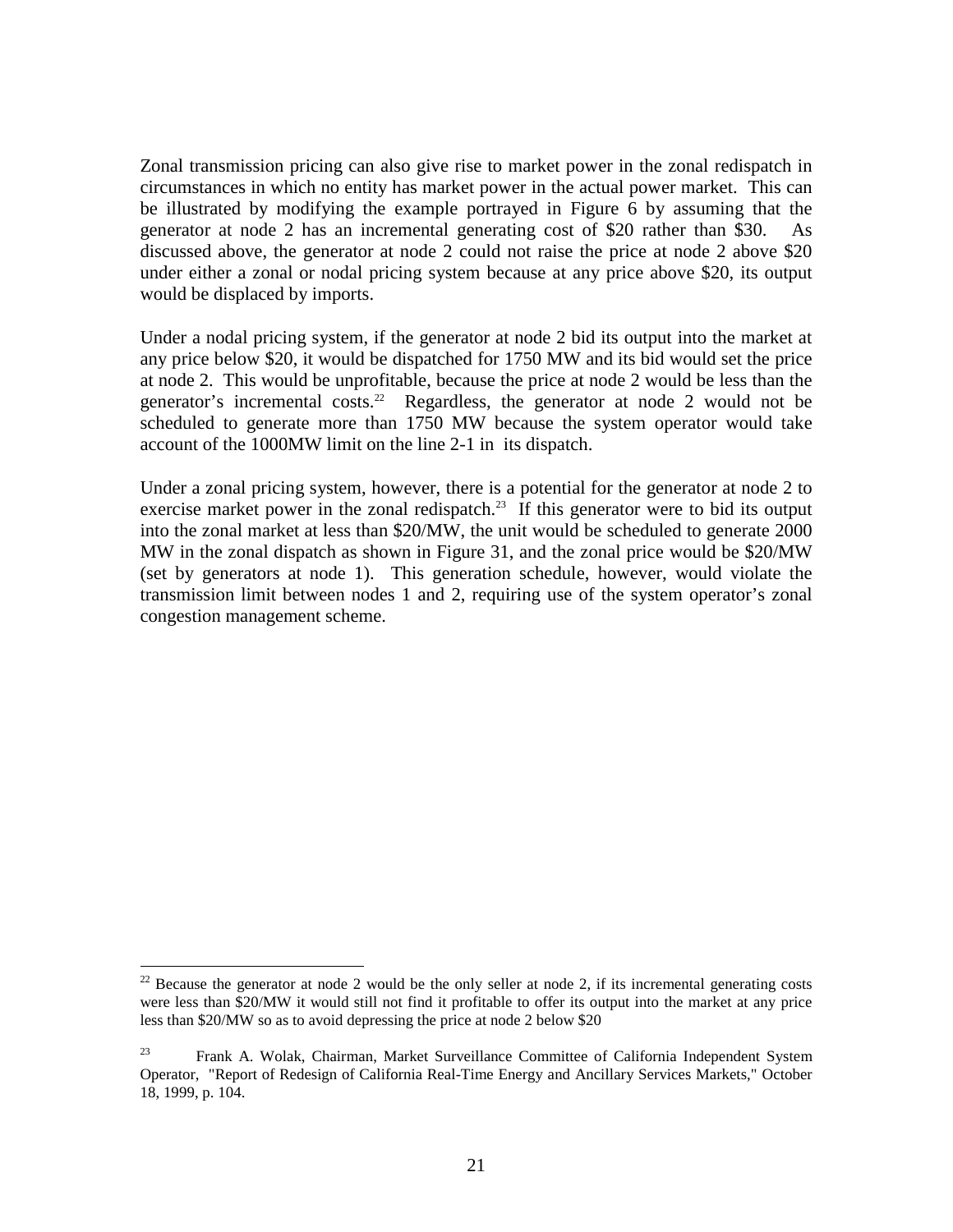

Once scheduled to generate 2000 MW at node 2 under a zonal pricing system, the supplier at node 2 would be able to exercise market power by offering intra-zonal redispatch to relieve congestion on the line from node 2 to node 1 at a price of -\$1000, that is, the generator would require a payment of \$1000/MW to reduce output. Since this supplier is the only generator at node 2, it would be the monopoly seller of redispatch services, and the ISO would be forced to purchase intra-zonal redispatch from this entity. Thus, in the example above, zonal pricing enables the generator at node 2 to bid so as to create intra-zonal congestion and force the ISO to buy 250 MW of redispatch from the generator at node 2 at \$1000/MW at a cost of \$250,000, as well as 250 MW of energy at node 1 at \$20. In these circumstances, uplift would exceed the cost of power as shown in Table 32.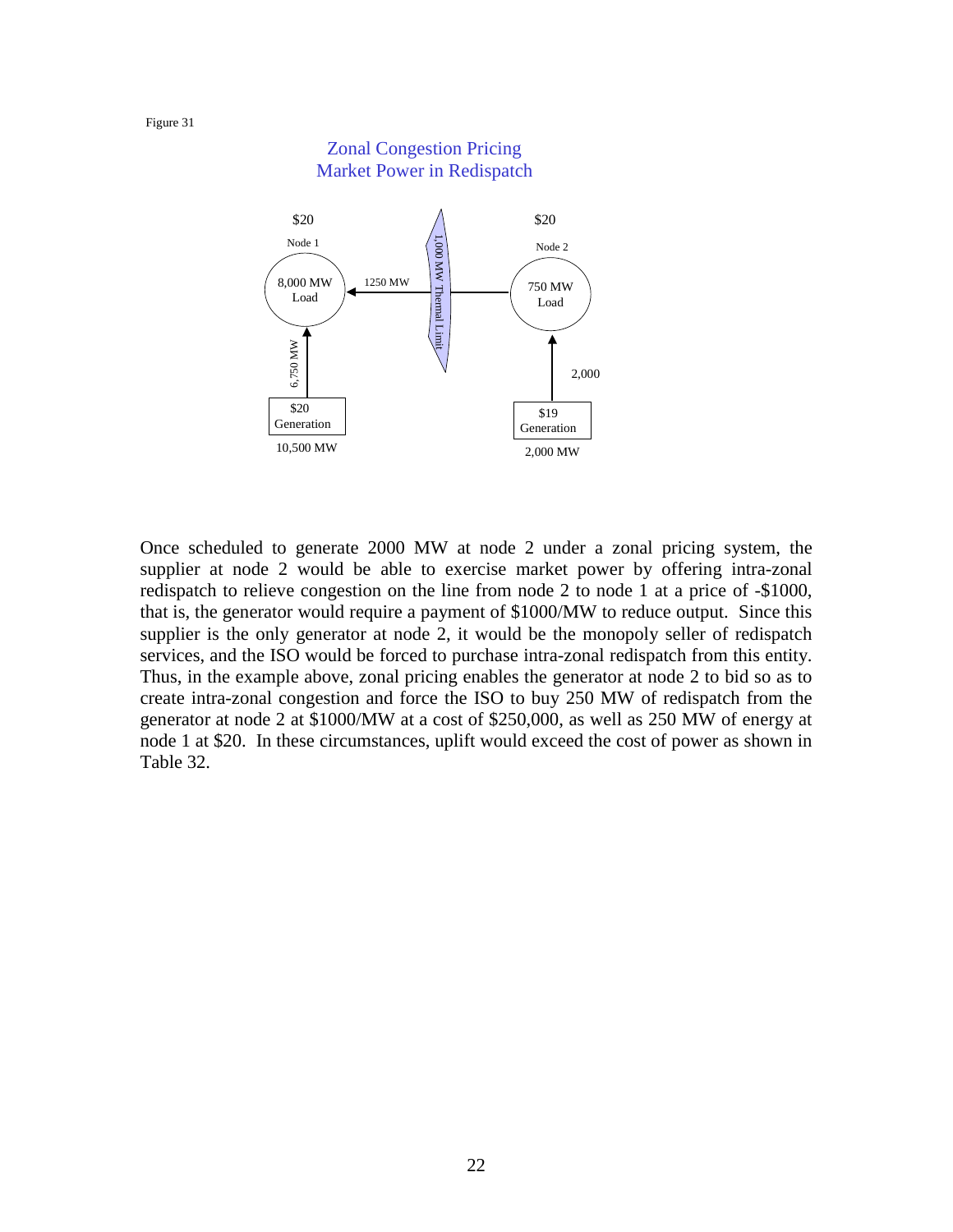|                                |       | <b>Nodal Pricing</b> | <b>Zonal Pricing</b> |                 |
|--------------------------------|-------|----------------------|----------------------|-----------------|
|                                | Price | <b>Payments</b>      | Price                | <b>Payments</b> |
| Node 1                         | \$20  | \$160,000            | \$20                 | \$160,000       |
| Node 2                         | \$20  | \$15,000             | \$20                 | \$15,000        |
| Total                          |       | \$175,000            |                      | \$175,000       |
|                                |       |                      |                      |                 |
| <b>Congestion Rent Credits</b> |       |                      |                      |                 |
| Constrained On/Off Payments    |       |                      |                      | \$255,000       |
| <b>Net Payments</b>            |       | \$175,000            |                      | \$430,000       |

#### Cost To Load Market Power At Node 2 In Zonal Redispatch

## C. Mitigated Market Power

We now reanalyze the same system with a market power mitigation system in place. We again assume that the generation at node 2 is owned by a single entity but it is now also assumed that the entity owning generation at node 2 is subject to a call contract at \$30.

## 1. Nodal Congestion Pricing

In a pricing system based on least-cost dispatch and nodal congestion pricing, competitive generators at node 1 would find it profitable to bid their costs. The generator at node 2 would absent mitigation possess the ability to raise the price of power at node 2 by withholding output at competitive prices (i.e. raising its bid), but this potential market power is eliminated by the call contract which enables the ISO to dispatch the generation at node 2 at a price of \$30.  $24$  Based on these bids and call contracts, the least-cost dispatch would be to dispatch the low cost generation at node 1 to meet the load until the transmission constraint between node 1 and 2 became binding. The remaining load would be met with the higher cost generation at Node 2 that is subject to the call contract at \$30. The total as bid cost of meeting load would be \$210,000 and the price of power would be \$20 at node 1 and \$30 at node 2, just as in Figure 1. The system operator's

<sup>24</sup> <sup>24</sup> Nodal pricing also makes possible reliance on a variety of financial instruments to mitigate market power such as CFDs with the generator at node 2, assignment to the generator at node 2 of conventional node 2 to node 1 TCCs or the assignment to the generator at node 2 of a price contingent node 2 to node 1 TCC.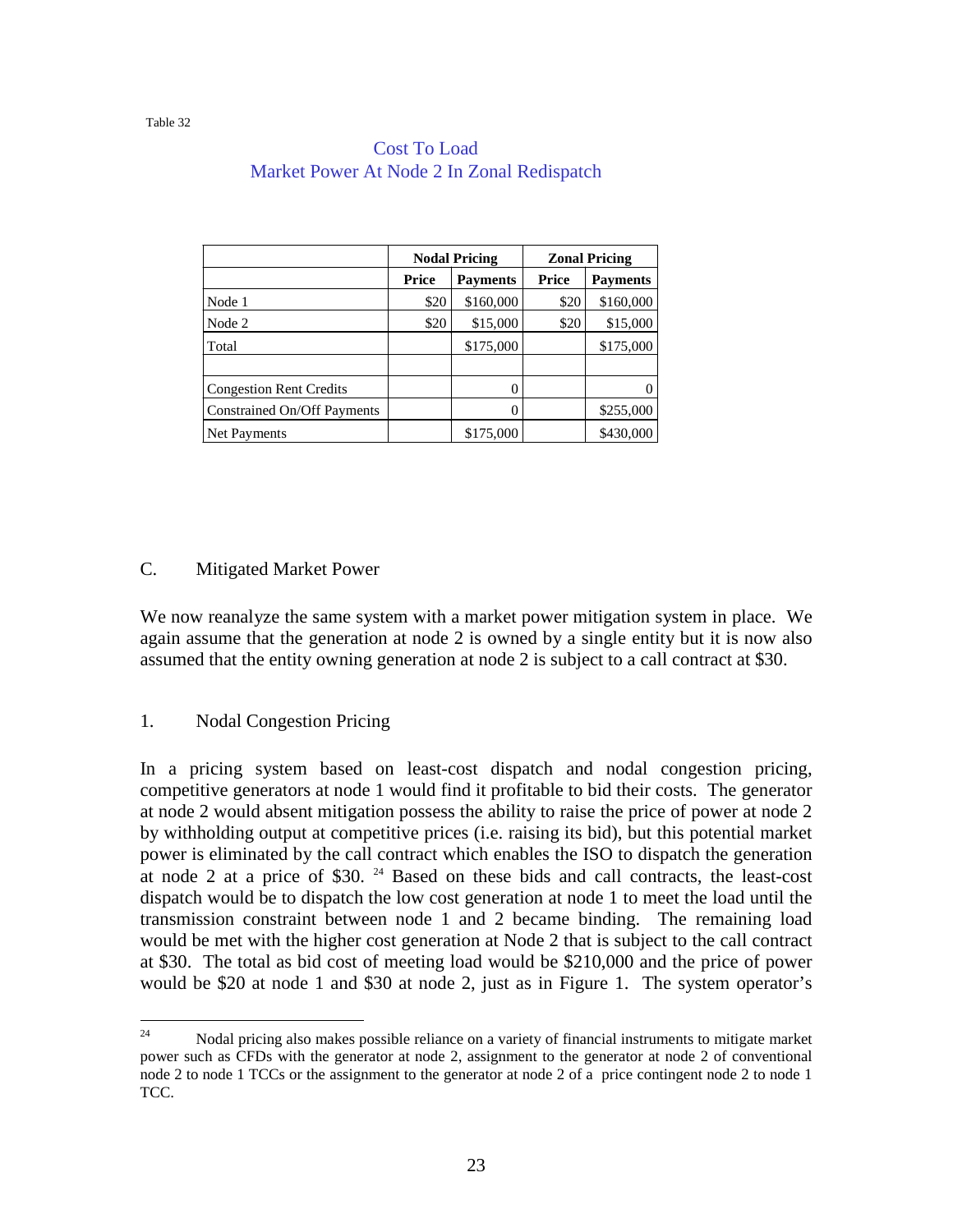congestion pricing would collect \$10,000 of congestion rents that would directly or indirectly offset the transmission cost of service. Net total payments by load for power would therefore be \$210,000 just as in the competitive case, see Table 2.

The outcome of the pricing system would again be the same if nodes 1 and 2 were zones and inter-zonal congestion pricing were used to manage congestion. The exercise of market power would be precluded by the ISO's ability to exercise the call contract at \$30.

## 2. Zonal Congestion Pricing

In a pricing system based on least-cost dispatch and zonal congestion pricing for a single zone that includes nodes 1 and 2, competitive generators at node 1 would find it profitable to offer their output to the market at incremental cost. Based on these bids, the least cost unconstrained dispatch would be to dispatch the low cost generation at node 1 to meet the entire load in the zone and the zonal price would be \$20. As before, this generation schedule would violate the transmission limit between nodes 1 and 2, requiring use of the system operator's zonal congestion management scheme. Again assuming competition among the generators at node 1, these generators would not require any constrained off payments to reduce output because the zonal price would equal their incremental cost. The system operator would, however, need to constrain on 1000MW of generation at node 2 at the call contract price of \$30/MWh. The resulting dispatch would be the same as shown in Figure 1 but the zonal price of power would be \$20 everywhere. The total payments by load would be \$210,000 as shown in Table 2, which is identical to the net payments under nodal congestion pricing.

## 3. Comparison

As illustrated by the example above, market power mitigation is possible under either nodal, inter-zonal, or zonal congestion pricing systems and the potential for mitigation of market power is not a unique advantage of zonal congestion pricing systems. Indeed, the reverse is true. Zonal congestion pricing systems severely limit the potential mechanisms for market power mitigation because mitigation based on financial instruments is not feasible. Among the financial instruments that could be used to mitigate market power under nodal congestion pricing would be the assignment to the generator at node 2 of 1000MW of contracts for differences with a \$30 strike price for energy at node 2. The generator would have an incentive to generate energy whenever the price at node 2 exceeded its incremental generating costs, and could not benefit from withholding output or raising the price at node 2 above its incremental generating costs, because price increases would result in correspondingly higher payments to the CFD holder.

The approach of using financial instruments to mitigate locational market power is not available under zonal congestion pricing precisely because delivery obligations are non-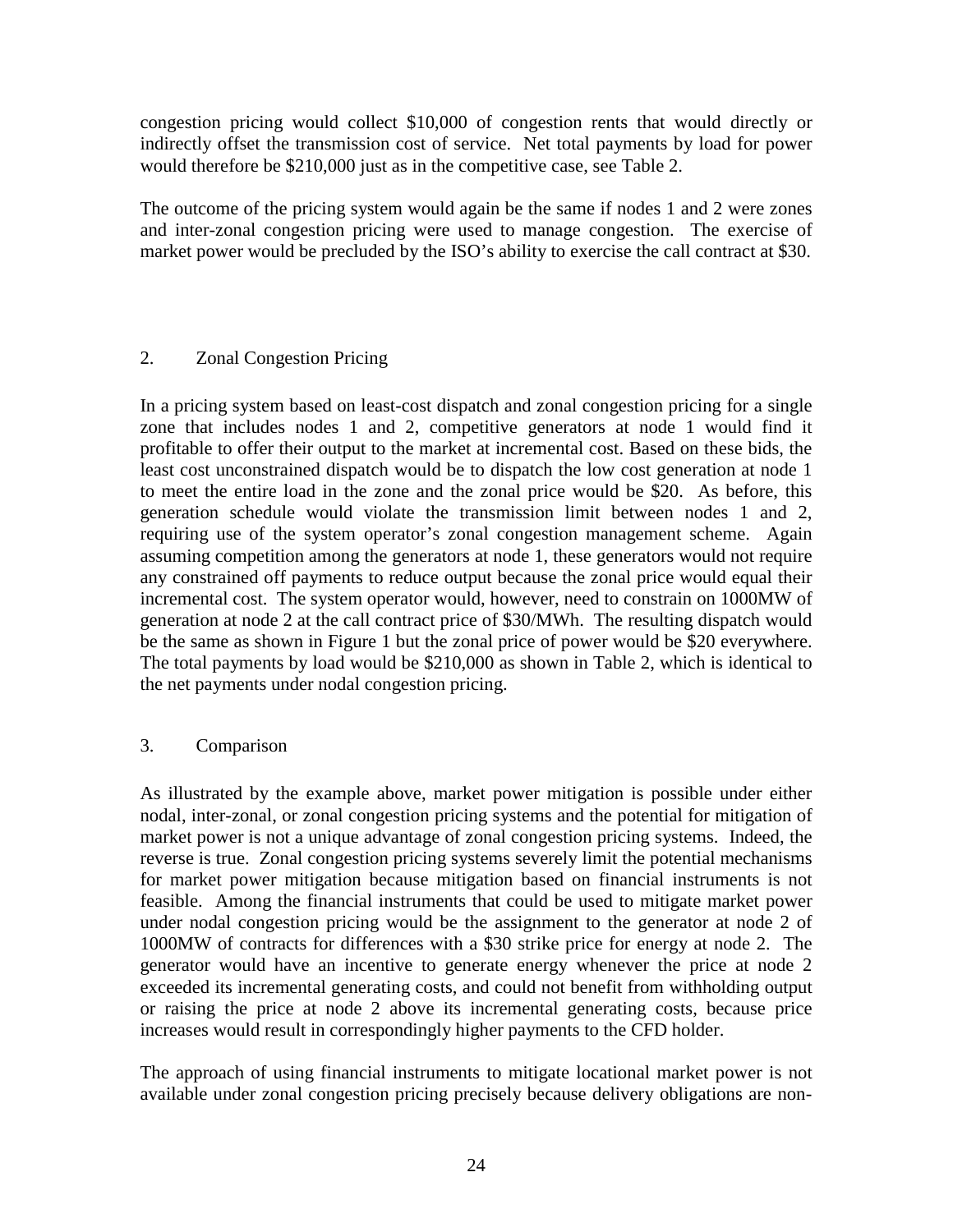locational within the zone. Thus, if the generator owner at node 2 were assigned a 1000MW CFD under zonal congestion pricing, this would not affect the generator's incentive to withhold output because the withholding of output would not affect the zonal price but merely elevate uplift. Such a generator could decline to operate, make payments to the CFD holder based on the \$20 zonal price, and force the system operator to pay out of merit costs to constrain it on in real time. A related problem under zonal congestion pricing is the inability to schedule congestion management in the day ahead market. The same incentive problem that would exist with CFDs exists with day ahead commitments. Under zonal pricing, a high cost generator scheduled day ahead to operate out of merit to provide congestion management could choose not to operate in real time and cover its day ahead commitment by purchasing power at the real time zonal imbalance price. The system operator would then need to pay for congestion management again in real time. This inability to schedule congestion relief day ahead may also contribute to the exercise of market power by reducing the options available to the system operator. $25$ 

Moreover, market power mitigation based on call contracts with generators at node 2 would not be sufficient to mitigate the potential market power that could be created by zonal pricing in either the hypothetical zonal dispatch or the zonal redispatch. Thus, zonal pricing could give rise to need for additional call contracts to mitigate market power, requiring expanded intervention in the generation market. For example, in the situation illustrated in Figure 7, mitigation of the market power in the hypothetical dispatch would require a call contract with the generator owning 1000 MW at node 1, even though this energy would actually not be needed to meet load. <sup>26</sup> Similarly, under zonal pricing, the system operator would not only need a call contract permitting it to dispatch energy from a monopoly generator at node 2 at a specified price, it would also need a put contract permitting it to sell back energy to a monopoly generator at node 2 at a specified price. <sup>27</sup>

<sup>25</sup> <sup>25</sup> This is why the California ISO cannot manage zonal congestion in the day ahead market; generators scheduled day ahead to provide intra-zonal congestion management would only have the right incentives if imbalances were settled at nodal prices. See also, Frank A. Wolak, Chairman, Market Surveillance Committee of California Independent System Operator, "Report of Redesign of California Real-Time Energy and Ancillary Services Markets," October 18, 1999, p.102.

 $26$  This potential for the exercise of market power in the unconstrained region under zonal pricing is particularly noteworthy in the California context as it raises the question of whether price effects blamed by the ISO on the incentives of RMR generators within constrained areas might actually be attributable to market power created by zonal pricing in the hypothetical dispatch and possessed by non-RMR generators outside the constrained region.

 $27$  Thus, it is the application of zonal pricing to intra-zonal congestion and the ISO's refusal to split zones, not market power in actual power markets, that gives rise to the need for the put provisions in Amendment 23.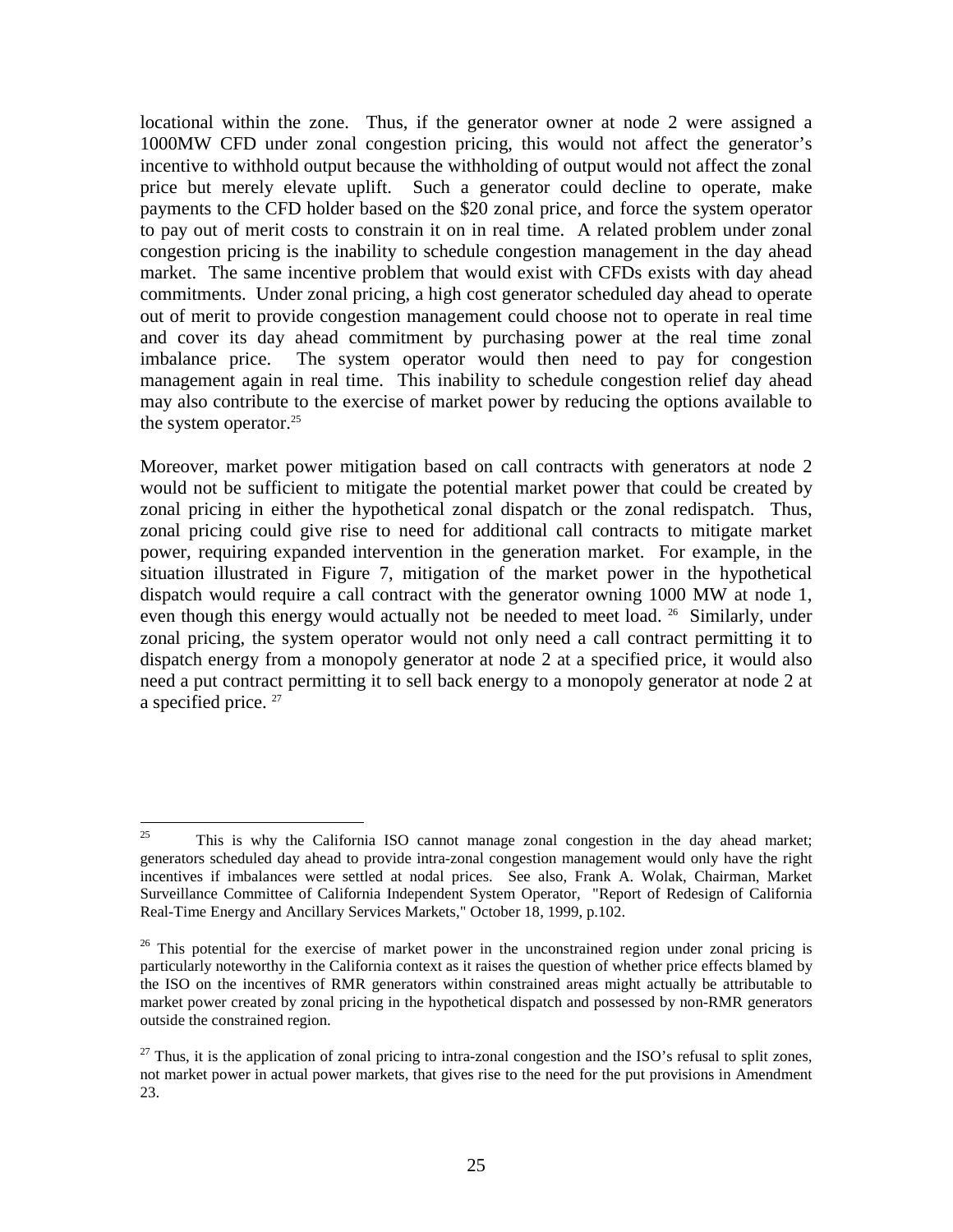#### D. Conclusion

It is evident from the simple example above that in the case of vertical demand curves, horizontal supply curves and a simple radial system there is no circumstance in which nodal or inter-zonal congestion pricing would lead to a less competitive outcome than would prevail under zonal congestion pricing. Even in such a simple world, however, zonal congestion pricing can create market power or exacerbate the impact of existing market power and lead to large income transfers.

## **V. Upward Sloping Supply Curves**

The preceding example is now modified by introducing a minimal amount of upward slope to the supply curves at node 1 and node 2. It is now assumed that there is 9500 MW of generation available at Node 1 at a price of \$20 and 1000 MW available at a price of \$22. At node 2, there is 750 MW available at \$25 and another 1250 MW available at \$30/MW, see Figure 13 below. As before, we begin by solving for the competitive equilibrium under nodal and zonal congestion pricing; that is, if all of the generation is owned by entities with insignificant ownership positions. We then show how this equilibrium changes under both nodal and zonal congestion pricing if the generation at node 2 is owned by a single entity that is not subject to any form of market power mitigation. Finally, we assess the impact of market power mitigation contracts on performance under nodal and zonal congestion pricing.

## A. Competitive market

## 1. Nodal Congestion Pricing

In a pricing system based on least-cost dispatch and nodal or inter-zonal congestion pricing, competitive generators at nodes 1 and 2 would find it profitable to bid their output into the market at incremental cost. Based on these bids, the least-cost dispatch would be to dispatch 9000MW of the low cost generation at node 1 to meet the load at nodes 1 and 2 until the transmission constraint between node 1 and 2 became binding. The remaining load would be met with the higher cost generation at Node 2, 750 MW at \$25 and 250MW at \$30. The total as bid cost of meeting load would therefore be \$206,250 and the market price of power would be \$20 at node 1 and \$30 at node 2, see Figure 13.<sup>28</sup> The system operator's congestion pricing would collect \$10,000 of congestion rents that could directly or indirectly offset the transmission cost of service. Net total payments by loads would therefore be \$210,000 the same as shown in Table 2.

28

 $$20 * 9,000 MW + $25 * 750 MW + $30 * 250MW.$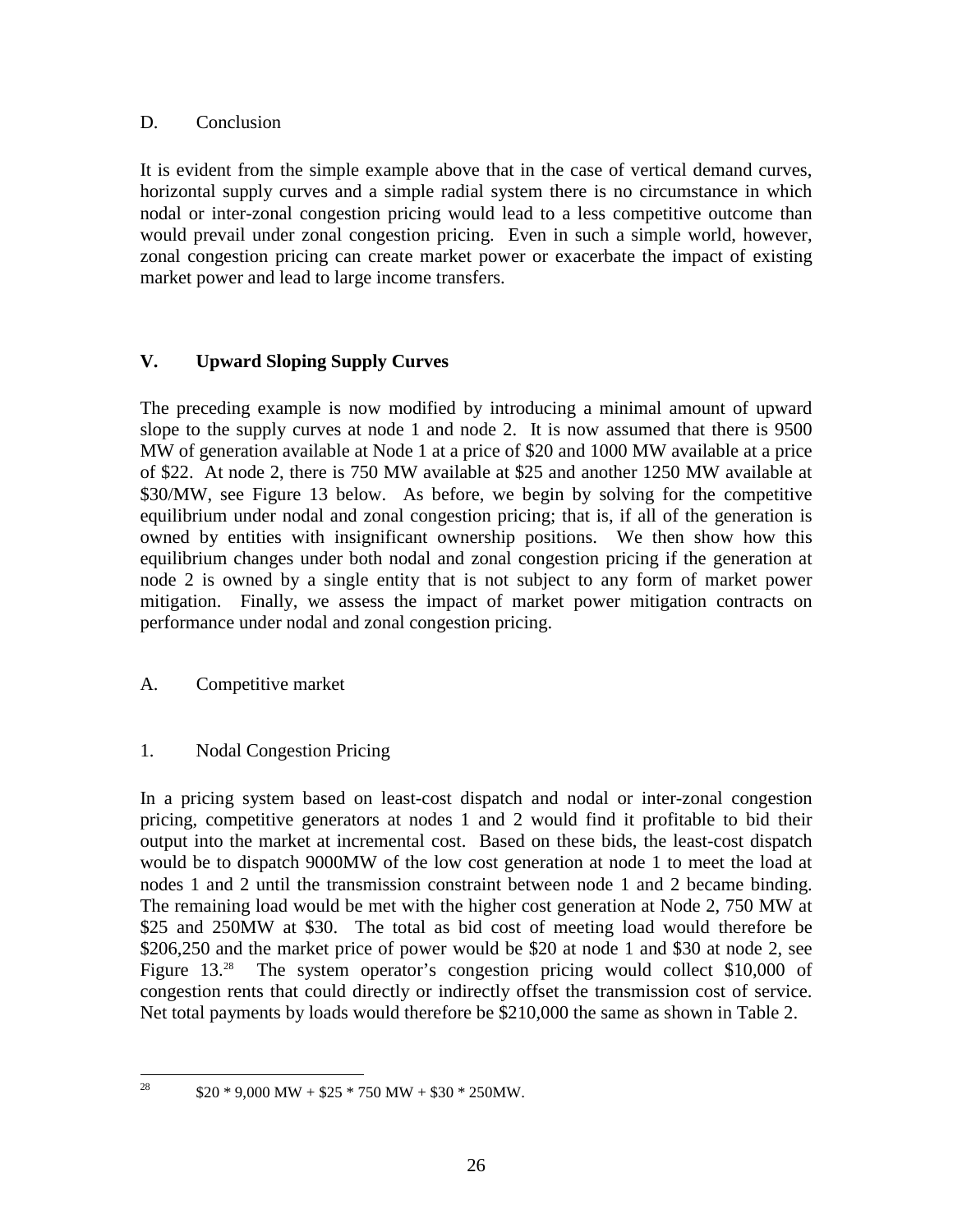#### Figure 13



#### Nodal Congestion Pricing (Competition With Upward Sloping Supply)

As before, neither the dispatch nor the pricing results would be changed if nodes 1 and 2 were zones and congestion between them were managed by an inter-zonal congestion pricing system.

#### 2. Zonal congestion Pricing

In a pricing system based on least-cost dispatch and zonal congestion pricing for a single zone that includes nodes 1 and 2, competitive generators at node 1 would find it profitable to bid their costs. Based on these bids, the least-cost zonal dispatch would be to dispatch the low cost generation at node 1 to meet the entire load in the zone. With the assumed upward sloping supply curve, the zonal price would be \$22 as shown by the hypothetical unconstrained dispatch in Figure 14. This generation schedule, however, would violate the transmission limit between nodes 1 and 2 (as also shown in Figure 14), requiring use of the system operator's zonal congestion management scheme.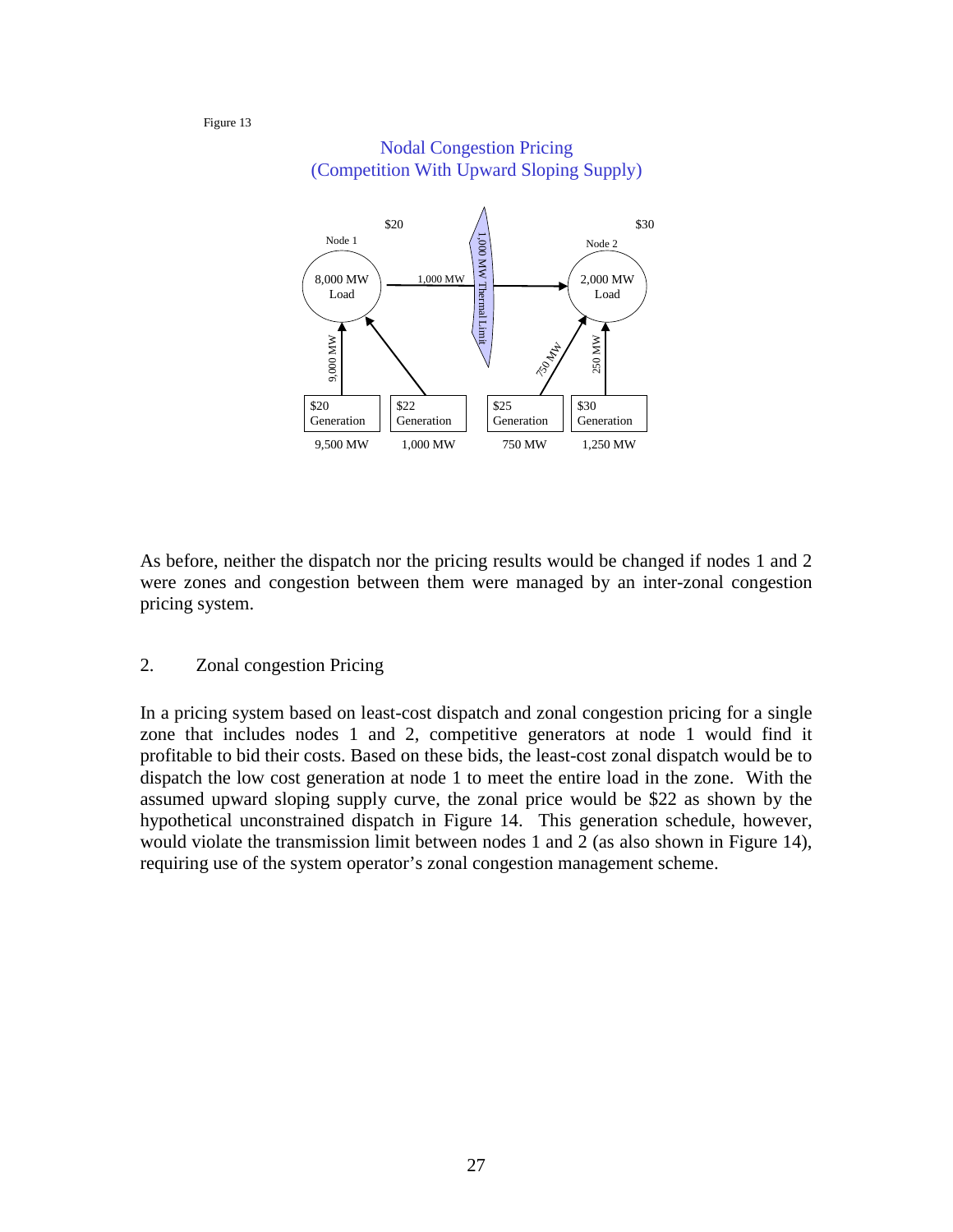#### Figure 14



#### Unconstrained Zonal Dispatch (Competition With Upward Sloping Supply)

Because the supply curve at node 1 is upward sloping the marginal generators located at node 1 would require constrained off payments in order to reduce generation; that is, sales of power at the \$22 zonal price are incrementally profitable for the generators at node 1 with incremental generating costs of \$20. Because it would be necessary to back down 500 MW of generation with incremental costs of \$20 (as well as 500MW of generators with incremental costs of \$22), in a competitive generation market the system operator would make constrained off payments of \$2 \*1000 MW.29 In addition, the system operator would need to constrain on 1000MW of generation at node 2, and in a competitive generation market well informed generators at node 2 would offer redispatch at a price of \$30.30 The resulting dispatch would be the same as shown in Figure 13. The total as bid cost of meeting load would again be \$206,250. Under the zonal congestion pricing system, however, the zonal price would be \$22 for customers located

<sup>29</sup> In California terms, the system operator would sell power to the constrained off generators at \$20 enabling them to cover their day ahead obligations to deliver for which they were paid \$22. To the extent that the market model permits the system operator to act as a price discriminating monopsonist and informational advantages permitted the system operator to successfully price discriminate, the system operator could attempt to charge the low cost generators at node 1 their cost of \$20 for replacement power and charge the higher cost generators at node 2 the higher \$22 for replacement power. Such attempts at price discrimination are neither likely to be successful in the long run nor in the long-run interests of consumers, so the discussion in this paper assumes that all generators are paid the market clearing price for constrained off relief.

<sup>&</sup>lt;sup>30</sup> Once again, to the extent that the market model permits the system operator to act as a price discriminating monopsonist and informational advantages permit the system operator to successfully price discriminate, the system operator could attempt to pay \$25 for constrained on power from the low cost generators and to pay \$30 for the marginal power at node 2. The discussion above assumes that all generators are paid the market price of power for constrained on energy.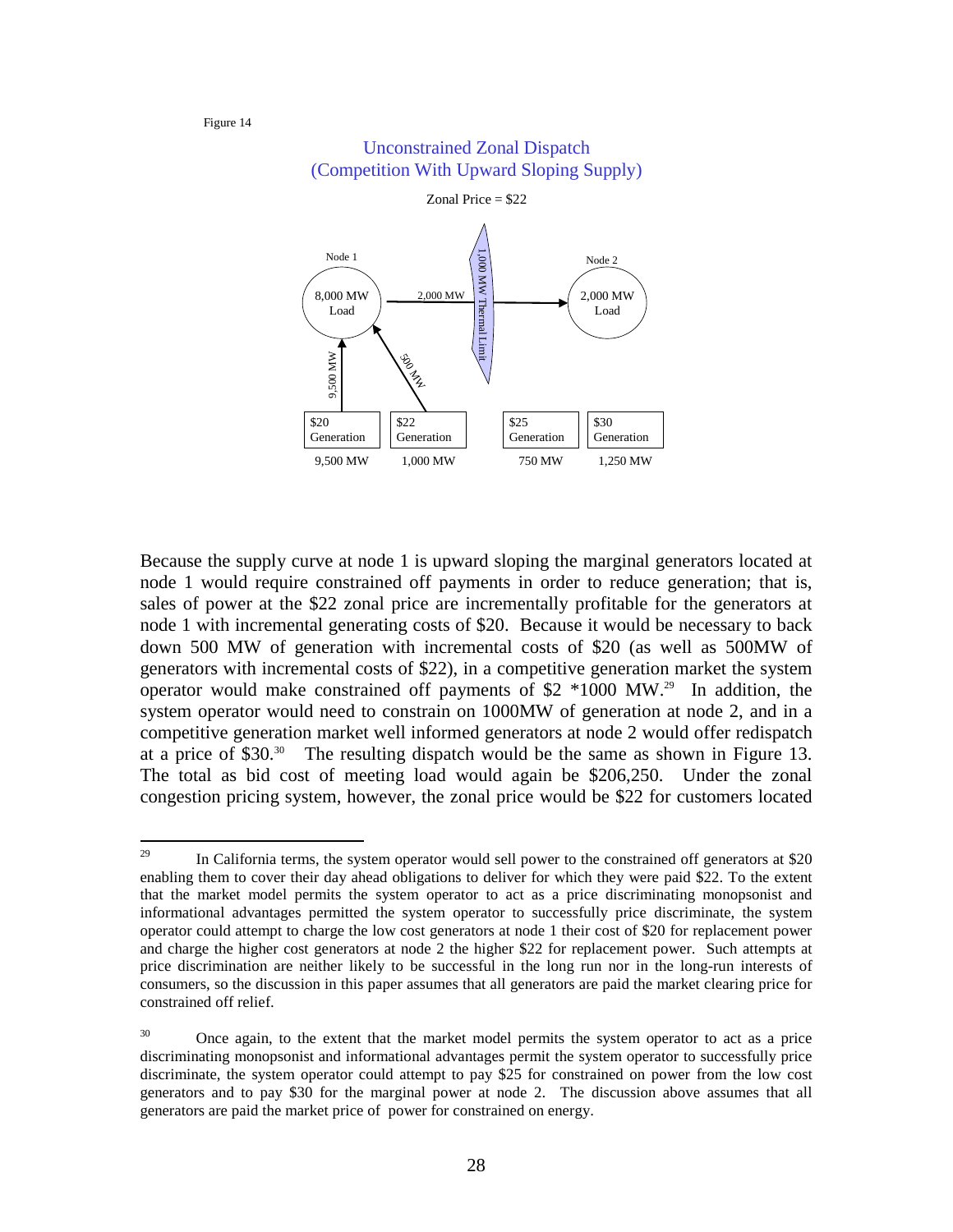at both node 1 and node 2, and there would be constrained on and off payments of \$1MW ((\$2,000+ \$8,000)/10,000MW), and no congestion rents would be collected for crediting against the transmission cost of service. The net total payments by load would therefore total \$230,000 as shown in Table 15, compared to \$210,000 under nodal or inter-zonal congestion pricing. The difference in the net total cost to load is attributable to the artificial inflation of the zonal price in the hypothetical dispatch.

Table 15

|                                               | <b>Cost To Load</b> |  |
|-----------------------------------------------|---------------------|--|
| <b>Competition With Upward Sloping Supply</b> |                     |  |

|                                |       | <b>Nodal Pricing</b> | <b>Zonal Pricing</b> |                 |
|--------------------------------|-------|----------------------|----------------------|-----------------|
|                                | Price | <b>Payments</b>      | Price                | <b>Payments</b> |
| Node 1                         | \$20  | \$160,000            | \$22                 | \$176,000       |
| Node 2                         | \$30  | \$60,000             | \$22                 | \$44,000        |
| Total                          |       | \$220,000            |                      | \$220,000       |
|                                |       |                      |                      |                 |
| <b>Congestion Rent Credits</b> |       | $-$10,000$           |                      |                 |
| Constrained On/Off Payments    |       |                      |                      | \$10,000        |
| Net Payments                   |       | \$210,000            |                      | \$230,000       |

## B. Unmitigated Market Power

We now reanalyze the same system, but assume that the generation at node 2 is owned by a single entity that offers its supply into the market at a price of \$1000.

## 1. Nodal Congestion Pricing

In a pricing system based on least-cost dispatch and nodal congestion pricing, competitive generators at nodes 1 would still find it profitable to bid their output into the market at incremental cost. The generator at node 2 is now assumed, however to bid its output into the market at a much higher price, \$1000/MW. Based on these bids, the leastcost dispatch would be to dispatch the low cost generation at node 1 to meet the load until the transmission constraint between node 1 and 2 became binding. The remaining load would be met with the higher cost generation at Node 2. The total as bid cost of meeting load would be \$1,180,000 and the price of power would be \$20 at node 1 and \$1000 at node 2, see Figure 16.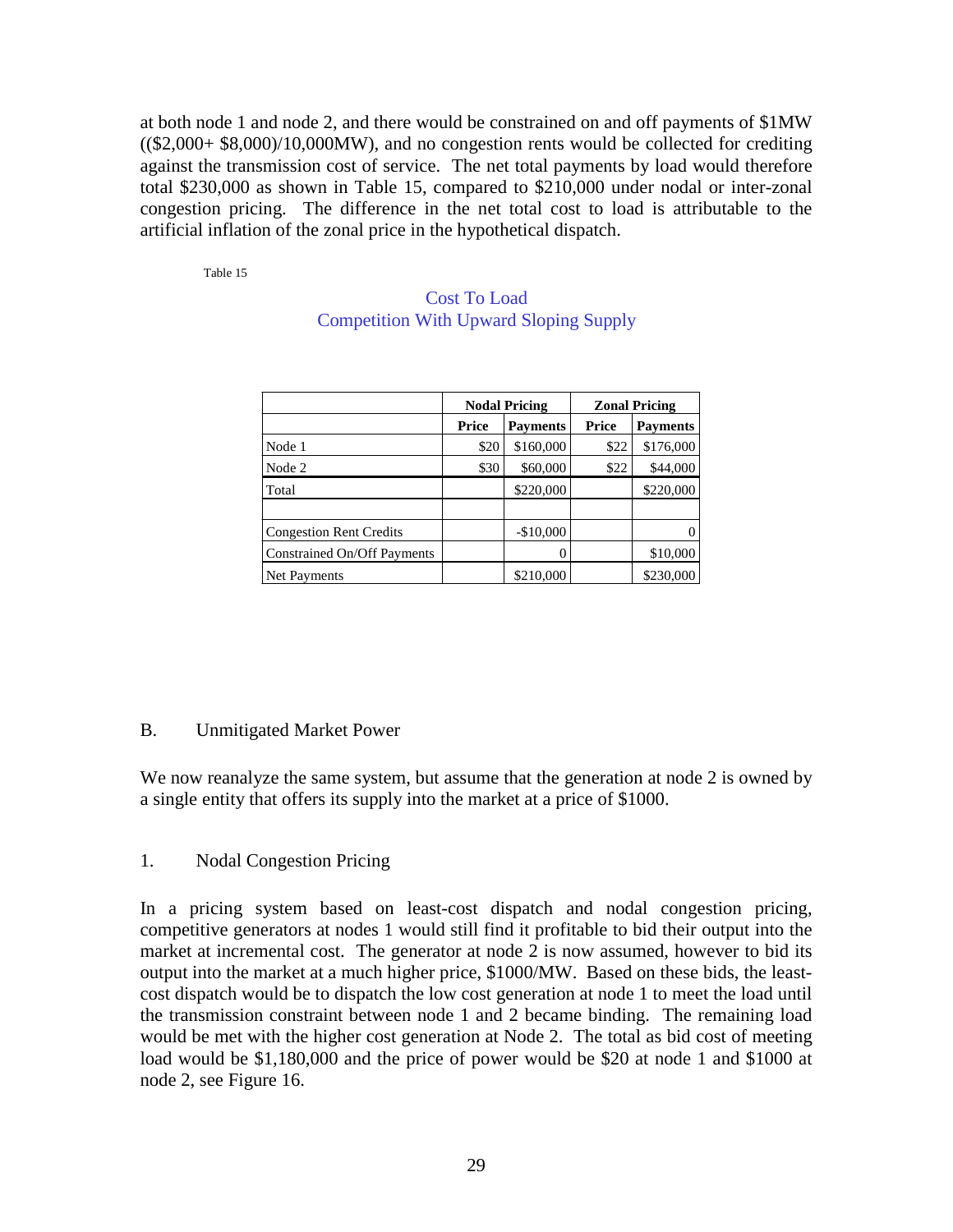Figure 16



The system operator's congestion pricing would collect \$980,000 of congestion rents that could directly or indirectly offset the transmission cost of service. Total payments by loads would therefore be \$1,180,000, of which \$1,000,000 would go to the generator with market power at node 2, see Table 17. As before, although the load at both nodes 1 and 2 has been assumed for the purpose of the example to be completely price inelastic, under nodal pricing, the prices paid by loads and to generators at each location would reflect the incremental "as bid" cost of meeting load at that location and therefore would provide new generators with efficient locational incentives, provide loads with efficient substitution incentives, and the price differential would provide a price signal and incentive for incremental transmission expansion projects.

30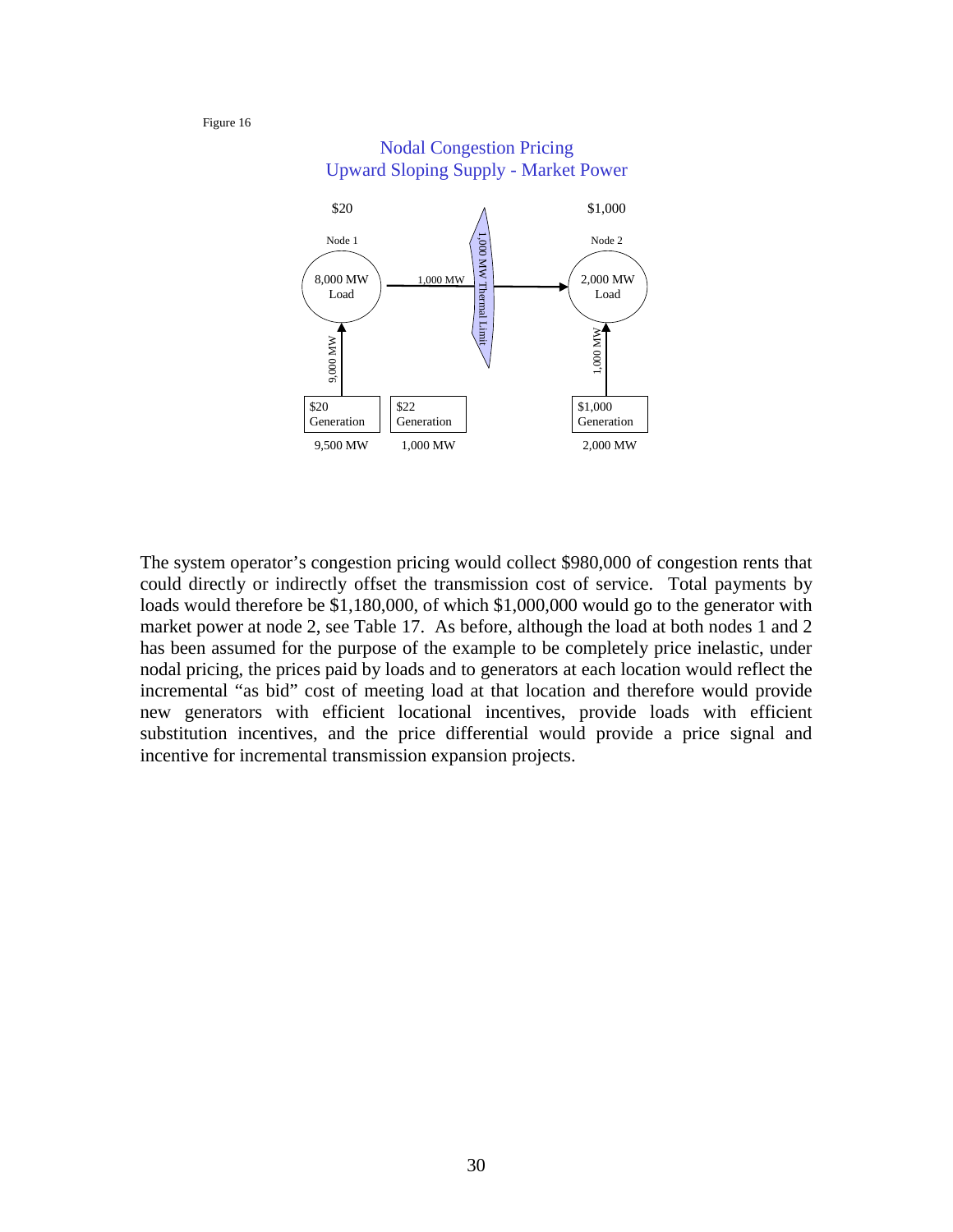|                                |         | <b>Nodal Pricing</b> | <b>Zonal Pricing</b> |                 |
|--------------------------------|---------|----------------------|----------------------|-----------------|
|                                | Price   | <b>Payments</b>      | Price                | <b>Payments</b> |
| Node 1                         | \$20    | \$160,000            | \$22                 | \$176,000       |
| Node 2                         | \$1,000 | \$2,000,000          | \$22                 | \$44,000        |
| Total                          |         | \$2,160,000          |                      | \$220,000       |
|                                |         |                      |                      |                 |
| <b>Congestion Rent Credits</b> |         | \$980,000            |                      |                 |
| Constrained On/Off Payments    |         |                      |                      | \$980,000       |
| Net Payments                   |         | \$1,180,000          |                      | \$1,200,000     |

## Cost To Load Upward Sloping Supply with Market Power

#### 2. Zonal Congestion Pricing

In a pricing system based on least-cost dispatch and zonal congestion pricing for a single zone that includes nodes 1 and 2, competitive generators at node 1 would again find it profitable to bid their energy into the market at incremental cost. Based on these bids, the least cost unconstrained dispatch as shown in Figure 18 would be to dispatch the low cost generation at node 1 to meet the entire load in the zone and the zonal price would be \$22. This generation schedule, however, would violate the transmission limit between nodes 1 and 2, requiring use of the system operator's zonal congestion management scheme.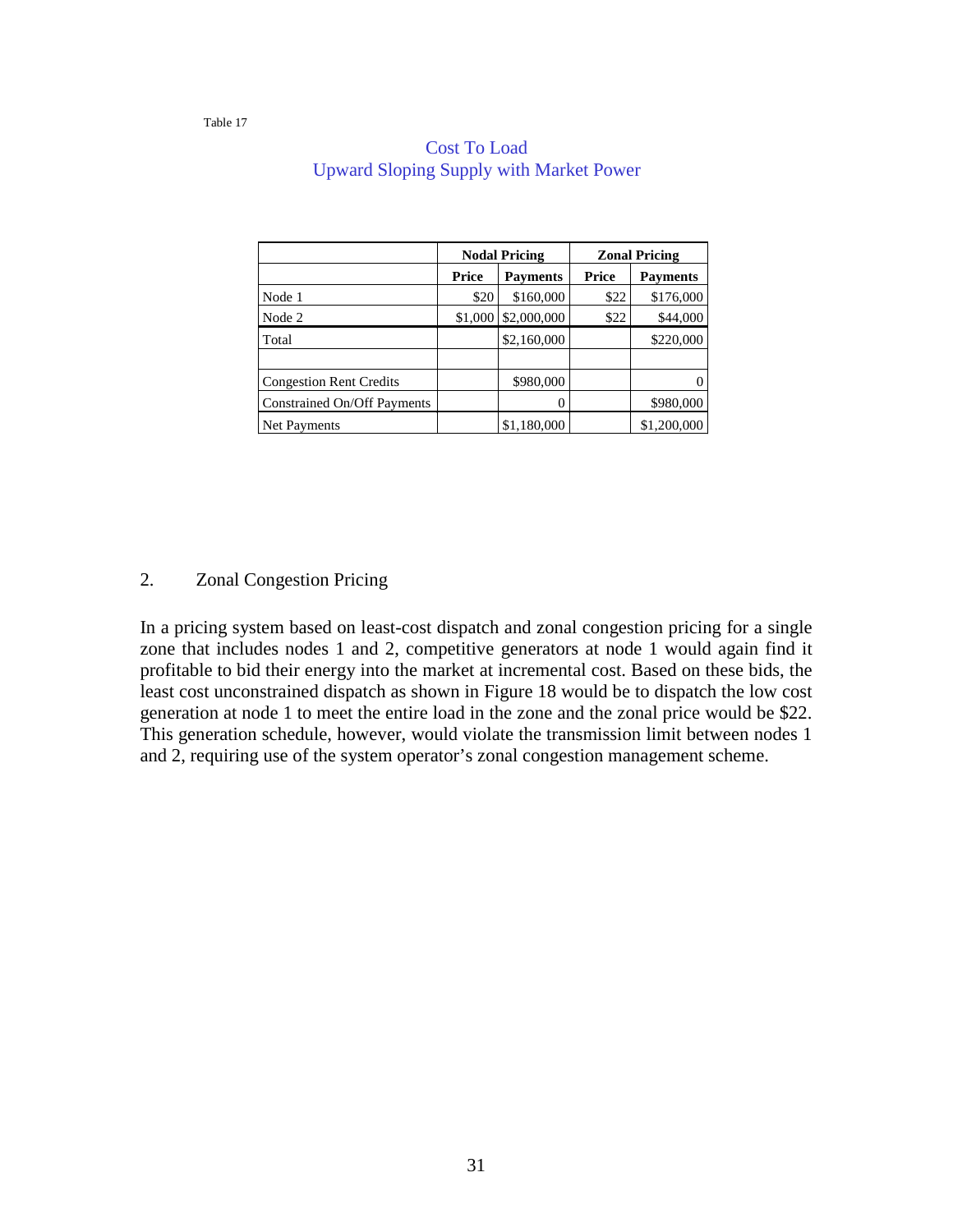#### Figure 18



# Alone The Term although the second of the count of the count of the count of the count of the count of the count of 32 Because it would be necessary to back down 500 MW of output of generators at node 1 with incremental generating costs of \$20, the system operator again would make constrained off payments of \$2 \*1000 MW in a competitive generation market at node 1. In addition, the system operator would need to constrain on 1000MW of generation at node 2, and would therefore need to buy power from the assumed monopolist at node 2 at a price of \$1000/MW. The resulting dispatch would be the same as shown in Figure 16. The total "as bid" cost of meeting load would again be \$1,180,000. Under the zonal congestion pricing system, however, the zonal price would be \$22 for customers located at both node 1 and node 2, there would also be constrained on and off payments of \$98/MW ((\$2,000+ \$978,000)/10,000MW) and no congestion rents would be collected for crediting against the transmission cost of service. The total payments by load would therefore be \$120/MW totaling \$1,200,000 as shown in Table 17, compared to \$1,180,000 under nodal pricing. It is evident that market power could be exercised under either zonal or nodal congestion pricing systems. The only difference in the cost to loads in this situation would be the inflation of the zonal price from \$20 to \$22 due to the hypothetical zonal redispatch.

#### 3. Comparison

It is evident in this instance that with the combination of market power and upward sloping supply curves, it is still the case that nodal or inter-zonal congestion pricing leads to an equilibrium that is no worse than under zonal congestion pricing. As in the case of the horizontal supply curve, zonal pricing could give rise to market power that would not otherwise exist if 1000MW of the generation located at node 1 were commonly owned, see Figure 18 above.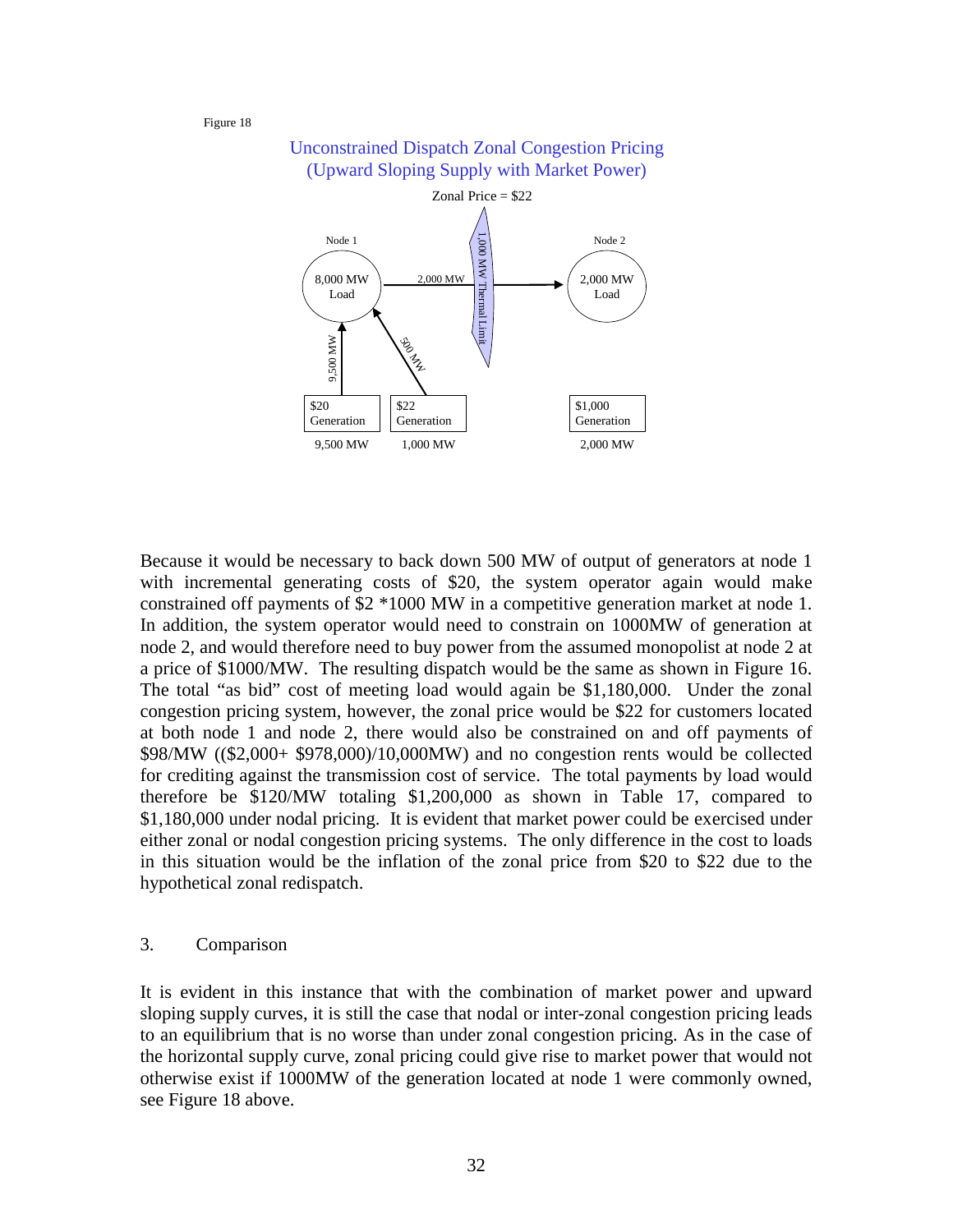#### C. Mitigated Market Power

The potential for market power mitigation is also available under either nodal inter-zonal or zonal congestion pricing with the potential for mitigating market power through financial instruments existing under nodal pricing. Thus, a zonal congestion pricing system could mitigate market power by entering into call contracts at prices of \$25 and \$30 with the generators located at node 2, while similar results could be achieved under nodal or inter-zonal pricing through either call contracts or CFDs with strike prices of \$25 and \$30.

## **VI. Downward Sloping Demand Curve**

The preceding example of a simple system is now modified by introducing a minimal amount of downward slope to the demand curves at node 1 and node 2. It is now assumed that the load at each node will be reduced by 1% at \$50 and for every \$50 increase in price above \$50. The example is structured so that load is unchanged at the competitive level of prices from the earlier examples. The impact of price sensitive load is then evaluated under both nodal and zonal congestion pricing in the case in which generation at node 2 is able to exercise market power.

## A. Competitive Market Equilibrium

This example has been constructed such that the price and output with competitive bidding are unchanged from the preceding example, see Figures 13 and 14 and Table 15.

## B. Unmitigated market Power

#### 1. Nodal Congestion Pricing

In a pricing system based on least-cost dispatch and nodal or inter-zonal congestion pricing, competitive generators at nodes 1 would still find it profitable to offer energy into the market at incremental cost. The generator at node 2 is assumed to exercise market power and bid its energy into the market at \$1000/MW. Based on these bids, the least-cost dispatch would be to employ the low cost generation at node 1 to meet the load at nodes 1 and 2 until the transmission constraint between node 1 and 2 became binding. The remaining load would be met with the higher cost generation at Node 2. The difference in this case is that the load at Node 2 would fall as the price rose from \$30 to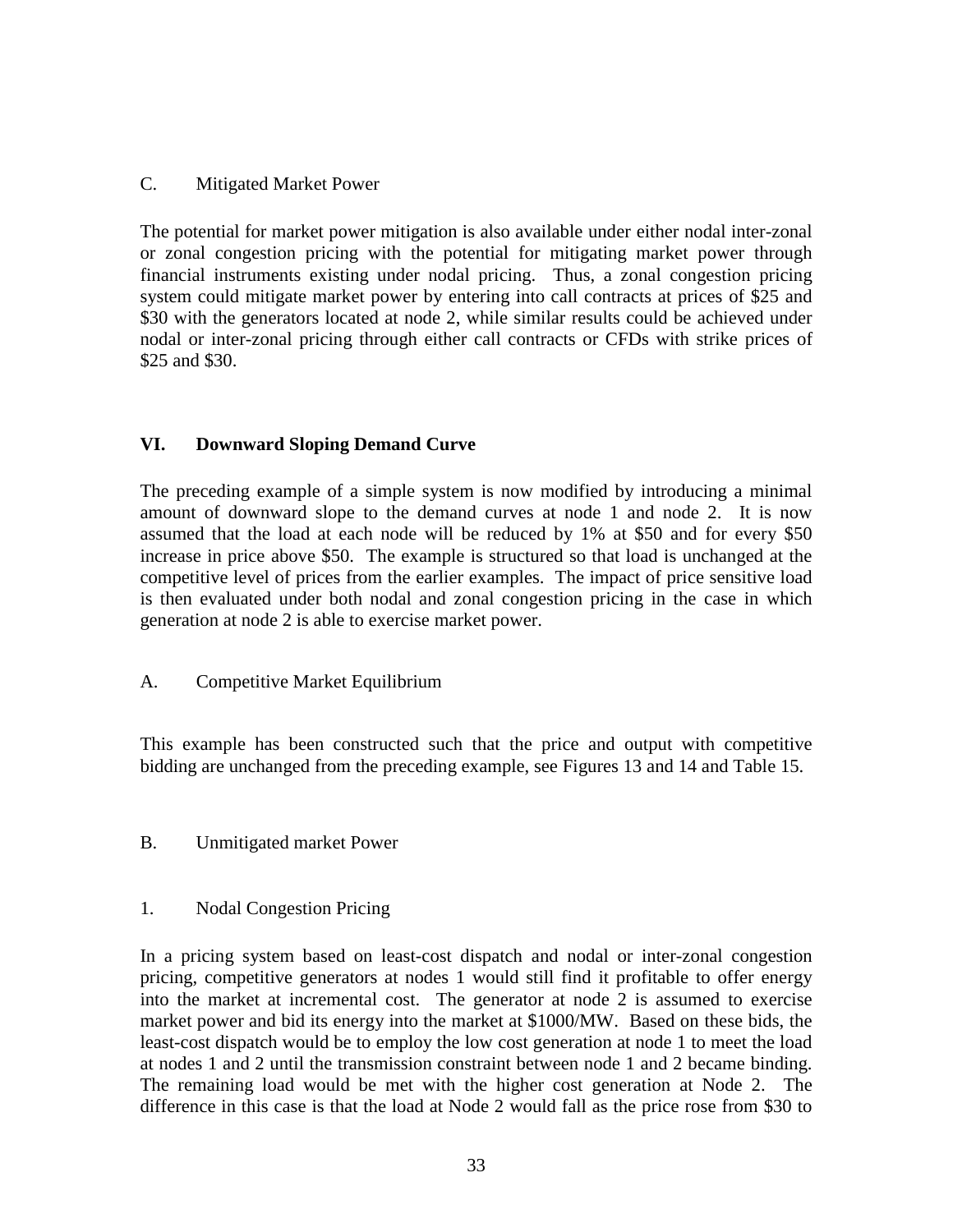\$1000. Load at node 2 would fall by 1% at \$50 and 1\$ for each subsequent \$50/MW increase from \$50 to \$1000 for a total reduction in load at node 2 from 2000 MW to 1600MW, as shown in Figure 19. Given the rather inelastic demand that is assumed, it would be profitable for the monopolist at node 2 to raise the price to \$1,000 despite the loss of sales.

Figure 19



#### 2. Zonal Congestion Pricing

In a pricing system based on least-cost dispatch and zonal congestion pricing for a zone including node 1 and node 2, competitive generators at node 1 would again find it profitable to bid their capacity into the market at \$20. The generator with market power at node 2, on the other hand, would offer its capacity into the market at \$1000. Based on these bids, the least cost unconstrained dispatch as shown in Figure 18 would be to dispatch the low cost generation at node 1 to meet the entire load in the zone and the zonal price would be \$22. This generation schedule, however, would violate the transmission limit between nodes 1 and 2, requiring use of the system operator's zonal congestion management scheme.

Because it would be necessary to back down 500 MW of generators at node 1 with running costs of \$20, the system operator would sell power to the constrained off generators at \$20 (i.e. it would make constrained off payments of up to \$2 \*1000 MW) in a competitive generation market at node 1. In addition, the system operator would need to constrain on generation at node 2, and would therefore need to buy power from the assumed monopolist at Node 2 at a price of \$1000/MW. If price sensitive load responded to the zonal price only (i.e. did not take uplift into account in its consumption decisions)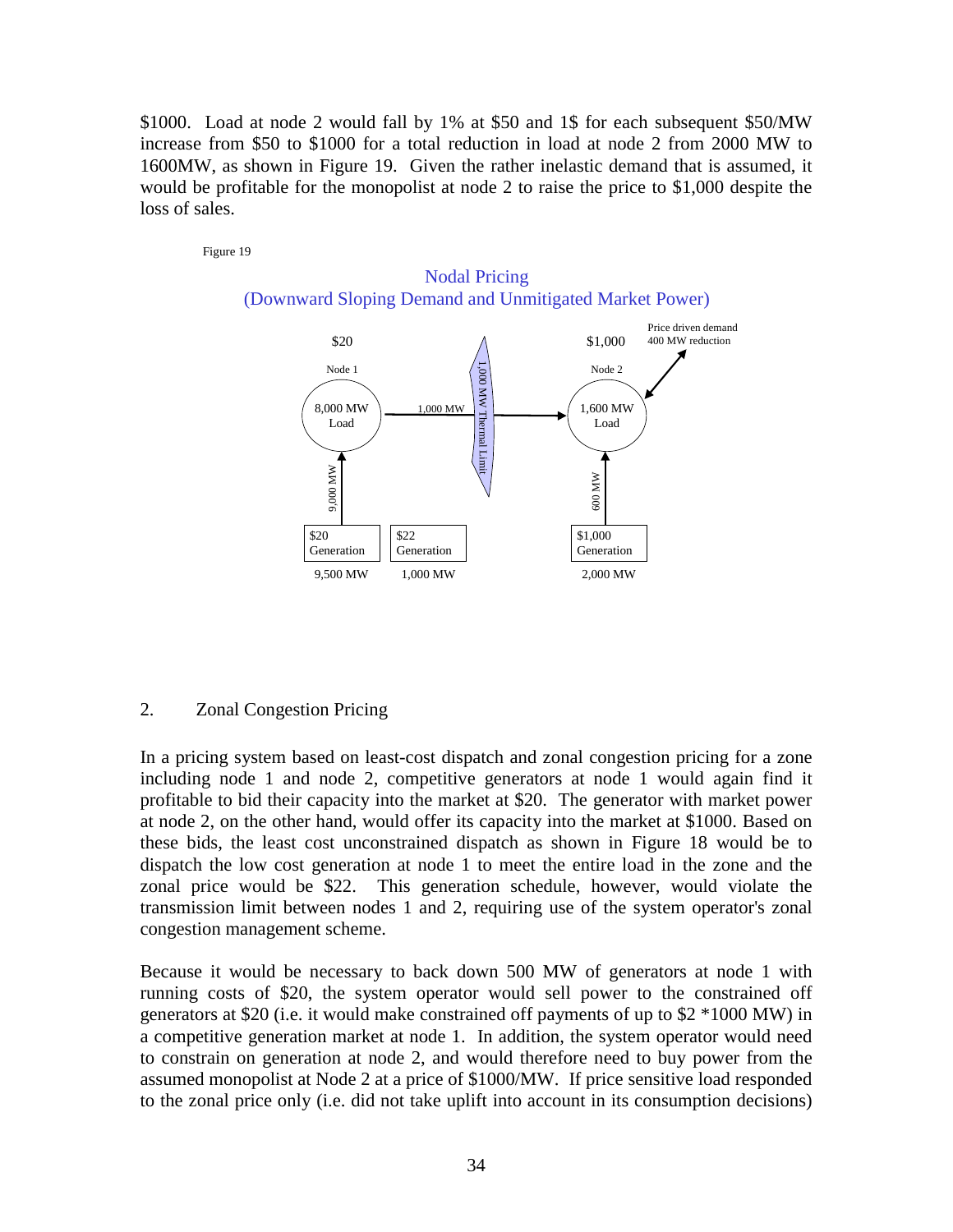then there would be no price response from the load and the resulting dispatch would be as shown in Figure 20.

Figure 20



If it were instead assumed that uplift was assigned on an hour by hour basis to loads and anticipated in consumption decisions, then the total cost of \$118/MW would cause load to reduce consumption by 2% throughout the zone, resulting in the dispatch shown in Figure  $21^{31}$ . It is noteworthy that zonal congestion pricing causes load to reduce consumption throughout the zone, although only the reduction in consumption at node 2 serves to reduce purchases of high cost power.

 $31$ The total cost to load would include the zonal price \$22/MW, \$.20 in constrained off payments  $($2*860/9,800 = .196, and $95.8 in constrained on payments ($978 * 960/9,800 = 95.8).$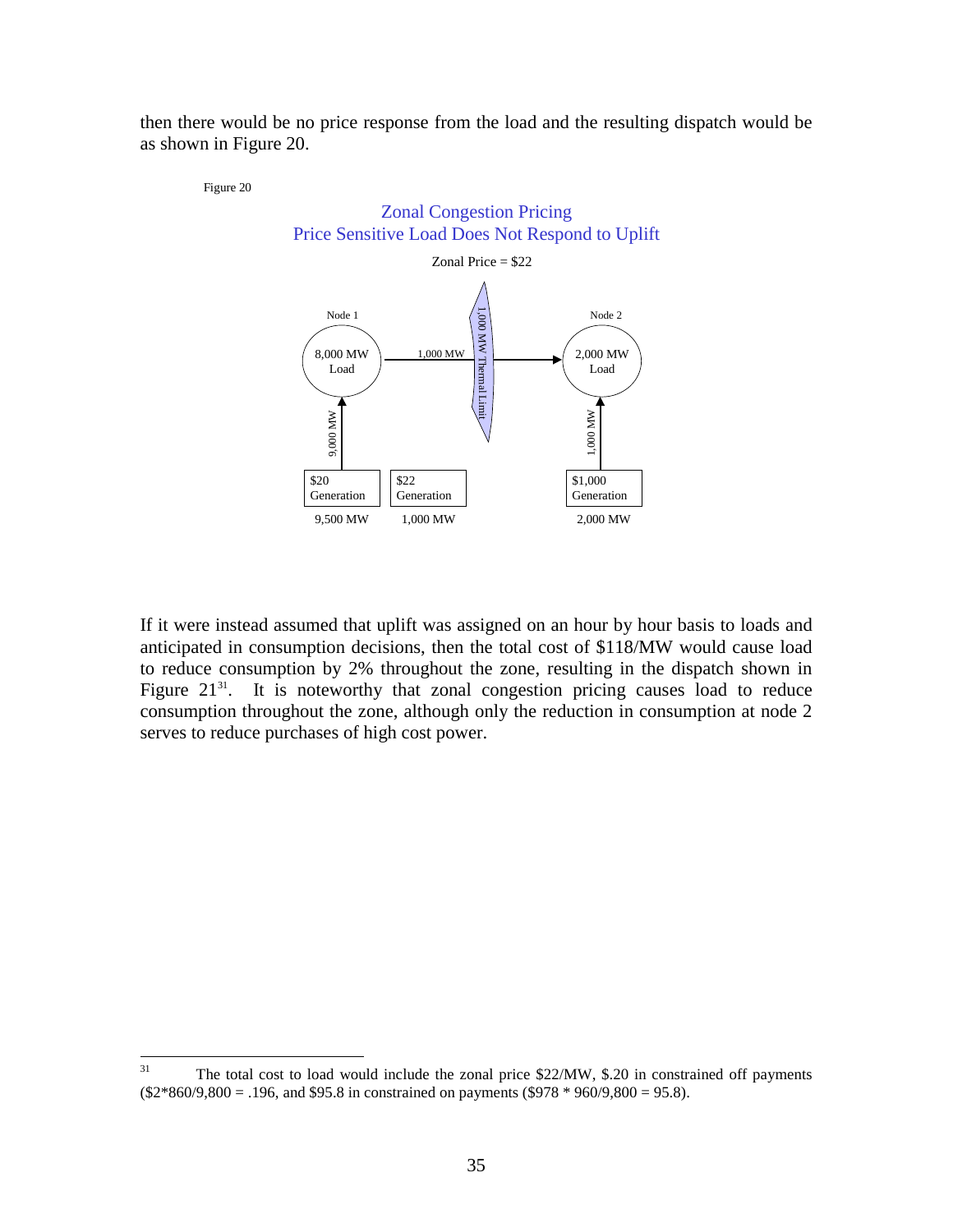Figure 21



#### Zonal Congestion Pricing Price Sensitive Load Does Respond to Uplift

#### 3. Comparison

It can be seen that nodal pricing reduces the profitability of the exercise of market power, relative to zonal congestion pricing, if demand is price sensitive. In the example above, however, the equilibrium price paid to the monopoly generator at node 2 would be \$1000 under either zonal congestion pricing or nodal (or inter-zonal) pricing and the existence of price elastic demand has little impact on the profitability for this generator of exercising market power. However, if the market power at node 2 did not arise from the existence of a single monopoly generator but instead from a dominant firm with a capacity of 1200MW facing a competitive fringe controlling the remaining 800 MW of capacity, then nodal and zonal congestion pricing systems would result in different outcomes. Under zonal congestion pricing, the profits of the dominant firm would be maximized by withholding output and raising the price at node 2 to \$1000, as shown in Table 22. Although there would be some reduction in sales from raising prices, it would be profitable for the dominant firm at Node 2 to raise its offer price to the price cap because the zonal price averaging would limit the impact of this increase on the zonal sales price and the sales of the dominant firm.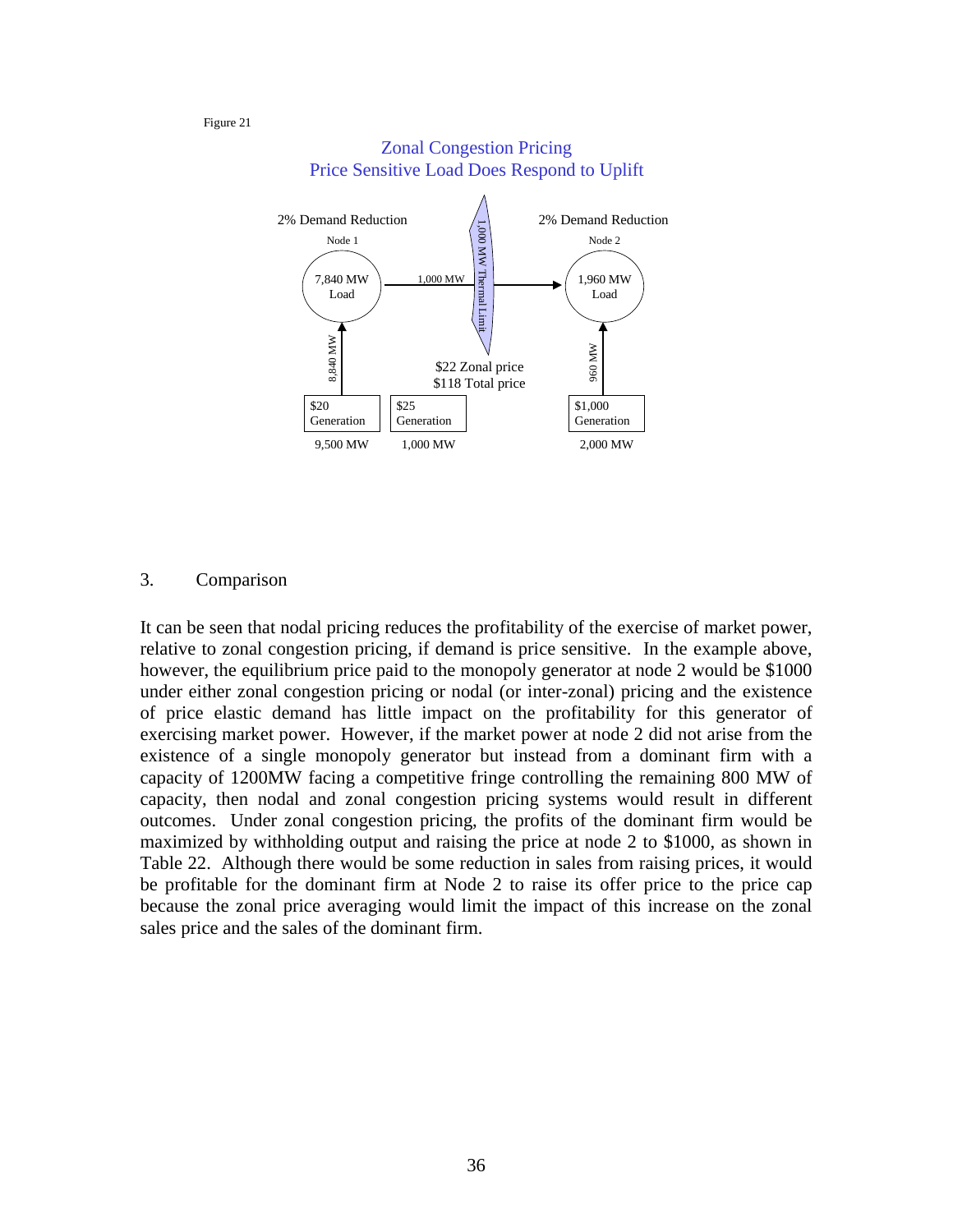Table 22

|               |     |                       | Market   Load   Node 2   Dominant Firm at Node 2 |        |               |                |  |  |
|---------------|-----|-----------------------|--------------------------------------------------|--------|---------------|----------------|--|--|
| <b>Demand</b> |     | <b>Price  Demand </b> | Price                                            | Output | <b>Margin</b> | <b>Profits</b> |  |  |
| MW            | MW  | МW                    | \$/MW                                            | MW     | \$/MW         | P              |  |  |
| 10,000        | 23  | 2,000                 | 30                                               | 200    |               |                |  |  |
| 10,000        | 49  | 2,000                 | 290                                              | 200    | 260           | 52,000         |  |  |
| 9,900         | 99  | 1,980                 | 797.8571                                         | 180    | 797.8571      | 138,214.3      |  |  |
| 9,800         | 118 | 1,960                 | 1,000                                            | 160    | 970           | 155,200        |  |  |

## Zonal Congestion Pricing with Cost Sensitive Load Dominant Firm at Node 2

Under nodal pricing, this dominant firm would still find it profitable to exercise market power but would find it unprofitable to raise prices above \$199/MWh because of the loss of sales as it raised prices, see Table 23. Because all of the price increase would fall on customers within the constrained region, the resulting loss in sales would deter the dominant firm from further price increases. It is particularly in this environment of price sensitive load that nodal pricing can lead to more competitive outcomes than would prevail under zonal congestion pricing.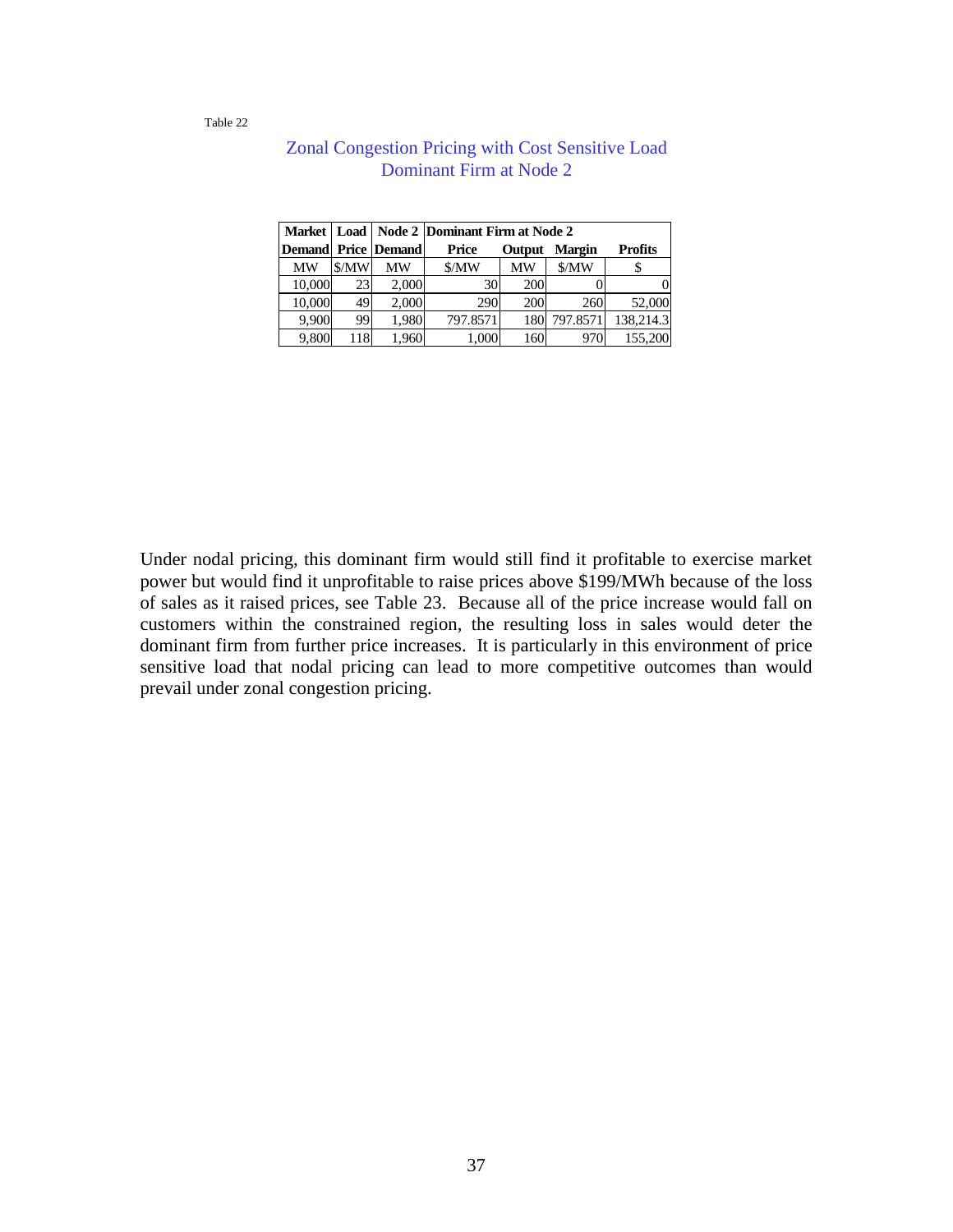Table 23

| <b>Market</b>       | Node 2 | Node 2              | Dominant Firm at Node 2 |           |        |                |  |
|---------------------|--------|---------------------|-------------------------|-----------|--------|----------------|--|
| <b>Demand</b> Price |        | <b>Demand Price</b> |                         | Output    | Margin | <b>Profits</b> |  |
| <b>MW</b>           | \$/MW  | MW                  | \$/MW                   | <b>MW</b> | \$/MW  | \$             |  |
| 10,000              | 30     | 2,000               | 30                      | 200       |        |                |  |
| 10,000              | 49     | 2,000               | 49                      | 200       | 19     | 3,800          |  |
| 9,980               | 99     | 1,980               | 99                      | 180       | 69     | 12,420         |  |
| 9,960               | 149    | 1,960               | 149                     | 160       | 119    | 19,040         |  |
| 9,940               | 199    | 1,940               | 199                     | 140       | 169    | 23,660         |  |
| 9,920               | 249    | 1,920               | 249                     | 120       | 219    | 26,280         |  |
| 9,900               | 299    | 1,900               | 299                     | 100       | 269    | 26,900         |  |
| 9,880               | 349    | 1,880               | 349                     | 80        | 319    | 25,520         |  |
| 9,860               | 399    | 1,860               | 399                     | 60        | 369    | 22,140         |  |
| 9,840               | 449    | 1,840               | 449                     | 40        | 419    | 16,760         |  |

## Nodal Pricing with Price Sensitive Load Dominant Firm at Node 2

It cannot, however, be shown that nodal pricing would always lead to a market equilibrium in terms of price and output that is superior to zonal pricing if the demand curve is downward sloping and generators within a transmission constrained region possess market power.<sup>32</sup> For a further discussion, see the appendix.

#### **VII. Network Model**

The preceding examples have assumed a simple radial system with one line connecting two buses in which there is no parallel flow. If that simplistic assumption is relaxed, the potential for zonal congestion pricing to create or exacerbate market power becomes much more pronounced. The example is modified by assuming that there are 9500 MW of \$20/MW generation located at Node A, along with 8000 MW of load. There is also 2000 MW of load located at node C, along with 2000MW of \$30 generation. Finally, there is 2000 MW of \$26 generation located at node B (see Figure 24).<sup>31.2</sup>

<sup>32</sup> A counter example would have the property that there is an extremely elastic region of the demand curve at such a low price that the firm with locational market power would find it most profitable to raise its bid to the bid cap under nodal pricing, accepting a large loss in sales, while the ability of such a firm to earn very large margins under zonal congestion pricing without commensurately raising the total cost of power to load in the constrained region (because the firms high margin is in effect extracted from customers located outside the constrained region) would cause the firm to raise its offer price sufficiently to raise the zonal price just up to the highly elastic point on the zonal demand curve.

<sup>&</sup>lt;sup>31.2</sup> For simplicity, each of the lines in Figure 24 has equal reactance and zero resistance.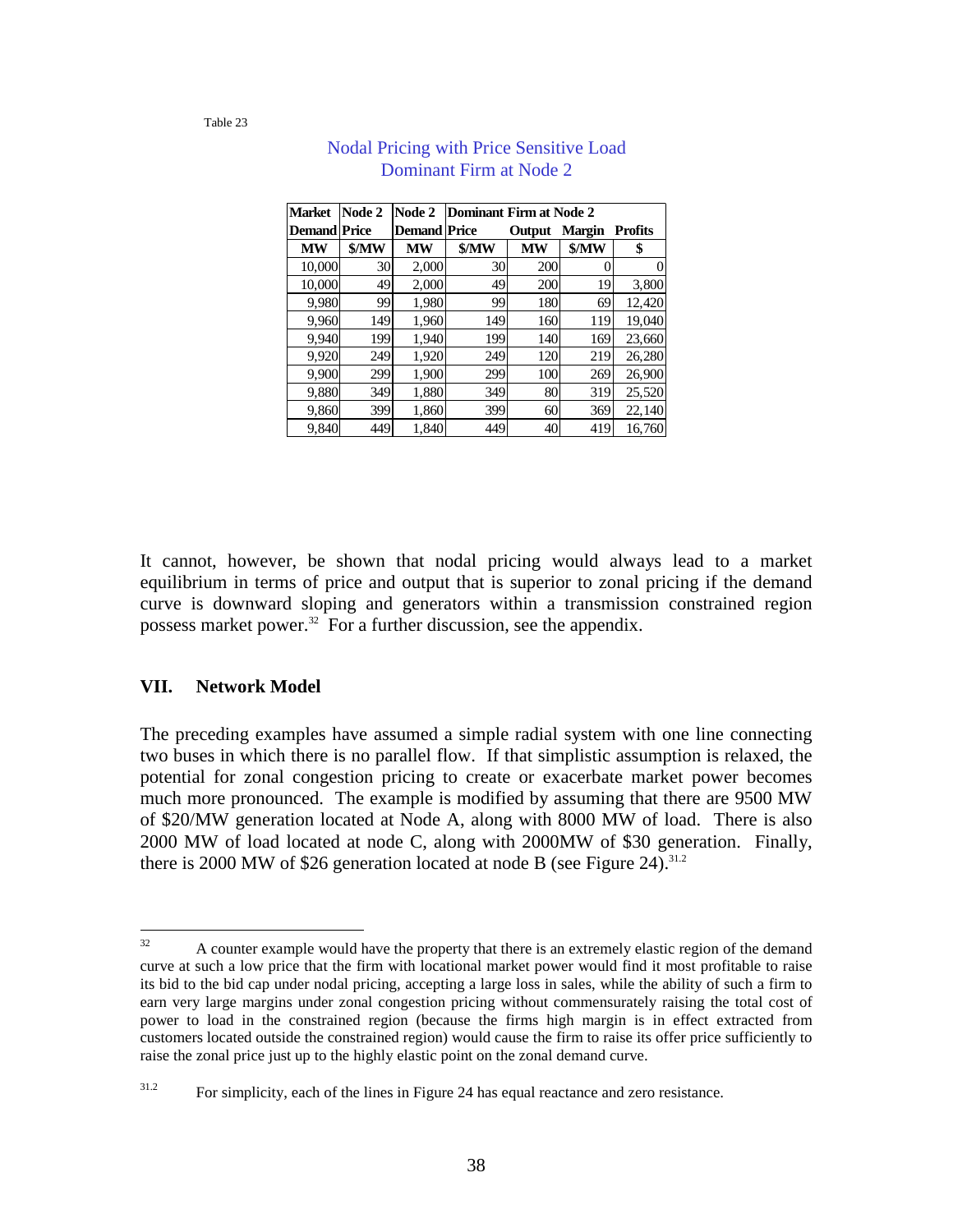#### A. Competition

#### 1. Nodal Congestion Pricing

In a market based on least-cost dispatch and nodal congestion pricing, competitive generators at nodes A, B, and C would find it profitable to offer their output into the market at their costs. Based on these bids, the least-cost dispatch would be to employ the low cost generation at Node A to meet the load at nodes A and C until the transmission constraint between nodes A and C became binding. The least cost redispatch to meet the remaining load at Node C would be to dispatch the \$30 generation at node C. The market price of power would be \$20 at Node A, \$30 at Node C and \$25 at Node  $B^{33}$ . Because the price at B would be less than the running costs of the generation located there, none of the generation at node B would be dispatched.





#### 2. Zonal Congestion Pricing

In a pricing system based on least-cost dispatch and zonal congestion pricing for a single zone that included nodes A, B and C, competitive generators at node A, B and C would find it profitable to offer their output into the market at their incremental cost. Based on

<sup>33</sup> The market price of energy is \$25 at node B because an incremental MW of load at B would be met at least cost, given the transmission constraint, by generating  $\frac{1}{2}$  MW at A and  $\frac{1}{2}$  MW at B. Meeting load at B solely with generation at A would over load line A-C.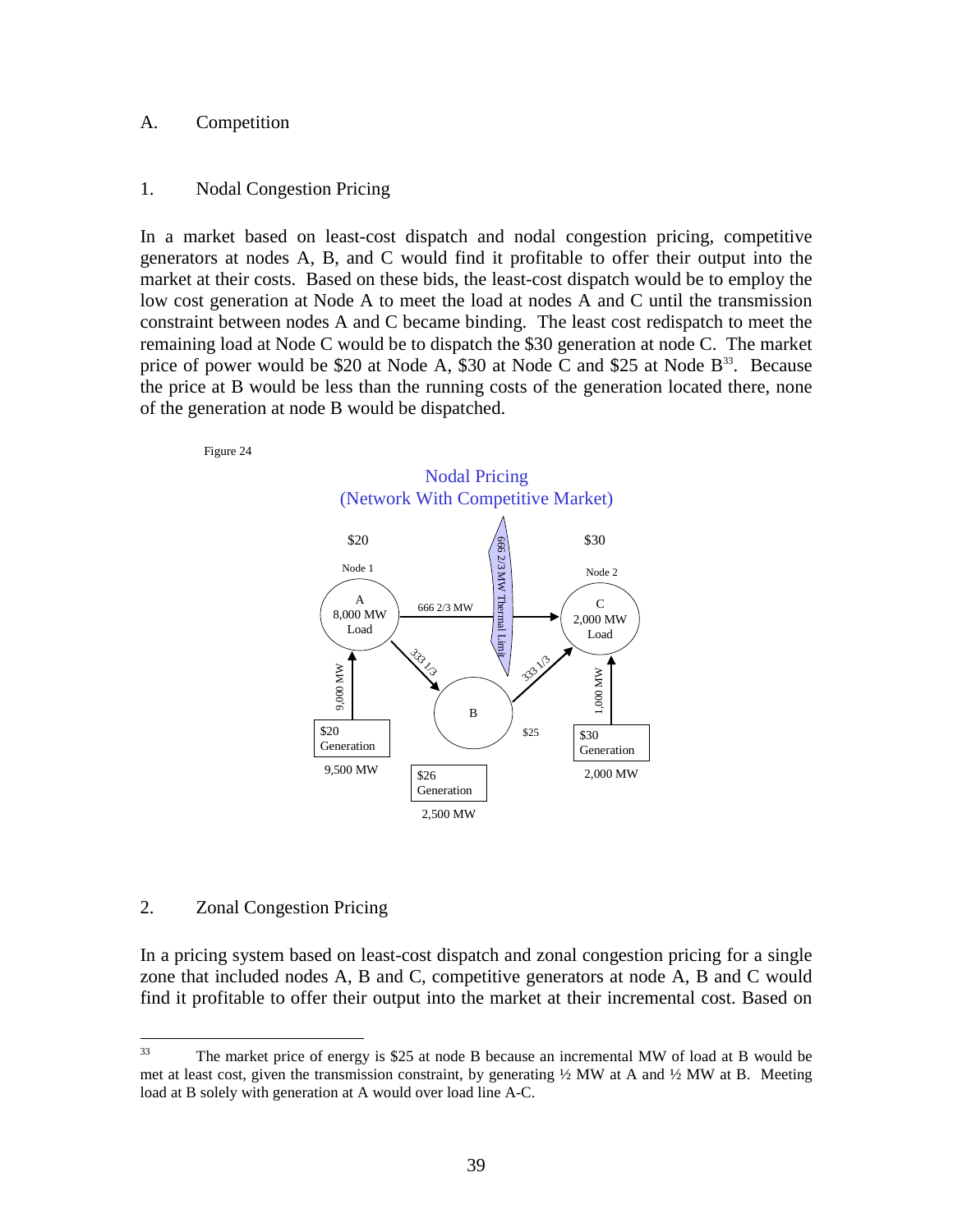these bids, the least-cost dispatch would be to dispatch all of the low cost generation at node A to meet the load in the zone and then to meet the remaining load with 500MW of \$26 generation at Node B. The zonal price would therefore be \$26 as shown in Figure 25.



This generation schedule, however, would violate the transmission limit between nodes A and C (as also shown in Figure 25 the flows on line A-C would be 1166 2/3MW vs. a limit of 666 2/3MW), requiring use of the system operator's zonal congestion management scheme. Because the zonal price would be \$26 compared to the \$20 running cost of generators located at node A, the marginal generators located at node A would require constrained off payments of \$6/MW to reduce generation. Because it would be necessary to back down 500 MW of generators with incremental generating cost of \$20 (as well as 500MW of generators located at Node B with incremental running costs of \$26), in a competitive generation market the system operator would make constrained off payments of \$6 \*1000 MW.<sup>34</sup> In addition, the system operator would need to constrain on 1000MW of \$30 generation at node 2, paying \$4 \* 1,000 MW in constrained on payments. The resulting dispatch would be as shown Figure 26.

 $\overline{a}$ 

 $34$  In California terms, the system operator would sell power to the constrained off generators at \$20 enabling them to cover the obligations to deliver for which they were paid \$26.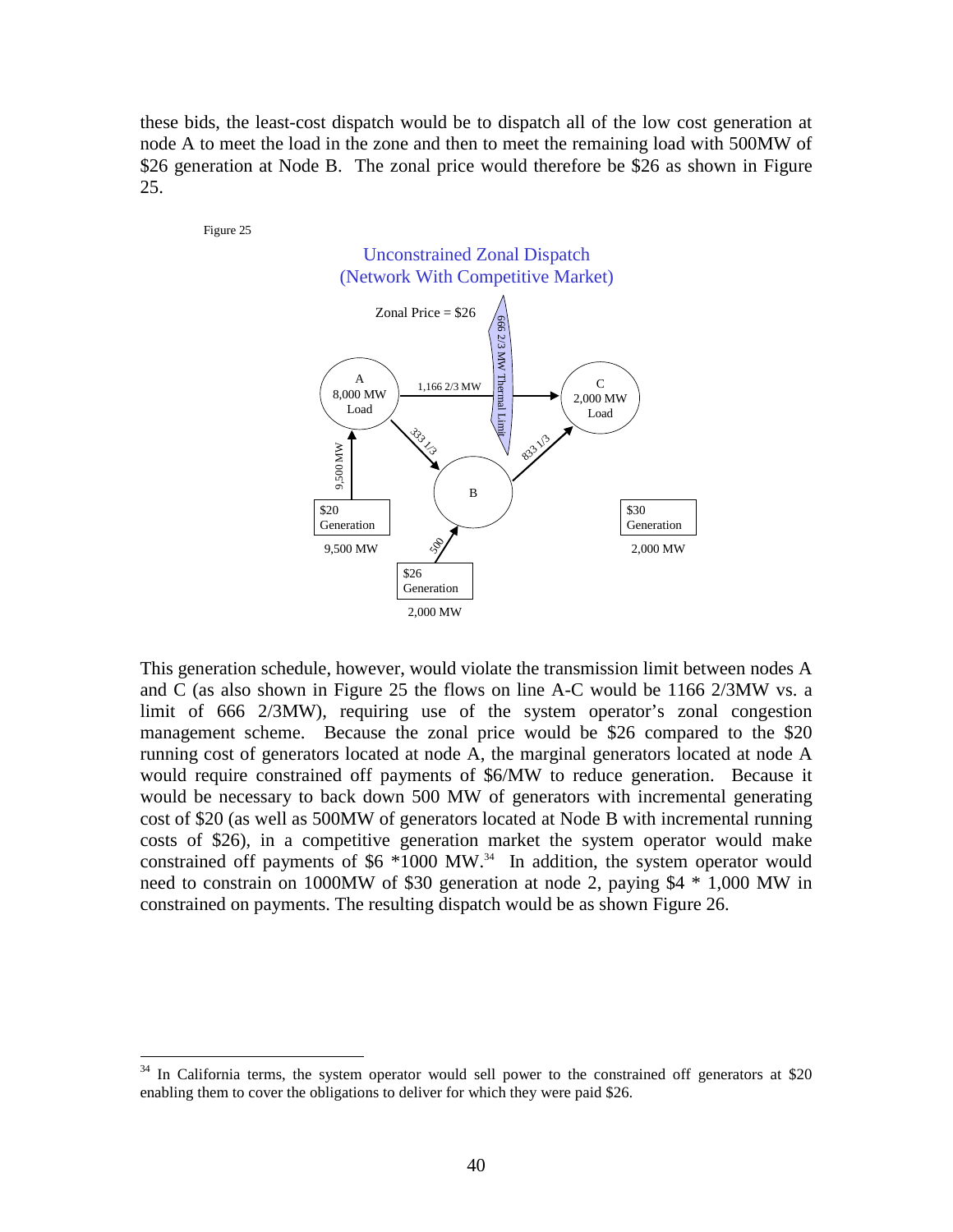

Zonal congestion pricing would again raise the cost of meeting load by \$6/MW because of the inflation of the zonal price in the unconstrained dispatch, see Table 27.

Table 27

## Cost To Load Network With Competitive Market

|                                |       | <b>Nodal Pricing</b> | <b>Zonal Pricing</b> |                 |
|--------------------------------|-------|----------------------|----------------------|-----------------|
|                                | Price | <b>Payments</b>      | Price                | <b>Payments</b> |
| Node A                         | \$20  | \$160,000            | \$26                 | \$208,000       |
| Node C                         | \$30  | \$60,000             | \$26                 | \$52,000        |
| <b>Congestion Rent Credits</b> |       | \$10,000             |                      |                 |
| Constrained On/Off Payments    |       |                      |                      | \$10,000        |
| Net Payments                   |       | \$210,000            |                      | \$270,000       |

Figure 26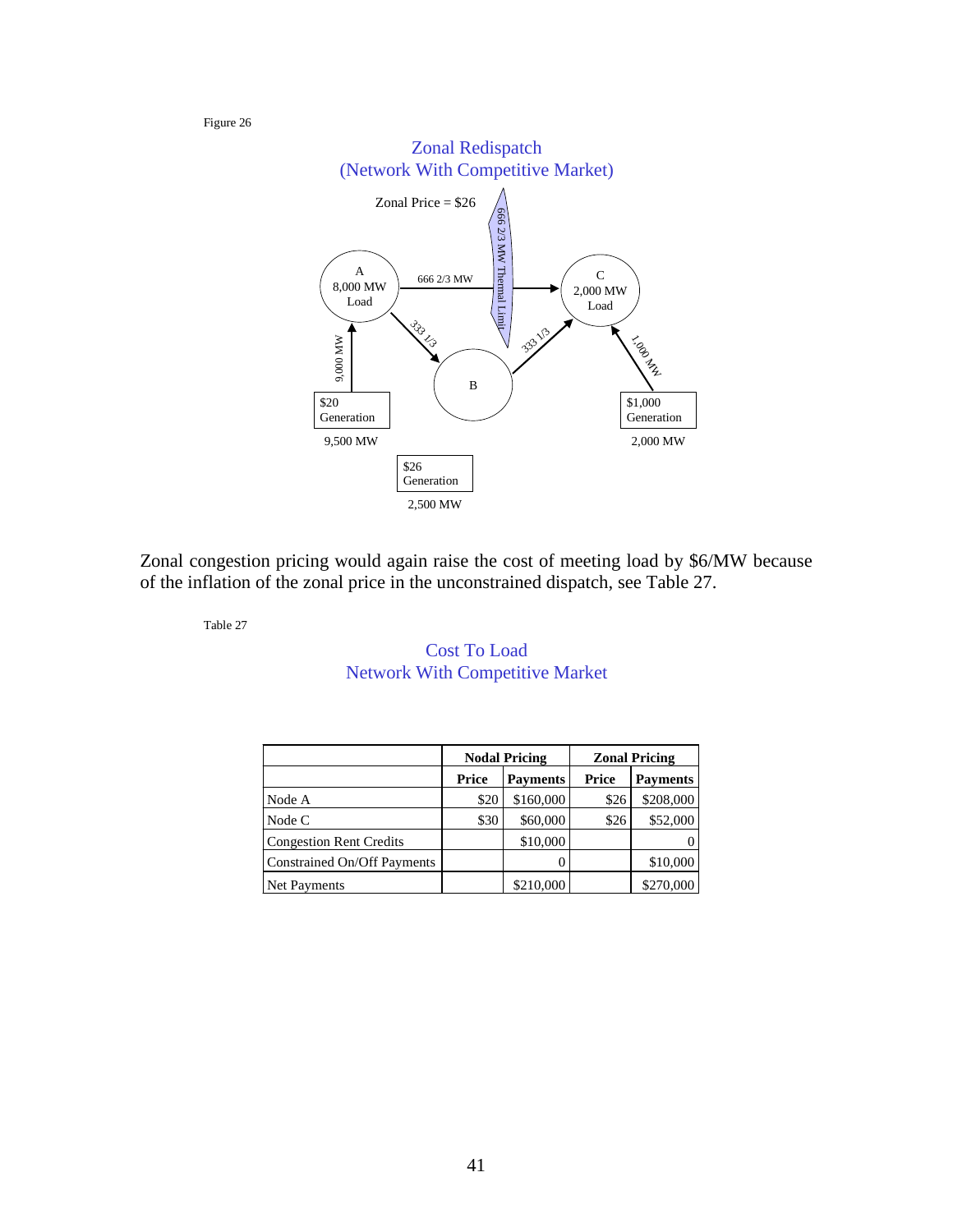#### B. Unmitigated Market power

#### 1. Nodal Congestion Pricing

Figure 28

We now consider the case in which all of the generation at Node C is commonly owned and raises its bid price to \$1000/MW. Strikingly, it is seen in Figure 28 that under nodal pricing, the price at Node C rises only to \$32 and none of the generation at Node C is dispatched. In fact, therefore, the prices charged by a monopoly generation owner at Node C would be capped by the threat of competition from generation located at node B, even when the constraint on the line A-C was binding. The reason for this outcome is that the dispatch of the higher cost generation at Node B while reducing generation at Node A, reduces flows on the line A-C allowing additional power to be delivered to Node C.



#### 2. Zonal Congestion Pricing

Under zonal congestion pricing, however, the same increase in the bid price of generation at Node C would be profitable, because the least cost redispatch would be based on the zonal price, treating generation at nodes A and B the same, as shown in Figure 29. If generation at nodes A and B are treated the same, the lower cost generation at A would be dispatched in favor of generation at B (as the \$6/MW constrained off payment would be more attractive to generators at B). If the zonal congestion pricing were somehow modified to treat generation at Nodes A and B differently and dispatch higher priced generation at node B in place of lower price generation at A, then the zonal congestion pricing would have become nodal pricing (or inter-zonal pricing if nodes A and B were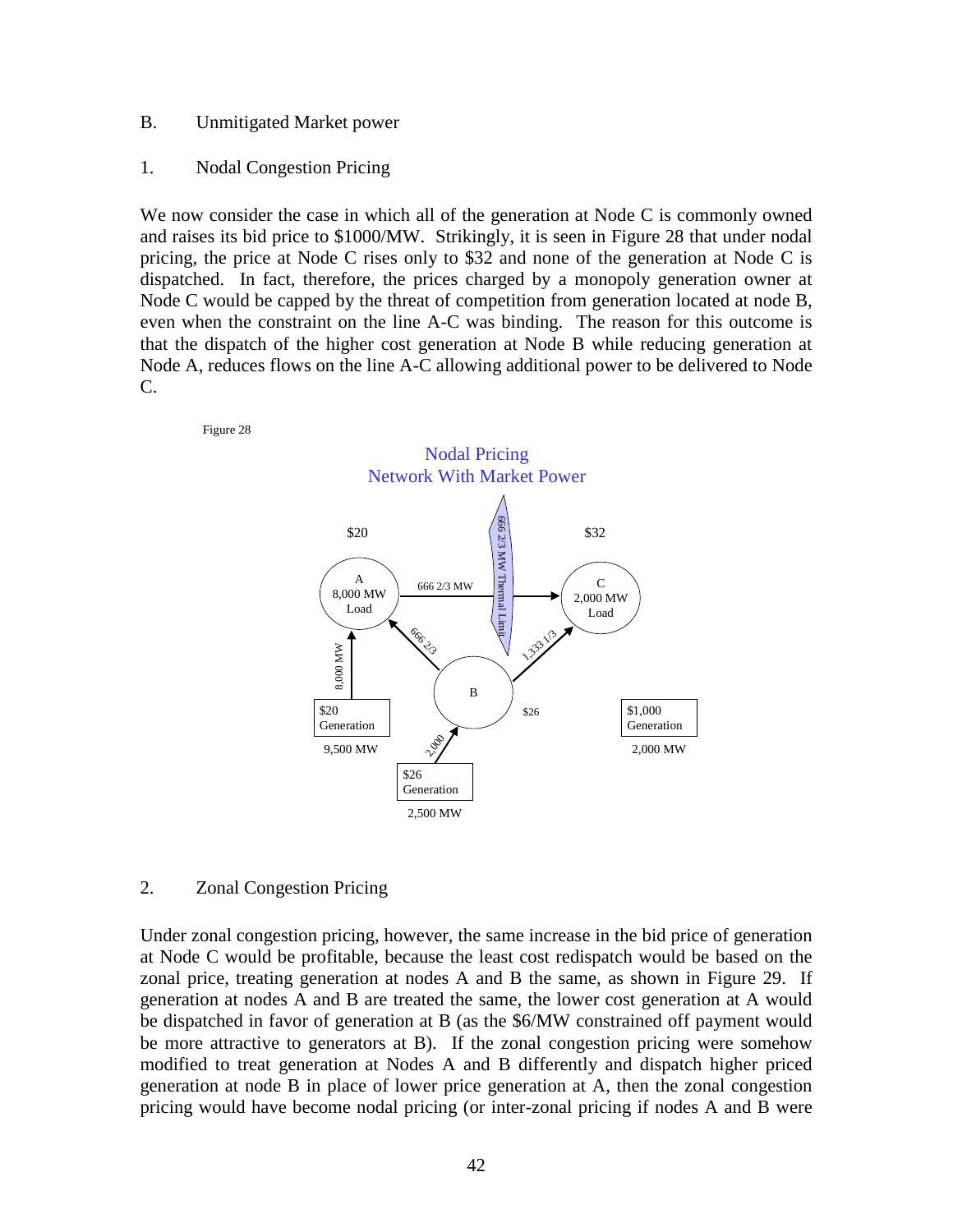split into separate zones) and the nodal and zonal equilibrium would be the same.

Figure 29



In this example, therefore zonal congestion pricing facilitates the exercise of locational market power and raises the cost of power to load as seen in Table 30.

Table 30

Cost To Load Network With Market Power

|                                |       | <b>Nodal Pricing</b> | <b>Zonal Pricing</b> |                 |
|--------------------------------|-------|----------------------|----------------------|-----------------|
|                                | Price | <b>Payments</b>      | Price                | <b>Payments</b> |
| Node A                         | \$20  | \$160,000            | \$26                 | \$208,000       |
| Node C                         | \$32  | \$64,000             | \$26                 | \$52,000        |
| Total                          |       | \$224,000            |                      | \$260,000       |
|                                |       |                      |                      |                 |
| <b>Congestion Rent Credits</b> |       | \$12,000             |                      |                 |
| Constrained On/Off Payments    |       |                      |                      | \$980,000       |
| Net Payments                   |       | \$212,000            |                      | \$1,240,000     |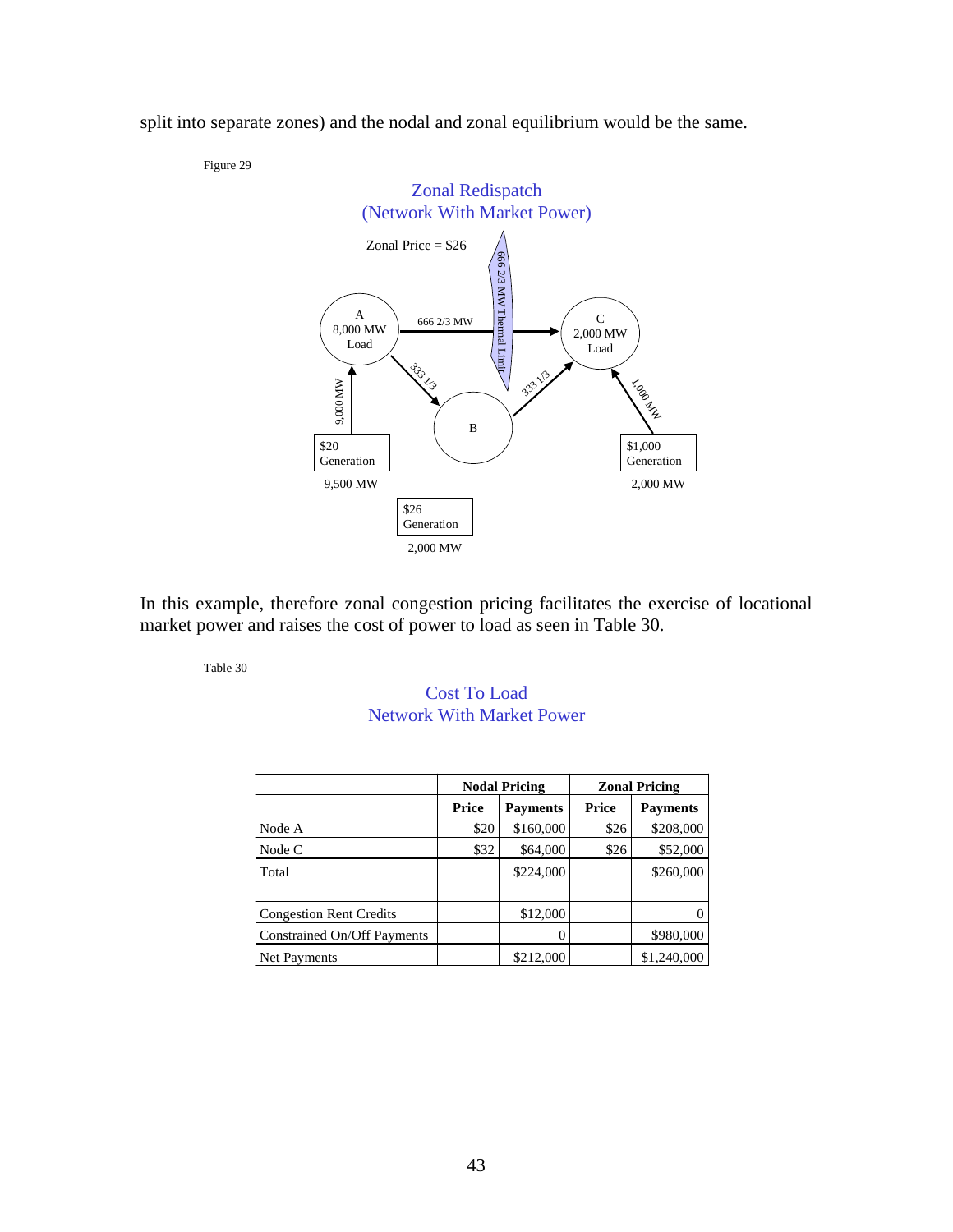#### **VIII. Conclusions**

Local market power presents a complication for the analysis of policy in electricity markets. The issue is complex and dependent on the context of particular facts. However, in the choice between market pricing models based on nodal pricing that recognizes different prices at every location, and zonal pricing that creates administrative aggregations to reallocate costs, there is a nearly dominant answer. The result may appear counterintuitive, but nodal pricing is preferred for efficiency reasons and to mitigate market power. Confusion on this principle may arise from a failure to distinguish between the beneficial effects of real expansion of the transmission grid to allow competition over a larger region, and the detrimental effects of cost averaging and reallocation through the administrative creation of large zones in the face of real transmission congestion. In the latter case, zonal aggregation subsidizes the monopolist and increases the profits that can be extracted through the exercise of market power. By contrast, nodal pricing supports the market and expands the range of tools available to help mitigate market power.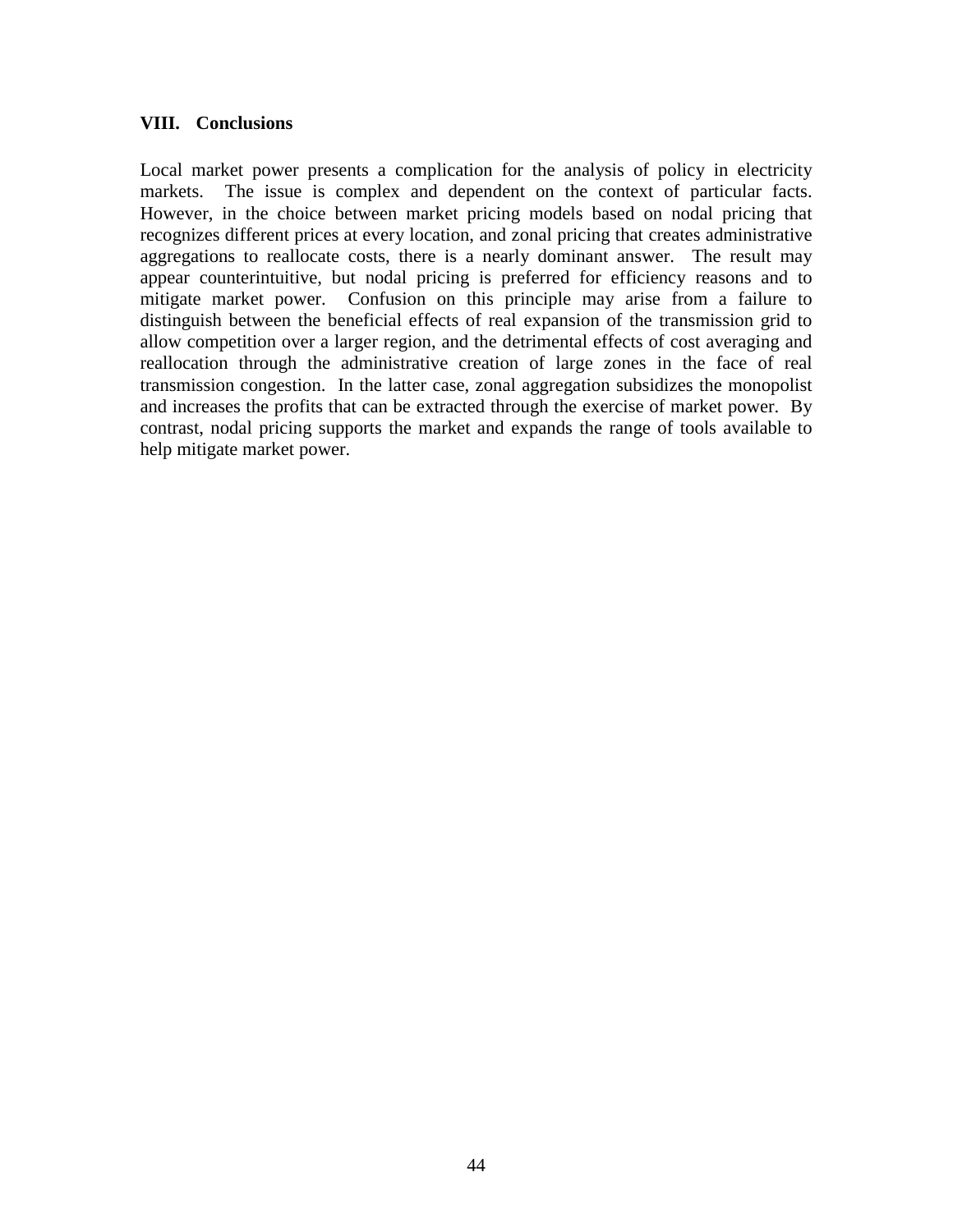#### **APPENDIX AGGREGATION AND LOCAL MARKET POWER**

Consider a problem in zonal aggregation in the face of transmission constraints. Ignore the effects of loop flow but allow for a transmission limit on a radial connection between two locations. The two market models are nodal and zonal. We consider representative pricing rules for each approach and consider the difference in the market results for the market participants and for a generator exercising market power at one of the locations.

When the transmission constraint binds under the nodal model, there are two different prices. At the constrained-off end of the line, the price is lower. At the constrained-on end, the price is higher.

We are interested in the effect on prices in the constrained-on region when there is local market power. Suppose that the constrained-on region has a generator with market power. All other participants, both the supply and demand, are price takers. Then the generator with market power will face the familiar condition of a monopolist with a residual demand curve. The monopolist will maximize its profits by producing at the point where its marginal revenue equals its marginal cost. Let the nodal market solution be denoted as the price and quantity  $(p_N, q_N)$ . With total variable costs of *TC*, the monopolist's profit is

$$
\pi_{N}=p_{N}q_{N}-TC(q_{N}).
$$

The alternative approach would be to treat the two locations as a single zone. For this single zone, there is a hypothetical unconstrained price  $p_U$ . However, when constrained

by the transmission limit, a market balance at this price is not feasible. There must be some reduction of generation in the constrained-off region and some increase in generation in the constrained-on region. We will focus on the interaction within the constrained-on region where there is local market power.



Under the zonal model in the constrained-on

region, we must pay the price bid by the generator with market power. The difference between this price and the unconstrained price is allocated across both locations in an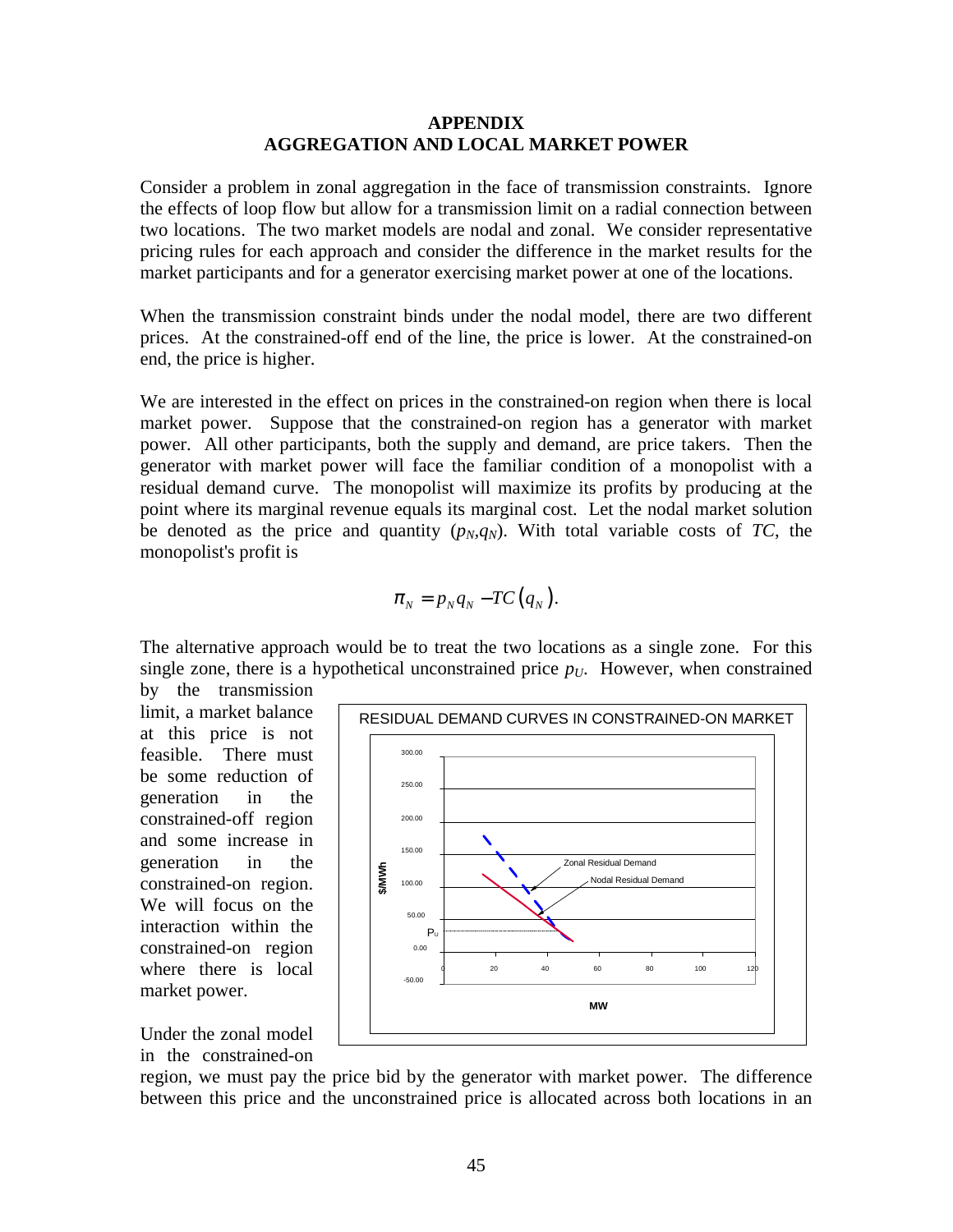average uplift. The actual allocation of uplift charges would depend on the details and the level of final load in the two locations. However, for simplicity, we suppose that the share of the uplift allocated to the constrained-on region price is well approximated over the relevant range by a constant  $\alpha$ . Then the price  $(p)$  seen by the other market participants would be related to the price charged by the local monopolist  $(p_Z)$  according to the relationship:

$$
p = p_U + \alpha (p_Z - p_U).
$$

From the perspective of the monopolist, therefore, there is a new residual demand curve at its location. As shown in the figure, this zonal residual demand curve is related to the original nodal residual demand curve for the corresponding prices. At the unconstrained price the two curves intersect. Above the unconstrained price, the zonal demand curve is less elastic because only part of the higher price is actually applied in the local market.

The exact shape of this new zonal residual demand curve is not immediately important for the first observation. The demand curve is necessarily to the right of the nodal residual demand curve. It is apparent, therefore, that the profits of the monopolist must be at least as large under the zonal solution as under the nodal market. In particular, let  $(p_Z, q_Z)$  be the zonal solution with profit as

$$
\pi_z = p_z q_z - TC(q_z).
$$
  

$$
\pi_y \leq \pi_z.
$$

Then we have

In all the interesting cases we would expect this inequality to be strict, with the zonal treatment amounting to a subsidy for the generator exercising market power.

If we take the nodal solution as the benchmark case, we can ask further about what happens to prices and quantities. Is the price paid to the monopolist also higher under the zonal model? Is the quantity provided by the monopolist lower?

Consider optimal solutions in each market. The figure shows the profit maximizing solution for the

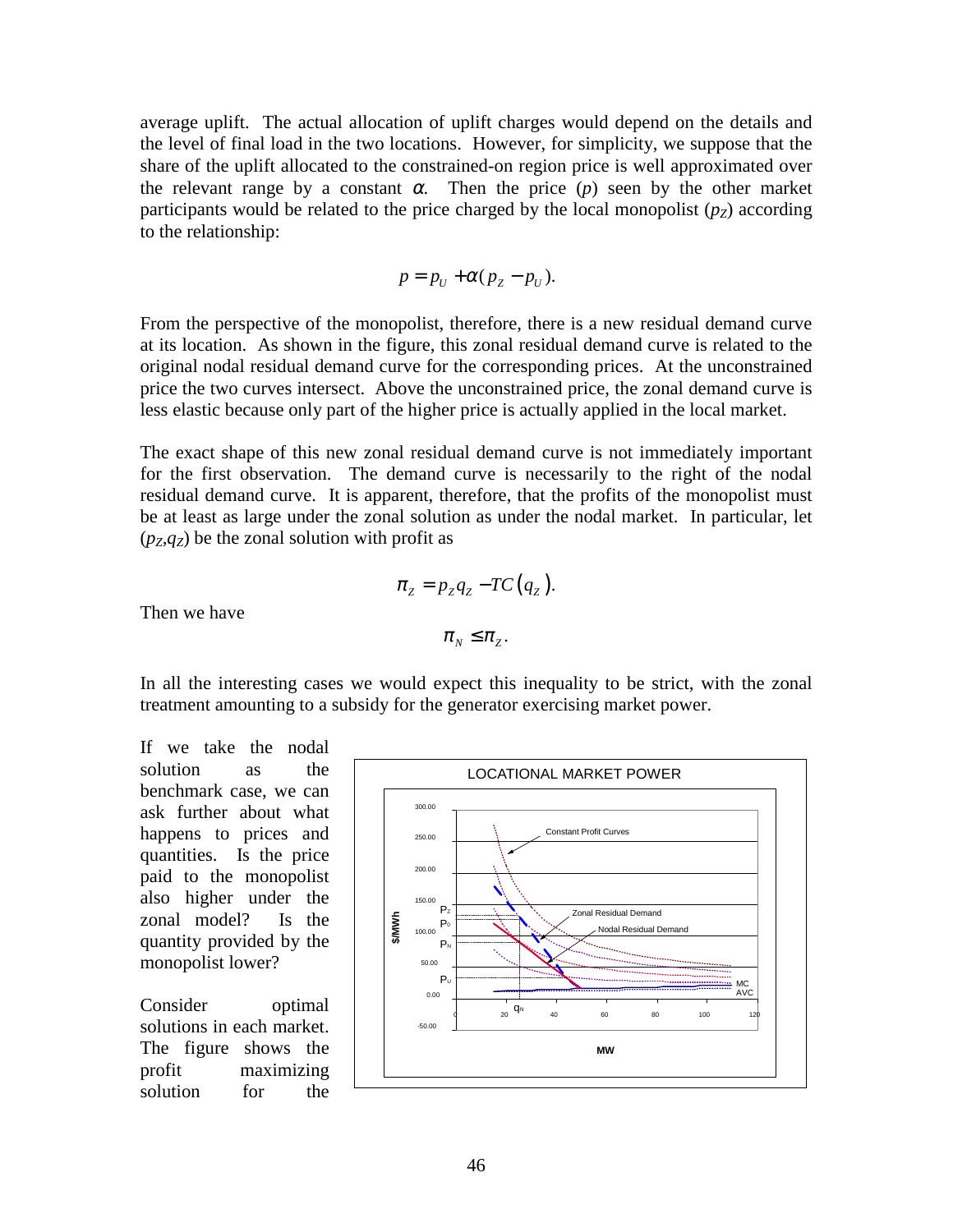monopolist in each case. The monopolist is not required to meet demand, so production is inside or on the residual demand curve. There is no administrative price cap. Here we focus on the interesting case where the profit maximizing solution is at a point where a constant profit curve is just tangent to the relevant residual demand curve.

Let price  $p_0$  be the price on the zonal inverse demand curve at the nodal quantity solution, or  $p_0=p_Z(q_N)$ . Hence, we see that this price is inversely related to the fraction  $\alpha$  of the constrained-on payments assigned to the local participants. As long as  $\alpha$ <1 and there is some demand elasticity, we have  $p_0 > p_N$ . Hence,

$$
\pi_{N} < \pi_{0} = p_{0}q_{N} - TC(q_{N}) \leq \pi_{Z}.
$$

Clearly the profit must be higher by at least the amount of the implicit price subsidy.

To address the impact on the prices and quantities, we impose some regularity conditions on the problem. First, assume that the average variable cost curve  $(AVC(q)=TC(q)/q)$  is convex. Then the profit isoquants must also be convex. The profit isoquants are increasing outward over the relevant range. Further, assume that the nodal residual demand curve is concave above the unconstrained price. This would imply that the zonal residual demand curve is also concave over this range. For simplicity, assume the demand and cost curves are differentiable, and the demand curves are invertible.<sup>35</sup> Under these conditions, we have enough convexity to assure us that a local optimum is a global optimum, and we need only examine the local behavior.

In the case of the price being higher or lower, we can see that at the price  $p_N$ , the slopes of the profit isoquants are decreasing as *q* increases. Similarly, by concavity, at each price the slope of the zonal residual demand curve is everywhere steeper than that of the nodal residual demand curve. The profit isoquant that goes through the point  $(p_N, q_N)$  is tangent to the demand curve at that point. Hence, the profit isoquant at the point  $(p_N, q_Z(p_N))$  must intersect the demand curve such that the profit isoquant is below to the left and above to the right. It follows that the new optimal solution at  $p<sub>Z</sub>$ , the price paid to the monopolist, must be at a point that is higher, or:

 $p_N < p_Z$ .

The condition on the shape of the average cost curve is not very restrictive. Although the concavity of the residual demand curves is more restrictive, it is consistent with all examples using linear demand and supply.<sup>36</sup> Furthermore, these conditions are clearly not necessary conditions to produce the increase in prices. As shown in the figure, all that is

 $35<sup>5</sup>$ The invertible demand curve restriction excludes perfectly flat demand curves. This could always be approximated by an invertible demand curve, and would have the impact only of changing some of the strict inequalities to weak inequalities.

<sup>&</sup>lt;sup>36</sup> Strictly speaking, here we require concavity only between  $p_U$  and  $p_N$ . Outcomes below the unconstrained price are ruled out by the optimality of  $p_N$ . Outcomes at higher prices only reinforce the result.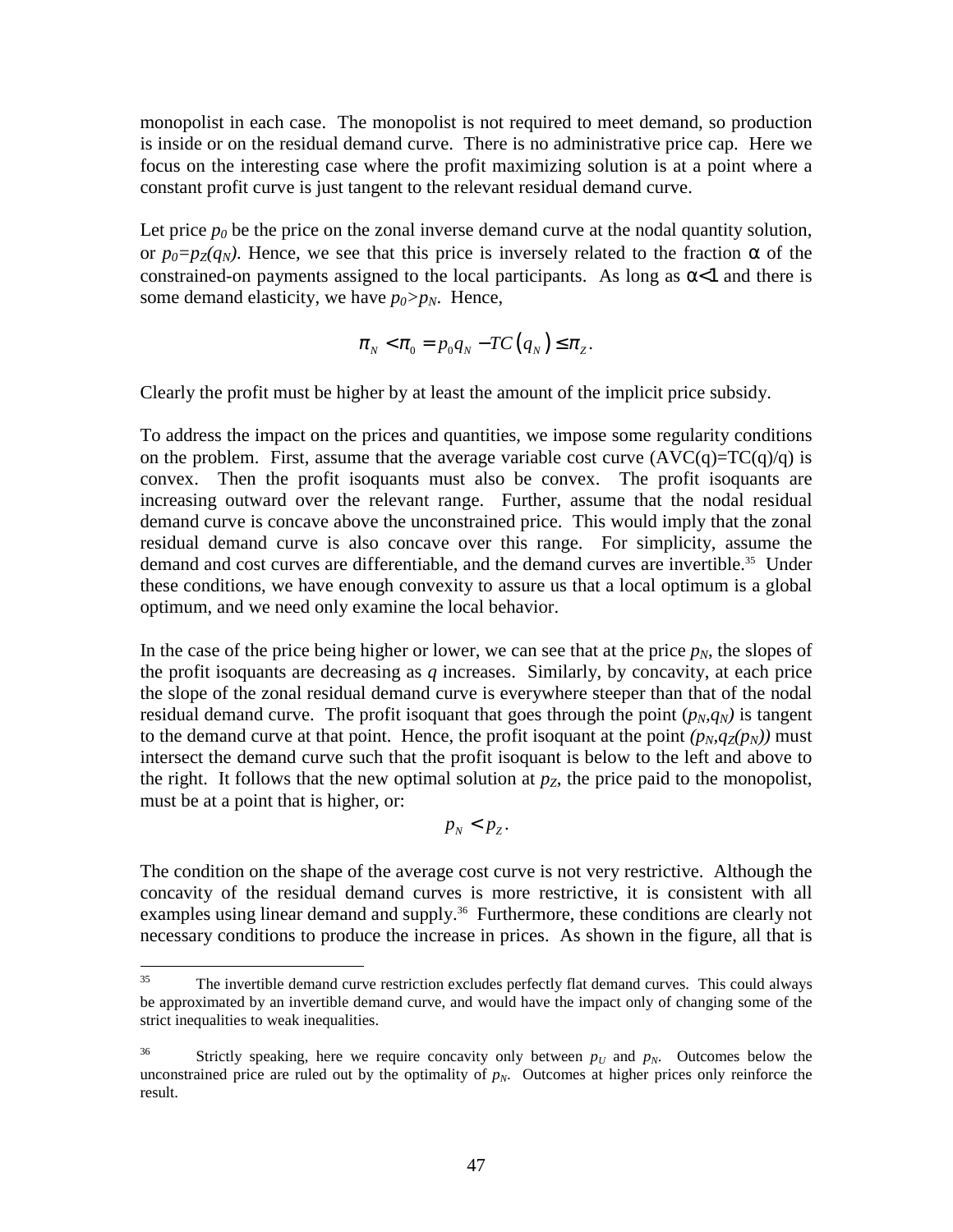required is that the profit isoquant at the point  $(p_N, q_Z(p_N))$  must intersect the demand curve such that the profit isoquant is below to the left and above to the right. This would be true whenever the residual demand curve is not too convex, as can be seen in the figure.

The higher price may not imply a lower quantity. It may be that the subsidy to the monopolist is sufficient to induce some increase in production to attract more of the higher margins that the subsidy creates. However, there are circumstances under which this would not be true, and there would be both a higher price and a lower output. Here we continue the convexity assumptions and look to the local behavior at the point $(p_0, q_N)$ .

For the zonal model we have the residual demand curve:

$$
q_{Z}(p_{Z})=q_{N}(p_{U}+\alpha(p_{Z}-p_{U})).
$$

Hence, for the inverse demand curve, we have

$$
\frac{dp_Z}{dq} = \frac{1}{\alpha} \frac{dp_N}{dq}.
$$

At the quantity  $q_N$ , we can evaluate the slopes of the demand curve and the profit isoquants. Let  $p_{\pi}$  be the iso-profit line. Then,

$$
p_{\pi_N} = \frac{\pi_N}{q} + AVC(q).
$$

We have from the optimality condition at the point  $(p_N, q_N)$  that

$$
\frac{dp_N}{dq} = \frac{dp_{\pi_N}}{dq} = -\frac{\pi_N}{q_N^2} + \frac{dAVC(q_N)}{dq}.
$$

As above, the profit at the point  $(p_0, q_N)$  where the zonal residual demand curve has the same quantity is

$$
\pi_{0}=p_{0}q_{N}-TC(q_{N}).
$$

Therefore, we have the corresponding profit isoquant as:

$$
p_{\pi_0} = \frac{\pi_0}{q} + AVC(q).
$$

From this we have the derivative at the intersection point as: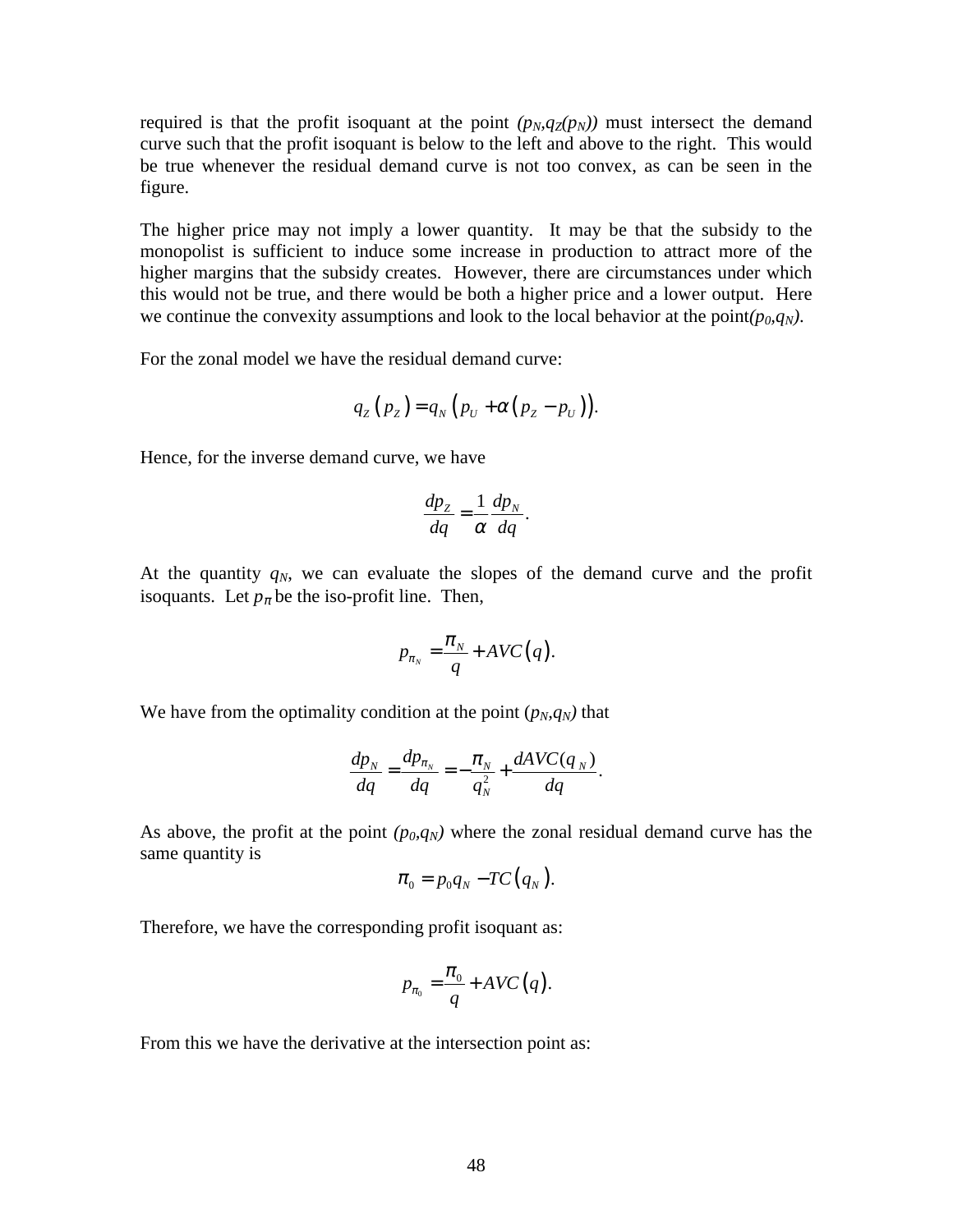$$
\frac{dp_{\pi_0}}{dq} = -\frac{\pi_0}{q_N^2} + \frac{dAVC(q_N)}{dq}.
$$

We are interested in the comparison of the derivatives of the zonal inverse demand curve and the profit isoquant. In particular, a zonal price for the monopolist higher than  $p_0$  and an optimal quantity  $q_Z$  lower than  $q_N$  would be implied by a positive sign for the quantity

$$
\frac{dp_{\pi_0}}{dq} - \frac{dp_Z}{dq}.
$$

With this condition, the profit isoquant would again intersect the demand curve at  $(p_0, q_N)$ such that the profit isoquant is below to the left and above to the right. Then it would follow that the new optimal solution at  $p_Z$  must be at a point that is higher, or:

$$
p_0 < p_z,
$$
\nand

\n
$$
q_z < q_N.
$$

The sign can be evaluated as:

$$
\frac{dp_{\pi_0}}{dq} - \frac{dp_Z}{dq} = -\frac{\pi_0}{q_N^2} + \frac{dAVC(q_N)}{dq} - \frac{1}{\alpha} \left[ -\frac{\pi_N}{q_N^2} + \frac{dAVC(q_N)}{dq} \right].
$$

Recall that

$$
p_N = p_U + \alpha (p_0 - p_U).
$$
  
Hence,  

$$
p_0 = \frac{p_N - (1 - \alpha) p_U}{\alpha},
$$
  
and  

$$
\pi_0 = \frac{p_N - (1 - \alpha) p_U}{\alpha} q_N - TC(q_N).
$$

Therefore,

$$
\frac{dp_{\pi_0}}{dq} - \frac{dp_Z}{dq} = -\frac{\frac{p_N - (1 - \alpha) p_U}{\alpha} q_N - TC(q_N)}{-q_N^2} + \frac{dAVC(q_N)}{dq}
$$

$$
-\frac{1}{\alpha} \left[ -\frac{p_N q_N - TC(q_N)}{q_N^2} + \frac{dAVC(q_N)}{dq} \right].
$$

or,

$$
\frac{dp_{\pi_0}}{dq} - \frac{dp_Z}{dq} = \left[\frac{1-\alpha}{\alpha}\right] \left[\frac{p_U}{q_N} - \frac{TC(q_N)}{q_N^2} - \frac{dAVC(q_N)}{dq}\right].
$$

Now,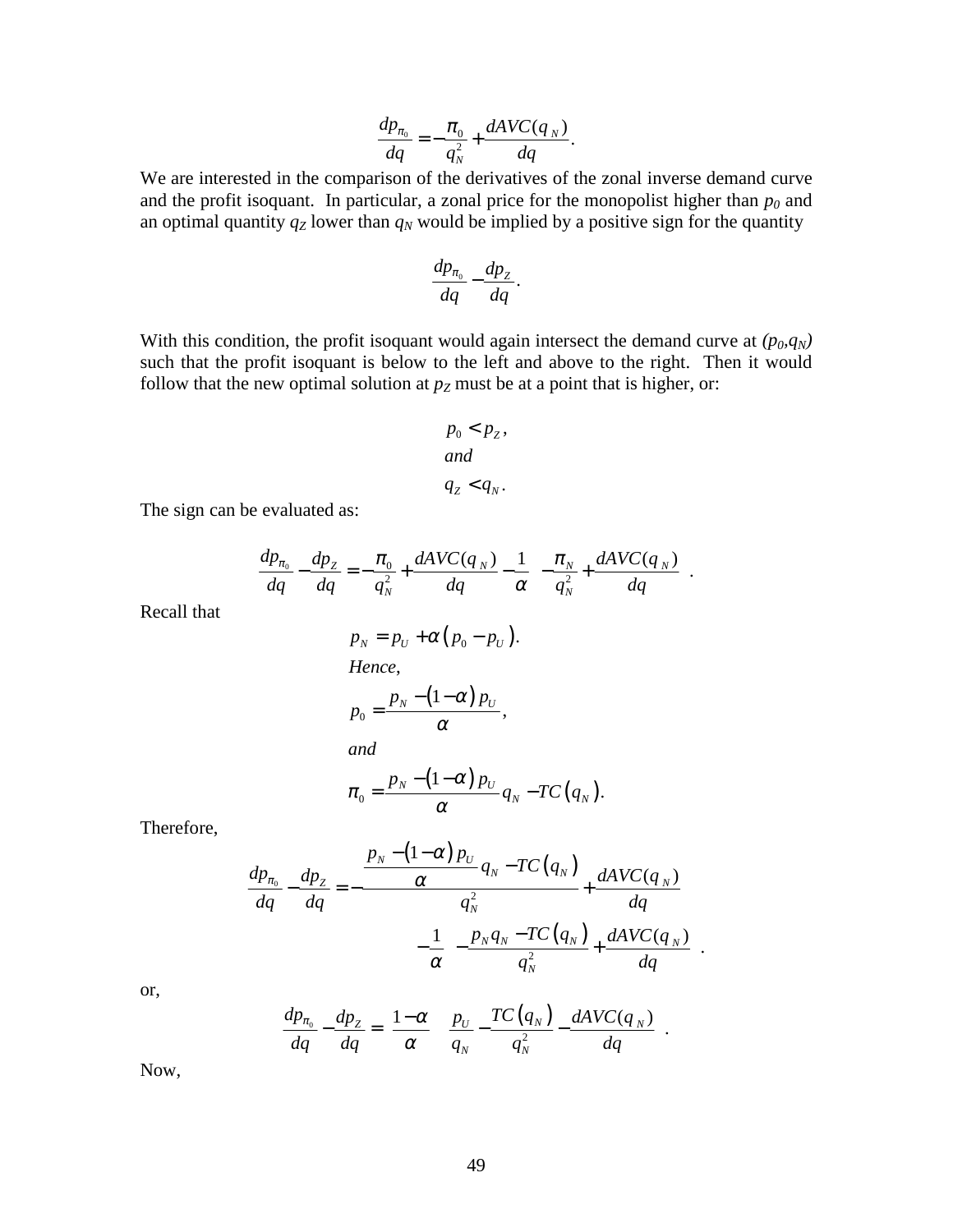$$
\frac{dAVC(q_N)}{dq} = -\frac{TC(q_N)}{q_N^2} + \frac{MC(q_N)}{q_N}.
$$

Therefore,

$$
\frac{dp_{\pi_0}}{dq} - \frac{dp_Z}{dq} = \left[\frac{1-\alpha}{\alpha}\right] \left[\frac{p_U}{q_N} - \frac{TC(q_N)}{q_N^2} + \frac{TC(q_N)}{q_N^2} - \frac{MC(q_N)}{q_N}\right]
$$
\n
$$
= \left[\frac{1-\alpha}{\alpha q_N}\right] \left[p_U - MC(q_N)\right].
$$

Apparently, the sign is determined by the difference between the unconstrained price and the marginal cost at the nodal solution quantity. With equality, the optimality conditions would be satisfied and  $p_0=p_z$ . Combining the previous results under the concavity conditions, if the unconstrained price is less than the marginal cost, we have:

$$
p_U < MC(q_N) \Rightarrow p_N < p_Z < p_0, \quad q_N < q_Z \quad \text{and} \quad \pi_N < \pi_0 < \pi_Z.
$$

If the unconstrained price is greater than the marginal cost, we have:

$$
p_U > MC(q_N) \Rightarrow p_N < p_0 < p_Z, q_Z < q_N \text{ and } \pi_N < \pi_0 < \pi_Z.
$$

It would seem that either possibility could occur. It would not be unusual for the monopoly generator to have a low marginal cost and be able to compete in the unconstrained market. It does not compete because of its dominance, not because of its high cost. In this case, the effect of the subsidy would be to increase the monopolist's price and profit, lower its output, and increase the customer price in both locations above the nodal prices.

If the monopolist were a high cost generator, it could still exercise its market power. Now the effect of the subsidy would be to raise its price and profit and raise the customer price in the constrained-of region, but increase its production and lower the price in the constrained-on region.

Other cases may apply. It might be possible to construct and example with a sufficiently convex demand curve such that the nodal residual demand curve has an optimal solution at a high price and the zonal residual demand curve has an optimal solution at a lower price. Here the monopolist's marginal costs would have to be low, and the monopolist would reap higher profit by increasing output substantially in response to the subsidy. Although the market demand curve is likely to be inelastic, this case of highly elastic residual demand facing the monopolist might be connected to a highly elastic and high cost supply of a competitive fringe. Furthermore, this competitive fringe would have to be on the demand side of the meter, as other high cost suppliers in the market are paid only their bid, not the bid plus the uplift. This would be possible in principle, although it would seem an unlikely combination that there would be both a large and highly elastic